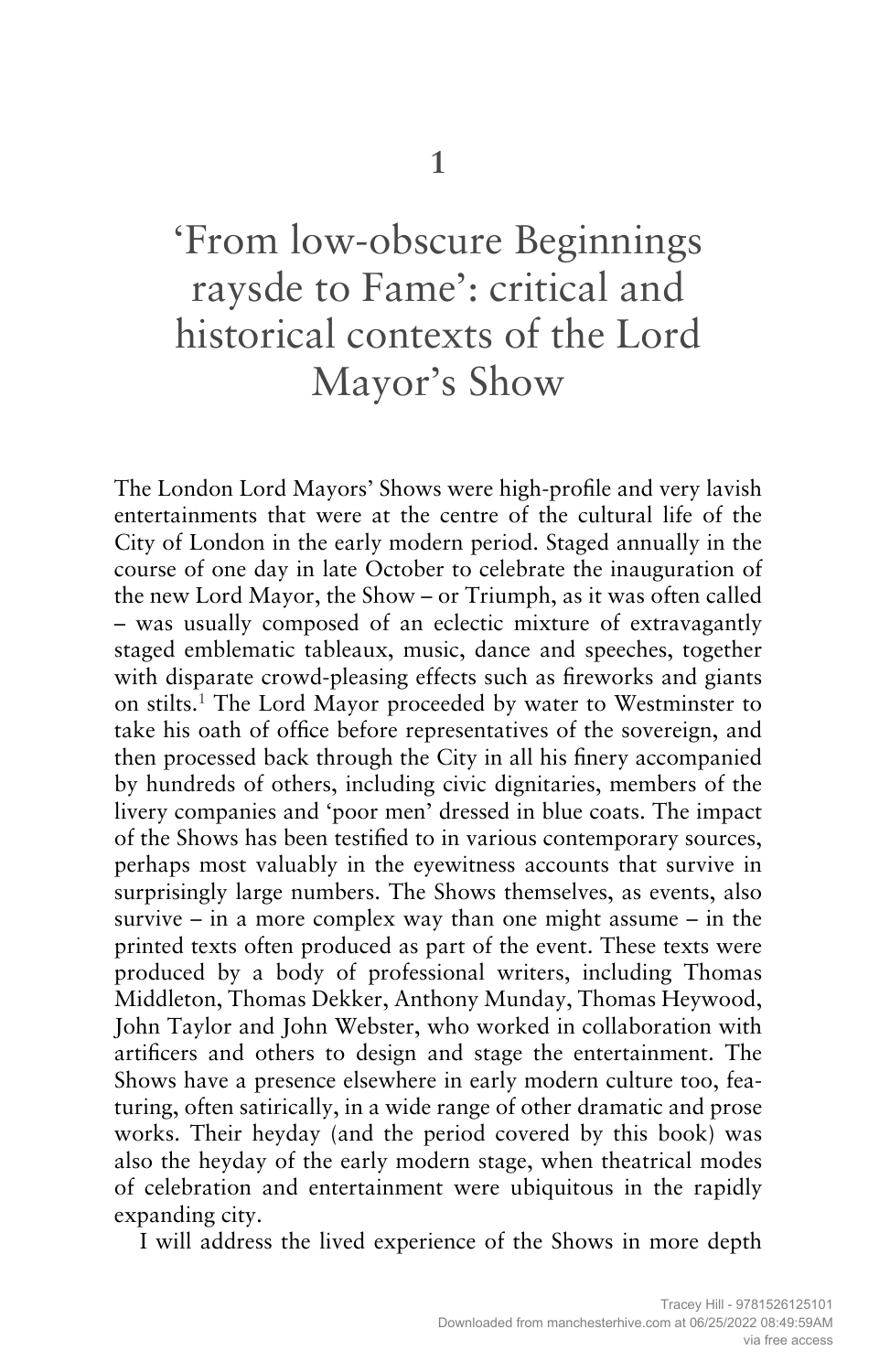

**1** The route of the Lord Mayor's Show in the early modern period

in Chapter 3, and will discuss the ways in which the ceremonial elements of the day developed over time further below, but it is worth providing at the outset a brief overview of the structure and content of a 'typical' Lord Mayor's Day (one should note that the Shows did not follow exactly the same format every time, but they were broadly similar from year to year from the late sixteenth century onwards). First thing in the morning, both the new and previous incumbent Lord Mayors were escorted (normally from the Guildhall) in a formal procession across Cheapside and along Soper Lane down to the river Thames (see Figure 1 for the route of the Show). Here the party embarked on barges, usually at Three Cranes Wharf, to be taken up river to Westminster for the oath-taking in front of the representatives of the Crown at the Exchequer.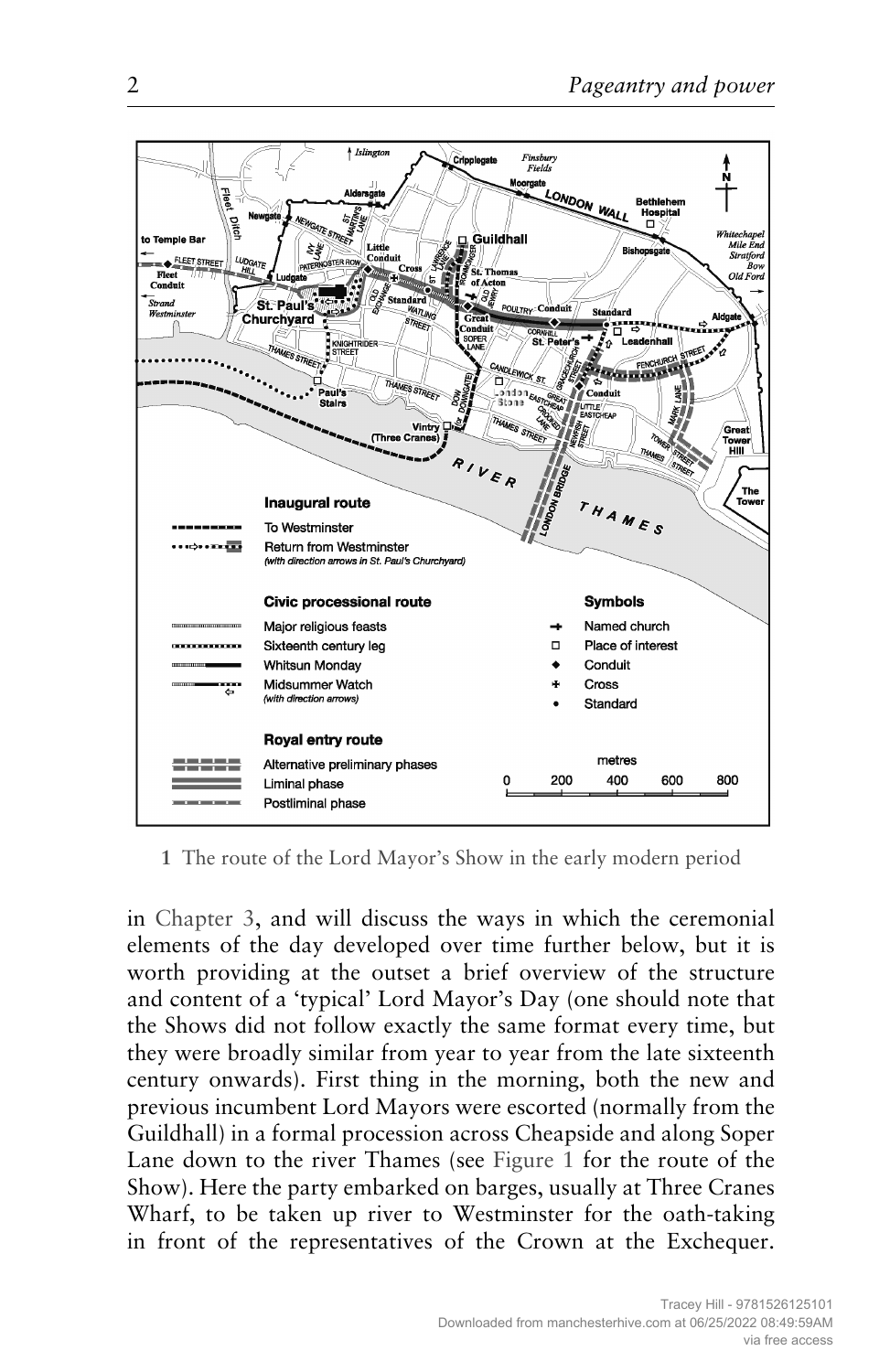Occasionally, speeches were given to the procession as it passed by one or more of the pageant stations on the route through the City to the river for the first leg of the trip. The journey along the river to Westminster was marked by fireworks and cannon set off from the river banks, and the barges themselves were ornately painted and decorated with flags, banners, and the like; musicians usually travelled in the barges too. A series of emblematic figures and/or mythical beasts usually called the 'water show' entertained the Lord Mayor and his entourage on the river. On arrival at Westminster, the new Lord Mayor was presented by the Recorder of London to the Barons of the Exchequer for the royal imprimatur; this ceremony comprised reciprocal speeches (these are further discussed in Chapter 3). Following the actual oath- taking, the barges returned to the City, usually disembarking at Barnard's Castle or Paul's Stairs, a moment emphasised by cannon-fire.

At this point the pageantry which was so central a feature of the day's entertainment really got under way. Practice varied, but the usual arrangement was to stage emblematic pageants, featuring speeches and songs, at certain symbolic locations in the City, often existing edifices such as conduits. The mayoral procession moved from the river up to Paul's Churchyard, the location of one of the pageant stations. From there, the procession continued along Cheapside, where the pageant stations tended to be placed at the Little Conduit and at the end of Lawrence Lane, near the Standard. These pageants were either fixed or peripatetic. The next stage of the day, in the afternoon, was the formal banquet at the Guildhall, hosted by the new Lord Mayor and his sheriffs. After this feast, the pageantry continued as the Lord Mayor and entourage made their way back to St Paul's for a sermon marking the inauguration. By then, given that it was late October, darkness would have fallen, and one gains from the printed texts an evocative impression of the torchlit procession escorting the Lord Mayor back to his house at the end of the day, with one final speech of farewell and moral exhortation traditionally presented at 'his Lordship's gate'. The extraordinary effect of speech, music, song, pyrotechnics, cannonfire and the lavish costumes worn by the performers as well as the assembled dignitaries comes across very powerfully from the printed texts of the Shows, as well as from the eyewitness accounts further explored in Chapter 3.

These were, then, magnificent occasions. However, despite their undoubted importance in their own day, as well as for our understanding of early modern civic culture and for an appreciation of the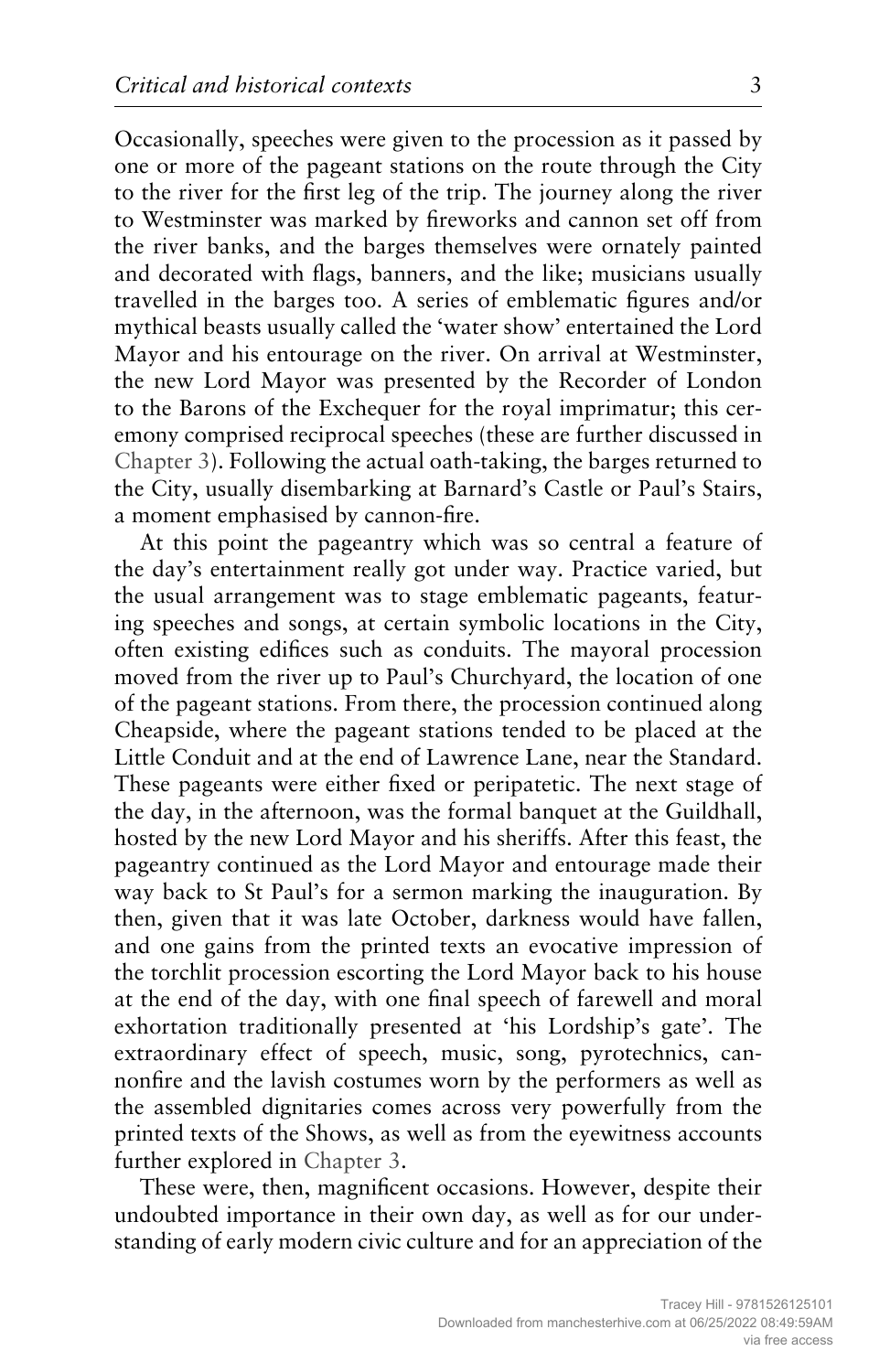full diversity of the careers of a number of high-profile writers, the Shows have too often been sidelined by modern scholars in favour of the professional theatre and courtly entertainments like the masque. Under the general heading of 'civic pageantry', even the more apparently glamorous royal entries, staged to celebrate accessions and visiting VIPs, have received scant attention, beyond the work of a few devotees like Gordon Kipling.<sup>2</sup> In the context of an urban population which was, in Glynne Wickham's phrase, 'addicted to spectacle', such an omission is hard to explain, and certainly almost impossible to justify.3 Civic pageantry, in both its written and visual forms, offers a treasure trove of symbolic meanings and contemporary resonances. The printed works alone – of which thirty-one survive from a period of over fifty years – are rich documents, offering multiple insights into early modern culture and politics. As we'll see further below, the Shows could transcend the boundaries of the civic and parochial to comment on events of national significance. In addition, the Shows themselves were such *public* events, witnessed by thousands: Gary Taylor remarks that 'anyone could attend the annual Lord Mayor's pageant for free', and, as with playgoing, 'neither spectacle demanded literacy'.4 As we'll see, both the printed texts and eyewitness accounts of the Shows testified repeatedly to the wide appeal of these entertainments. Therefore, as Richard Dutton argues,

to ignore the civic pageants of the Tudor and Stuart period is to ignore the one form of drama which we know must have been familiar to *all* the citizens of London, and thus an important key to our understanding of those times and of the place of dramatic spectacle in early modern negotiations of national, civic and personal identity.<sup>5</sup>

John Astington puts forward an even wider claim: 'renowned in London culture', he writes, 'the shows formed one of the central icons by which London was memorialised in European civilisation at large'.6

So why has the Lord Mayor's Show been repeatedly sidelined? It appears that for generations of critics and scholars, pageantry – or at least that pageantry produced by and *for* the City – is both one- dimensional and relentlessly lowbrow. In this respect E. K. Chambers's view is typical and probably did much to entrench the view of the Shows' alleged mediocrity: 'a full analysis of all this municipal imagery would be extremely tedious', he writes, with his nose held high.<sup>7</sup> As a explanation of what might underlie Chambers's attitude, Ceri Sullivan has astutely noted a kind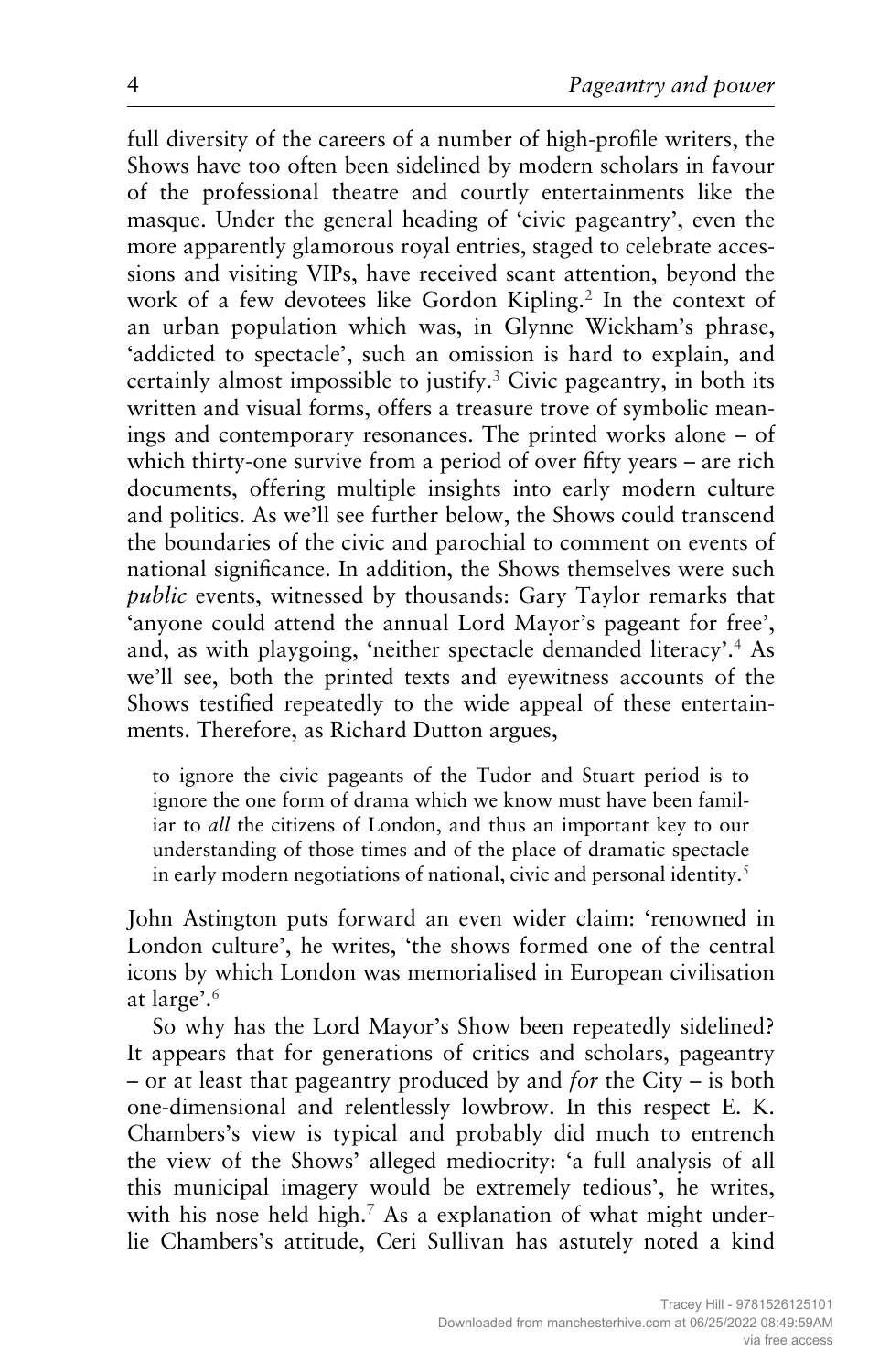of scholarly snobbery about citizens and civic oligarchs, who are implicitly regarded as 'coarse businessmen'; such 'coarseness' has evidently, in the eyes of many scholars, rubbed off on the writers they employed and the works they commissioned.8 Curiously enough, the involvement of playwrights in *monarchical* pageantry is not generally regarded as a stigma. Rather the reverse, in fact: Graham Parry says that it was 'appropriate' that Dekker and Jonson, 'two of London's leading dramatists', should have written parts of James I's 1604 royal entry.<sup>9</sup>

There is clearly an element of discrimation at work here about the status of these writers and their civic productions, although it is rarely so overt as in Chambers. Heywood, Dekker, Taylor and Munday, in particular, have too often been treated as a plebeian bunch of hacks (although one can only imagine how the Cambridge- educated Heywood might have reacted to his subsequent treatment as the 'citizen' playwright of the despised Red Bull playhouse). Sergei Lobanov-Rostovsky typifies this approach. Middleton, in particular, he argues, when compared to his contemporaries, advanced the formal literary and dramatic qualities of civic pageantry in ways which were beyond Munday, for instance. The livery companies' allegedly culturally illiterate preference for Munday in the years immediately following Middleton's 1613 Show, *The triumphs of truth* (a work which actually was, as we will see, a collaboration with the benighted Munday), is therefore seen by Lobanov-Rostovsky to illustrate their inability to tell good art from bad. In his view it demonstrates the livery companies' 'unease with the introduction of theatrical mimesis' into civic entertainments.10 There is scant evidence for this argument, however. As I will show in Chapter 2, the reasons for choosing one team of producers over another were rarely aesthetic, as Middleton would have known just as his peers did. Lobanov-Rostovsky is aware that the Grocers' accounts reveal Munday and Middleton to have been collaborators in 1613, but he finesses this unfortunate fact (which he calls 'ironic') by underplaying Munday's contribution and by imagining that Middleton was 'forced' to work with him.<sup>11</sup> Indeed, the widespread critical preference for Middleton's first mayoral text quite possibly derives from the fact that more than some of its peers it resembles a stage play, the cultural form with which a number of commentators are most comfortable. As I will argue further below, however, the qualities of the Shows do not always cohere with the artistic values rated for drama; one should approach them with more nuanced critical criteria.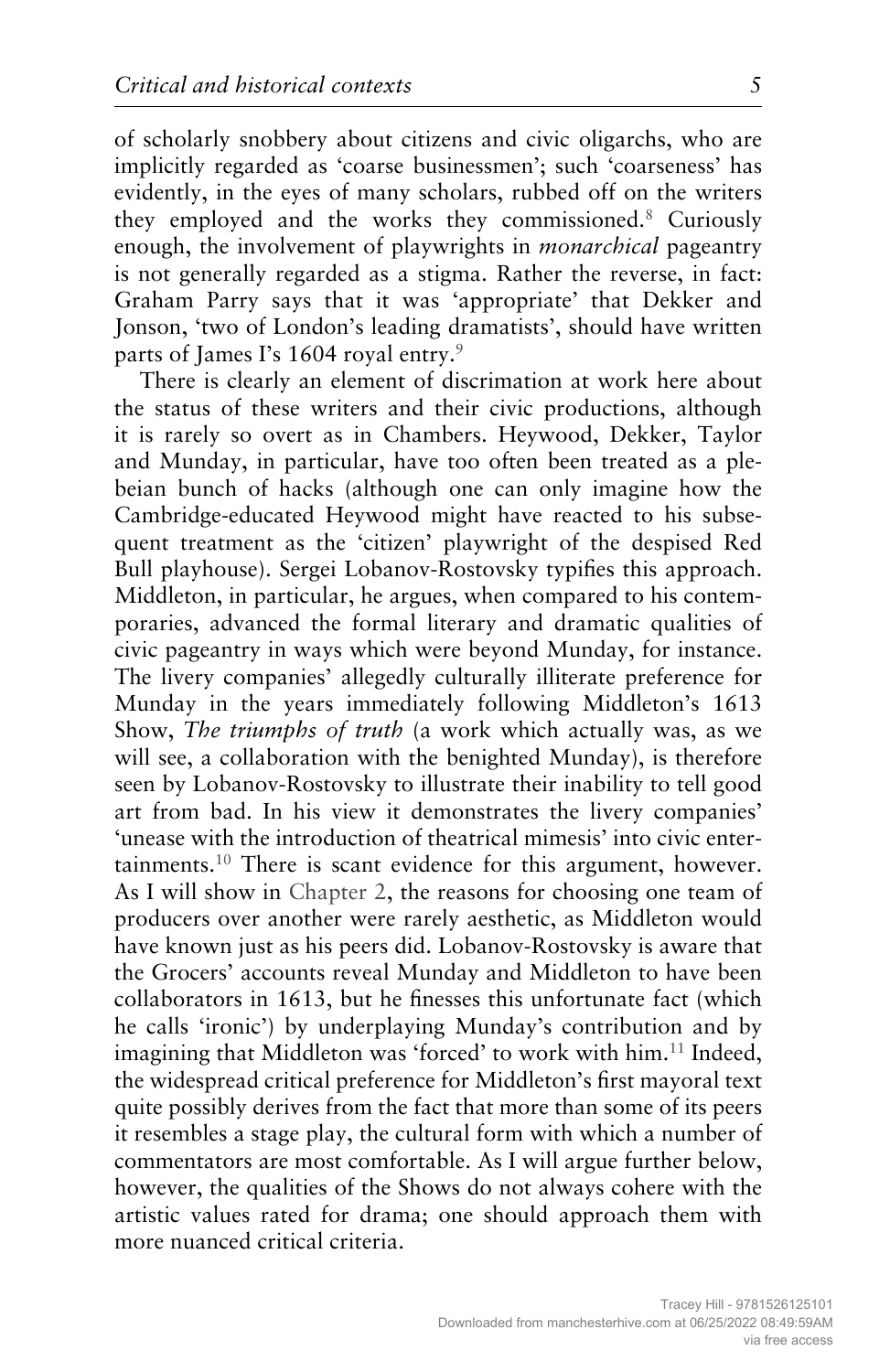In fact, as the history of the making of the Shows eminently demonstrates, the production of culture in early modern London invariably went on in ways which have been frequently stigmatised as those relating to 'hack' writing, although, as Mary Osteen and Martha Woodmansee remark, 'we should never know this from our literary histories'.<sup>12</sup> Until quite recently the literary-historical canon tended either to exclude these writers entirely or to filter their civic works out. The works of John Taylor, for instance, are still very rarely discussed, and Julia Gasper has ably critiqued the ways in which Dekker's work (and his personality) have too often been patronised and dismissed as both 'popular' and 'naïve'.13 Related to the question of the literary canon and its impact on our interpretations of these works is the issue of collaboration, which, as many have argued, presents problems for those who value sole authorship and artistic unity. My discussion of these works has thus been usefully informed by a lively series of recent publications on dramatic collaboration, including Heather Hirschfeld's *Joint Enterprises* and Mark Hutchings and A. A. Bromham's *Middleton and His Collaborators* (although the latter, strangely, do not discuss collaboration within Middleton's Shows); the massive *Middleton: The Collected Works* has also gone to some lengths to excavate the collaboration that lies behind so many of Middleton's works.

Another feature of mayoral Shows that may have led to their exclusion from critical attention is the way in which they were undertaken, from the initial commission to the staging on the river and streets of London. As Sullivan comments, the livery companies' bureaucratic and financial approach to the putting together of the Shows can be seen to make indecorously evident the 'taint' of treating 'art' as a commercial transaction.<sup>14</sup> Osteen and Woodmansee reflect on the ways in which 'Romantic ideology' has 'defined literature (and indeed the arts generally) in opposition to commerce'; this, they argue, has resulted in 'the belief in the separation of aesthetic value from monetary value that endures to this day' which has in turn had an impact on the critical assessment of the Lord Mayor's Show.15 I would prefer to see the fact that the Shows breach this separation as a more positive opportunity to take advantage of the insights recently produced by what some have called 'a new economic criticism'.16 Indeed, the case of the Lord Mayor's Show exemplifies what John Guillory has called 'the expressly economic institutions and practices' which underpin cultural production.<sup>17</sup> Perhaps this is the problem with the Shows, for some. This book, in contrast, will focus on the social, cultural and economic contexts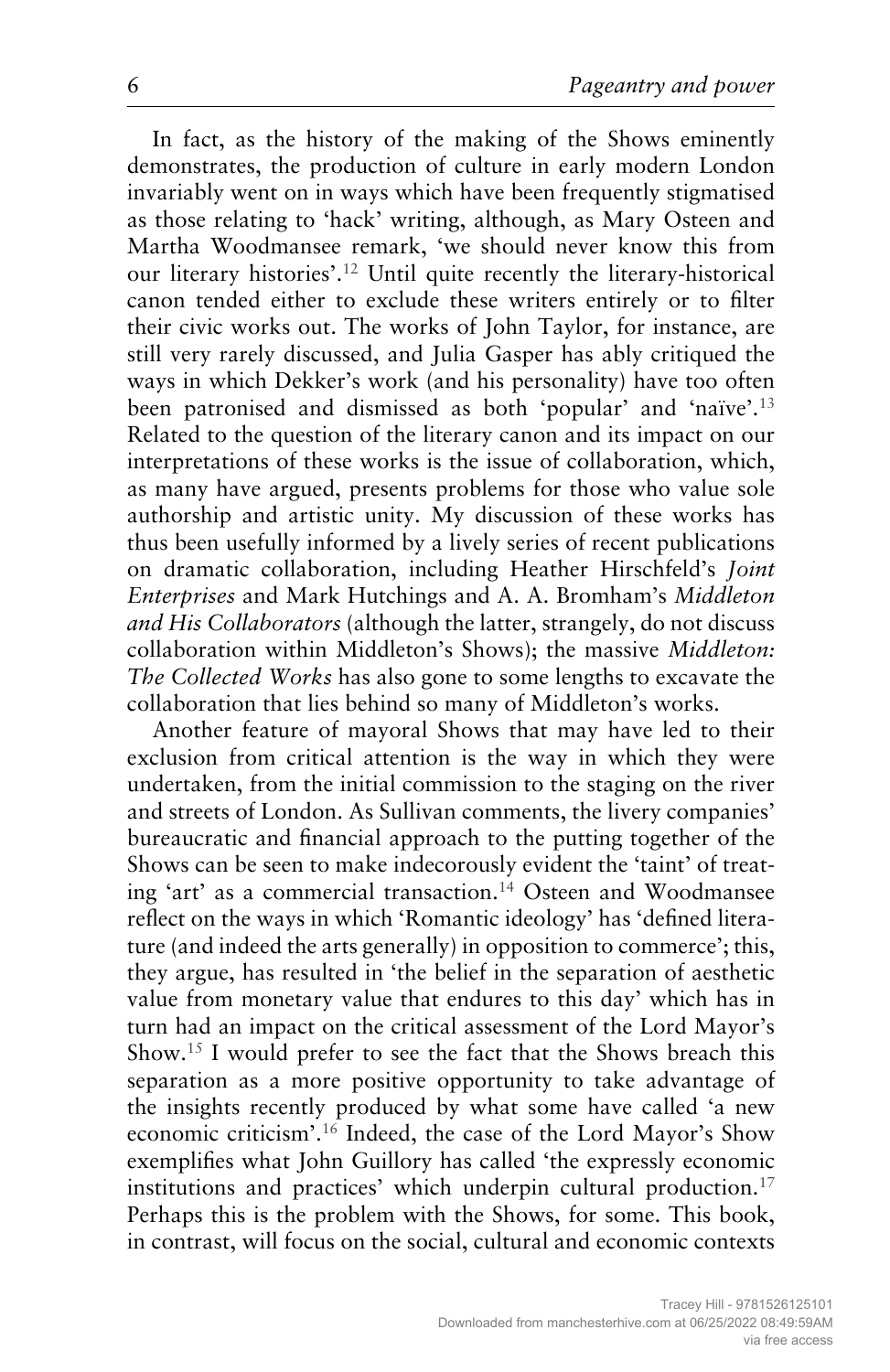in which the Shows were designed, presented and experienced. Utilising a diverse methodology that includes textual, historical, bibliographical and archival material, I will explore the Shows in all their manifold contexts.

We will see in due course the intricate ways in which 'culture' and 'economics' are entwined in the Shows. Indeed, the very fashion in which the Shows were commissioned and then brought to life on the streets demonstrates in revealing ways the operation of the literary and cultural markets in this period.18 I would argue, in addition, that there is considerable interest in exploring texts and events so close to that which they represent. Indeed, their 'social purpose', in David Middleton and Derek Edwards's phrase, is entirely explicit and would have been understood in those terms by the domestic audience, unlike many other cultural forms in early modern London.19 Sullivan rightly states that mayoral pageantry was one means of 'manag[ing]  $\ldots$  the public image' of merchants.<sup>20</sup> William Hardin goes further still, arguing that the Show was 'one of the most powerful means of shaping the public's conception of London'.21 The Shows were also an annual demonstration of the way in which, as Philip Withington puts it, 'the principle of election was ubiquitous' in the government of London (as we will see, this was an aspect of its government that was highlighted on Lord Mayor's Day). Withington goes on to argue that

the precepts and practices of civic community – in terms of practical responsibilities and dependencies, ceremony and ritual, and its structuring of everyday living – formed an important context for a citizen's social relations and sense of self.22

Such a civic community, as he comments, 'carried obvious symbolic significance', a significance that was eminently exploited by mayoral pageantry.23 In Charles Phythian- Adams's words, investiture into civic office had 'solemn and social attributes over and above the practical demands of annual executive position'.24 Along with the street pageantry, the oath-taking and attendance at prayers and feasts associated with mayoral inaugurations constituted important aspects of this moment of transition.25 The interconnection between power and culture in early modern London thus had many dimensions. The London mayoralty was therefore not simply an entity of civic power but always had its ritual and ceremonial dimensions. It is therefore of considerable interest to examine texts and events so attuned to the power structures of the City.

Patricia Fumerton has recently argued that in this period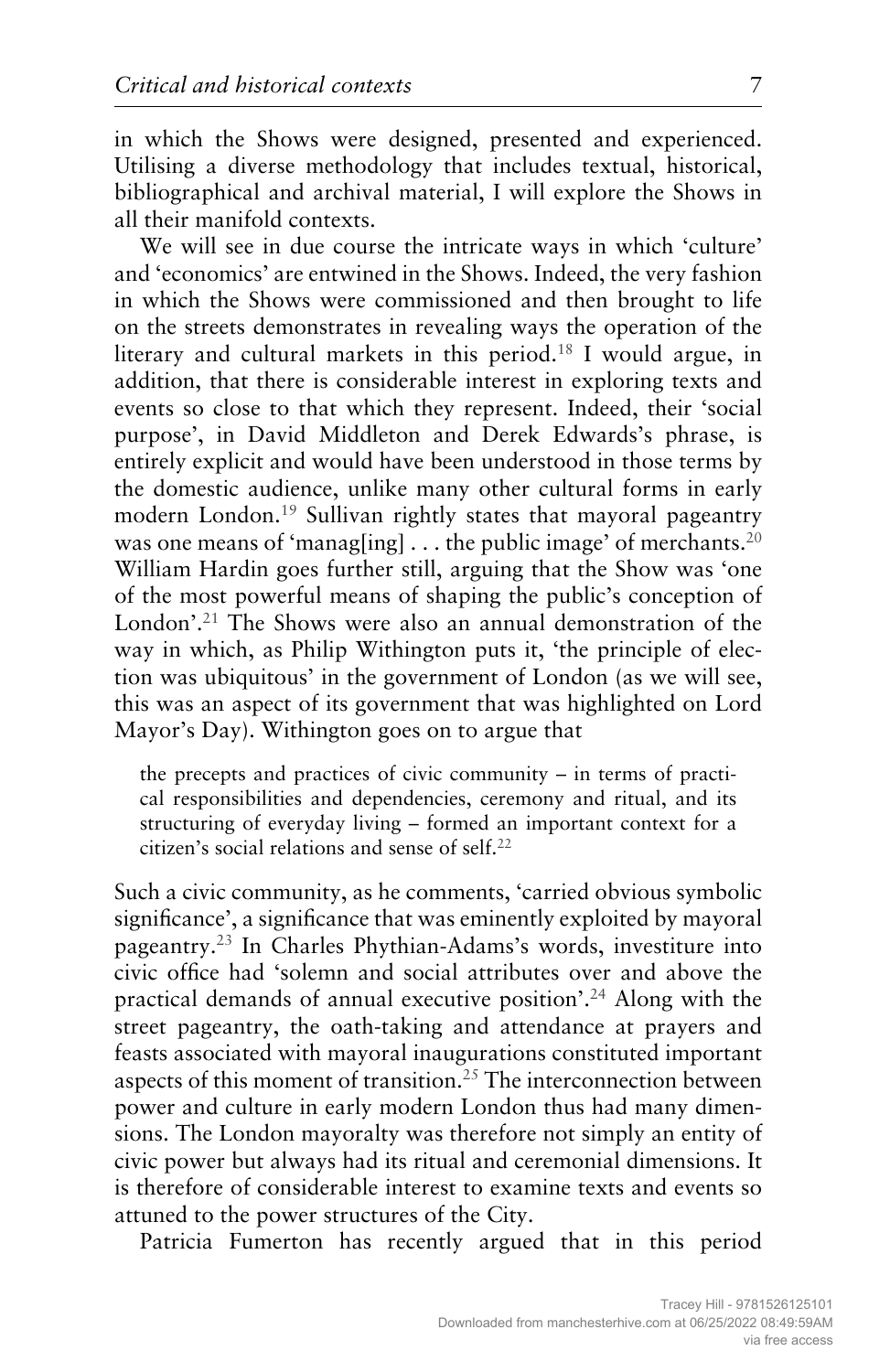'everyday life . . . expands to include not only familiar things but also collective meanings, values, representations, and practices'.26 Although the Shows themselves were not 'everyday' events, as such, they certainly are excellent examples of 'collective practices' in this period. Furthermore, they were still closer to the quotidian lives of early modern Londoners than court or aristocratic cultures, for they celebrated people and entities – the Lord Mayor and the livery companies – that would have impinged on these people's lives rather more than the remote vicissitudes of court politics. Ephemeral events like the Shows have a particular ability to preserve the everyday; they operate as one contemporary, John Selden, remarked of other ephemeral works: 'More solid Things', he wrote, 'do not shew the Complexion of the times so well, as Ballads and Libels'.27 The Lord Mayor's Show was also, importantly, a high-profile moment – the apex, in a way – within the *ongoing* processes of civic government, processes which were a central aspect of everyday life in early modern London. Unlike much more sporadic events such as the coronation entry, which by definition marked a momentous transition in the life of the country at large, the mayoral Show was what Manley calls 'a calendrical rite, a periodic collective ceremony, linked to an annual cycle of events'.28

Indeed, as a manifestation of collective practices, the Lord Mayor's Show was aided by its regularity. The very existence of an annual ritual which the citizenry could (almost always) depend upon happening helped, as Alan Fletcher writes, 'to structure the year and thus also to lend definition to individual citizens' sense of civic identity'.29 The Shows can therefore be said to have functioned as an exercise in what has been called 'collective remembering'.30 Although, as Robert Tittler comments, 'such memories may easily be induced or manipulated . . . in order to fit the requirements of the dominant or ruling element of a particular era', the invocation of a collective sense of the metropolitan past – for whatever reason – is undeniably a consistent feature of civic ceremony.31 The recitation of the names and notable deeds of previous civic dignitaries which one sees repeatedly in the Shows serves as only one example of this phenomenon, and aptly embodies the way, as Tittler puts it, 'locally situated collective memories . . . embrace . . . [a city's] own particular heroes and worthies'. As he concludes, in this respect civic culture 'served as the foundation for the local identity'.32 Ian Archer too has written of the ways in which, as part of a civic 'theatre of memory' (which included the livery company halls as well as more obviously cultural forums), the 'theme of commemoration [of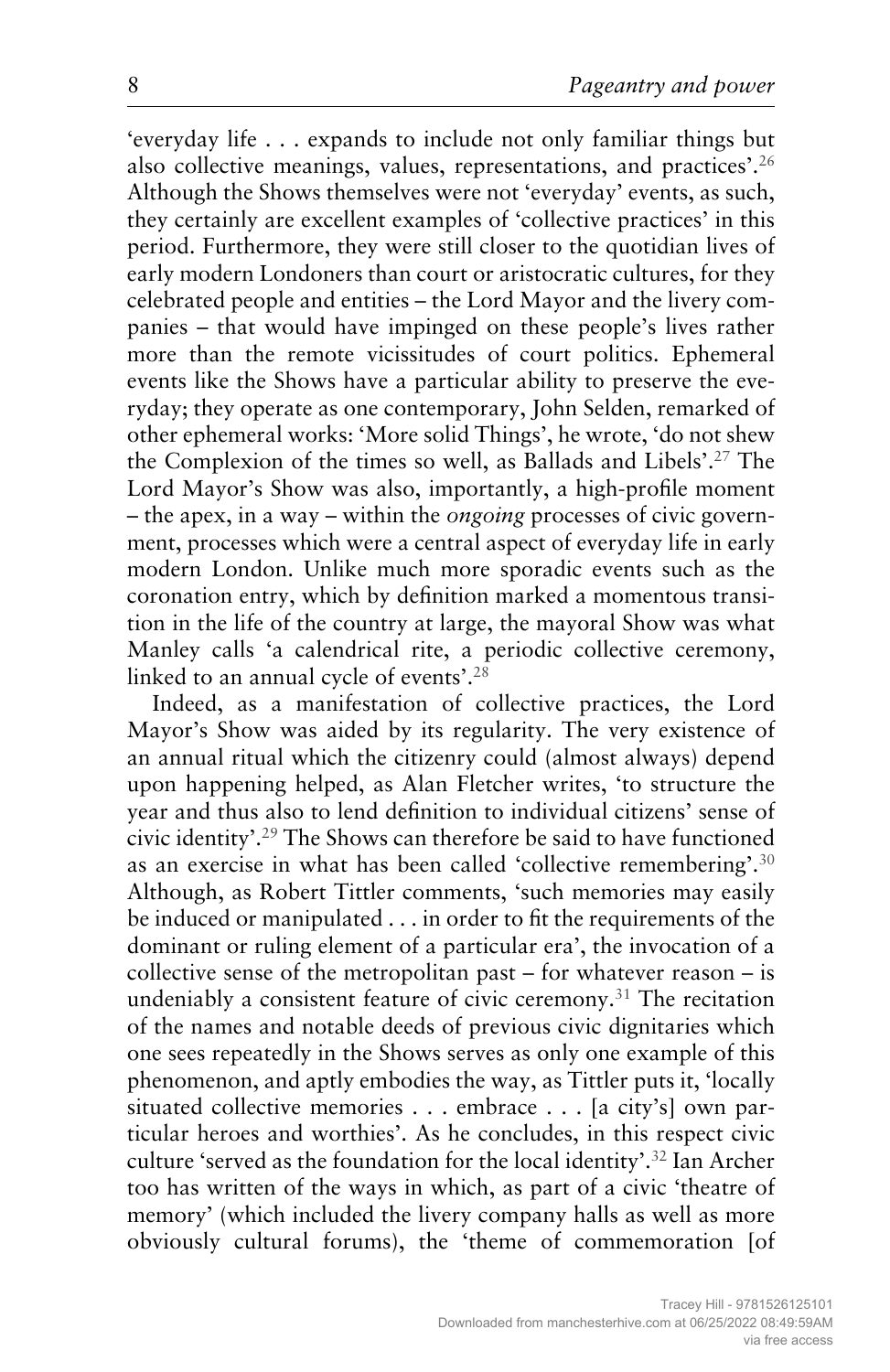worthy deeds] as a spur to further charity struck a chord with the London reading public and theatre-goers', to whom one can add witnesses of Lord Mayors' Shows.<sup>33</sup> Even at the level of the banners and other paraphernalia carried during mayoral Shows a sense of both history and corporate identity was present, in the form of coats of arms and other heraldic emblems. All of these aspects of civic commemoration contain, in Archer's phrase, 'a very strong performative element' – the Lord Mayor's Show perhaps more than all the others, although Archer does not cite it in this regard.34

The rhetoric of the Shows, with its recurrent invocation of notable historical and mythical moments and figures, would have gained most of its effect from the audience's ability to relate what they were seeing and hearing to a collective narrative of the past. As Lawrence Manley puts it, 'in a traditional community like London, [the] customary "steps of the forefathers" could literally be followed along the routes and pathways where generations of calendrical reiteration has traced a pattern of civic precedents onto the urban space'.35 Indeed, in important ways the Shows can be said to fashion or even create that sense of the past through what they include, what they highlight and what they omit (at times there is as much a collective forgetting as a collective remembering).  $36$ Mayoral pageantry was in itself a means by which civic traditions were preserved – history was very often their keynote – which in itself constitutes another reason why they deserve attention. The Shows therefore become an interesting series of examples of the presentation of what Middleton and Edwards call 'events and persons that are part of [the citizenry's] jointly acknowledged . . . cultural identity and common understanding'.37

The Shows were not relentlessly focused on the past, though: they often had contemporary significance, and could be made to serve various agendas. Although I would rebut Peter Lake's unhelpfully dismissive description of the Shows as 'inherently venal and self- serving' and containing 'celebratory rant', at the same time one should not understate the *latently* coercive elements of civic entertainments, at least in terms of the kind of community they routinely invoked.38 Richard Halpern writes that 'the power of sovereignty works primarily by making itself *visible*; it promulgates and extends itself through public progresses, entertainments, and propaganda, on the one hand, and overt force or threats of force, on the other'.39 The Shows were prime examples of the former. An informed contemporary witness, Thomas Dekker, neatly stated in the prologue to his 1612 Show that through pageantry 'the Gazer may be drawne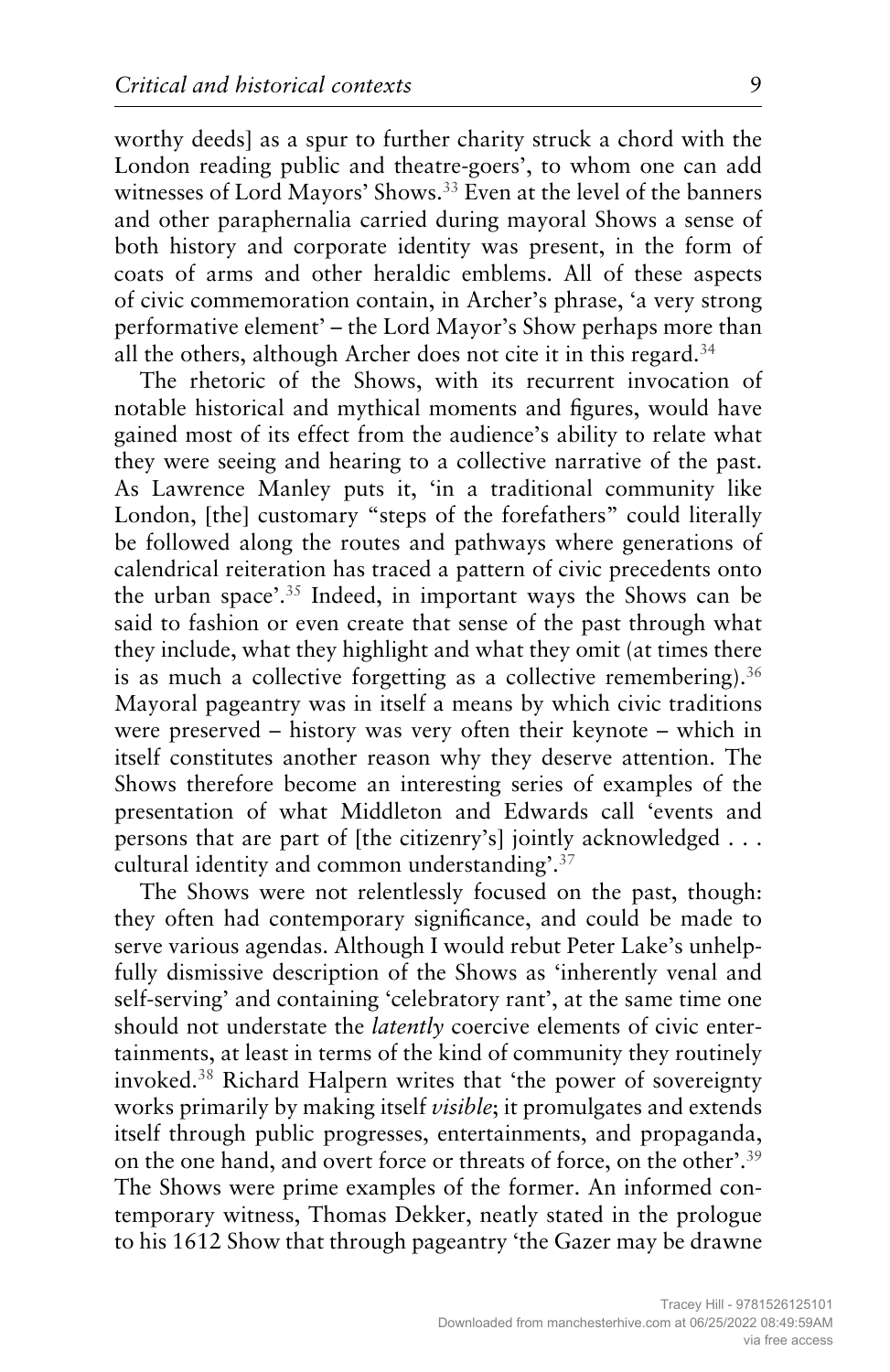to more obedience and admiration' (*Troia- Noua triumphans*, sig. A3v). However, although ample evidence survives of such 'admiration', the 'obedience' Dekker invokes was not necessarily forthcoming. Withington has argued that 'what was prescribed or initiated from "the summit" was not necessarily accepted and absorbed "on the ground"'.40 It's worth bearing in mind that civic festivity of the kind that included the Lord Mayor's Show was not spontaneous, but rather a managed representation of collective virtues and priorities (which some of the citizenry may well not have shared). As Catherine Patterson puts it, within the rhetoric of civic ceremonial 'it is as if acting and speaking as though harmony exists . . . will help to bring it about in reality'.<sup>41</sup>

The Show itself was a decisive moment in the City's ritual year in which tradition loomed large. Hardin argues that the 'invocation of . . . historical origins and customs' integral to the Shows was largely a response to a 'suspicion of development and innovation' on the part of the City.42 Furthermore, the Lord Mayor's progress through the City, Sheila Lindenbaum notes, 'was a powerful symbolic gesture [where] the mayor affirmed his territorial interests . . . The visual splendor of the mayor's "riding" enforced his claim to the civic terrain.'43 The necessity of the physical presence of the Lord Mayor and his cohorts on the streets of the City is further demonstrated by the fact that there were no Shows between 1666 and 1671 in the aftermath of the Great Fire: during this period the streets were in no fit state to host the display. As with royal progresses, the passing of the Lord Mayor through the City worked as a literally visible assertion of his authority over this domain. Ian Munro writes that 'by tracing a time-honoured route through the ceremonial heart of the city, the shows sought to enact an urban space in which the power of the civic authorities was not only calendrically visible but  $\dots$  installed in the physical space of the city'.<sup>44</sup>

Indeed, the staging sites and other stopping points of the Show were meaningful landmarks, ranging from the sacred (St Paul's) to the mercantile (Cheapside). As this suggests, the time- honoured route to and from Westminster and then back through the heart of the City was structured around locations that had ceremonial or ritual significance. Manley has adeptly explored the 'symbolically climactic' status of the run along London's principal street towards its cathedral church within both specifically civic as well as royal pageantry (traditions which otherwise followed quite different routes): he writes that 'on ceremonial occasions . . . the customary processional route helped to link the city's open, outdoor public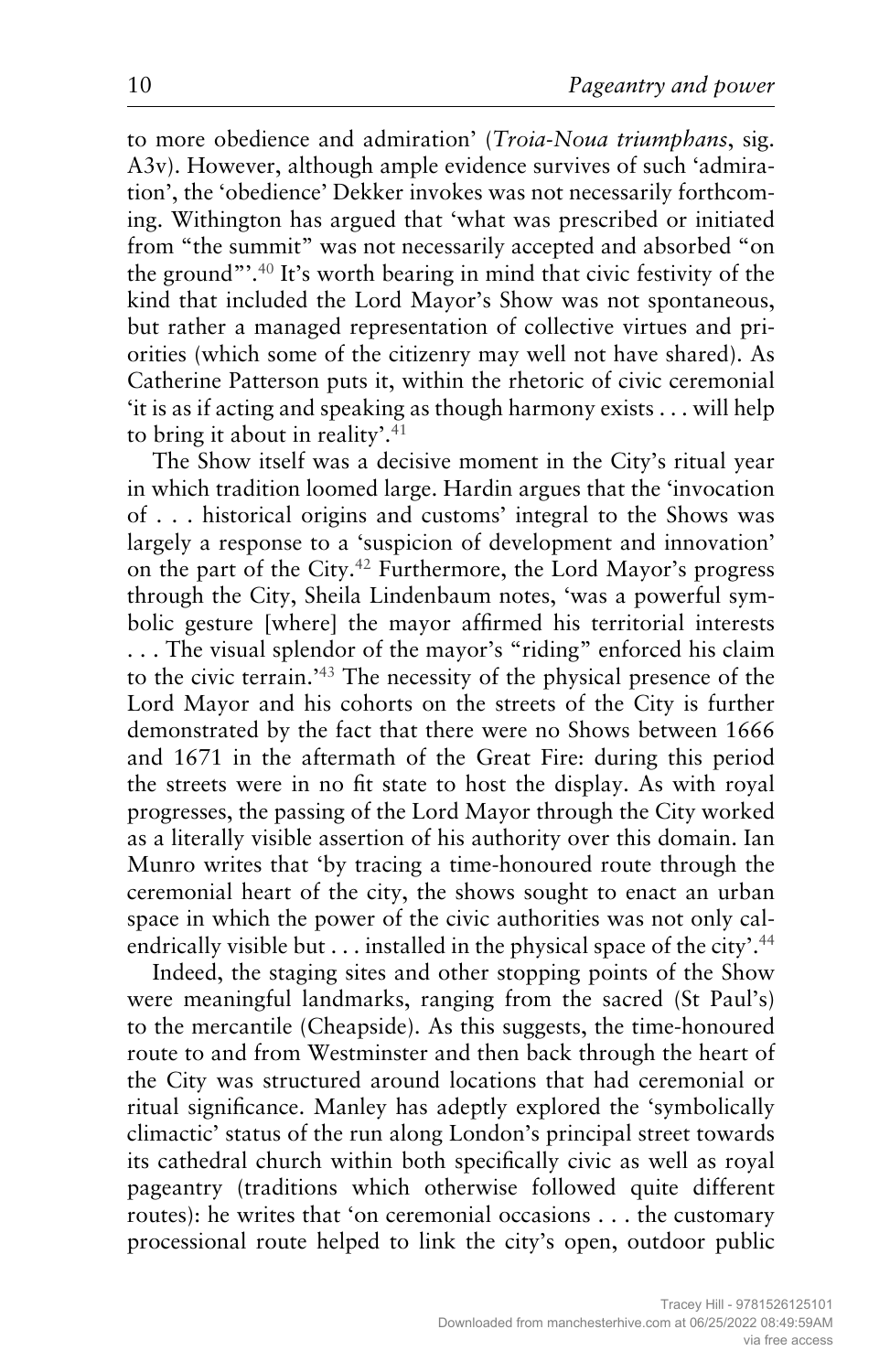spaces, forming a single interior of contiguous ritual zones'.45 Even down to the siting of the individual pageant stations, a meaning was thereby being transmitted to the onlookers. The use of public amenities like the Conduit on Cheapside as pageant stations, for example, edifices that were founded largely by endowments, pointed to the tangible impact on the City's inhabitants of the benevolence of the civic hierarchy.46 As an instance, in Middleton's *Triumphs of truth*, the figures in one of the pageants at Paul's Churchyard both refer to and physically gesture towards that 'faire temple', the cathedral (sig. C1v). Geography and symbolism are thereby combined. One can imagine that such a tactic would have had a particular impact on those onlookers nearest the place in question when the King of the Moors directed their attention to it. The printed texts, a more permanent although ambiguous record of the event, also embody what Daryl Palmer has called a 'vision of hospitable practices tied to particular localities . . . [and] a kind of cartography of civil obedience'.47

R. G. Lang has emphasised the relatively self-contained nature of civic identity, arguing that London's merchant class 'were deeply bound to the city . . . most of all by the respect, prestige, and honour that attended success in the city and which could not be translated, like so much capital, to another social milieu'.<sup>48</sup> The interest of the civic hierarchy is an important consideration, for naturally the City and its constituent companies did not put on these Shows simply out of an altruistic desire to entertain the populace. The Shows were a striking aspect of the legitimation and dignification of civic rule in this period, and one for which (as we'll see further below), the City's livery companies were prepared to expend considerable sums. Malcolm Smuts has written that mayoral Shows 'articulated the hierarchical structure of the [civic] community's elite, while at the same time emphasizing the broad distinction between that elite and everyone else'.49 This is not to assume, however, that the intended effects were always successful. The Shows were a complex, hybrid mixture of the 'popular' and the elite. They were first and foremost entertainments put on to foreground and celebrate the wealth and prestige of a civic oligarchy, but at the same time they encompassed elements that had been characteristic of 'popular' culture for centuries. Furthermore, as Smuts argues, and as we will see further in Chapter 3, 'the behaviour of the crowd of ordinary Londoners and people from up country' on these occasions was not as 'passive and deferential' as the authorities may have intended.<sup>50</sup>

The people who created, witnessed and participated in civic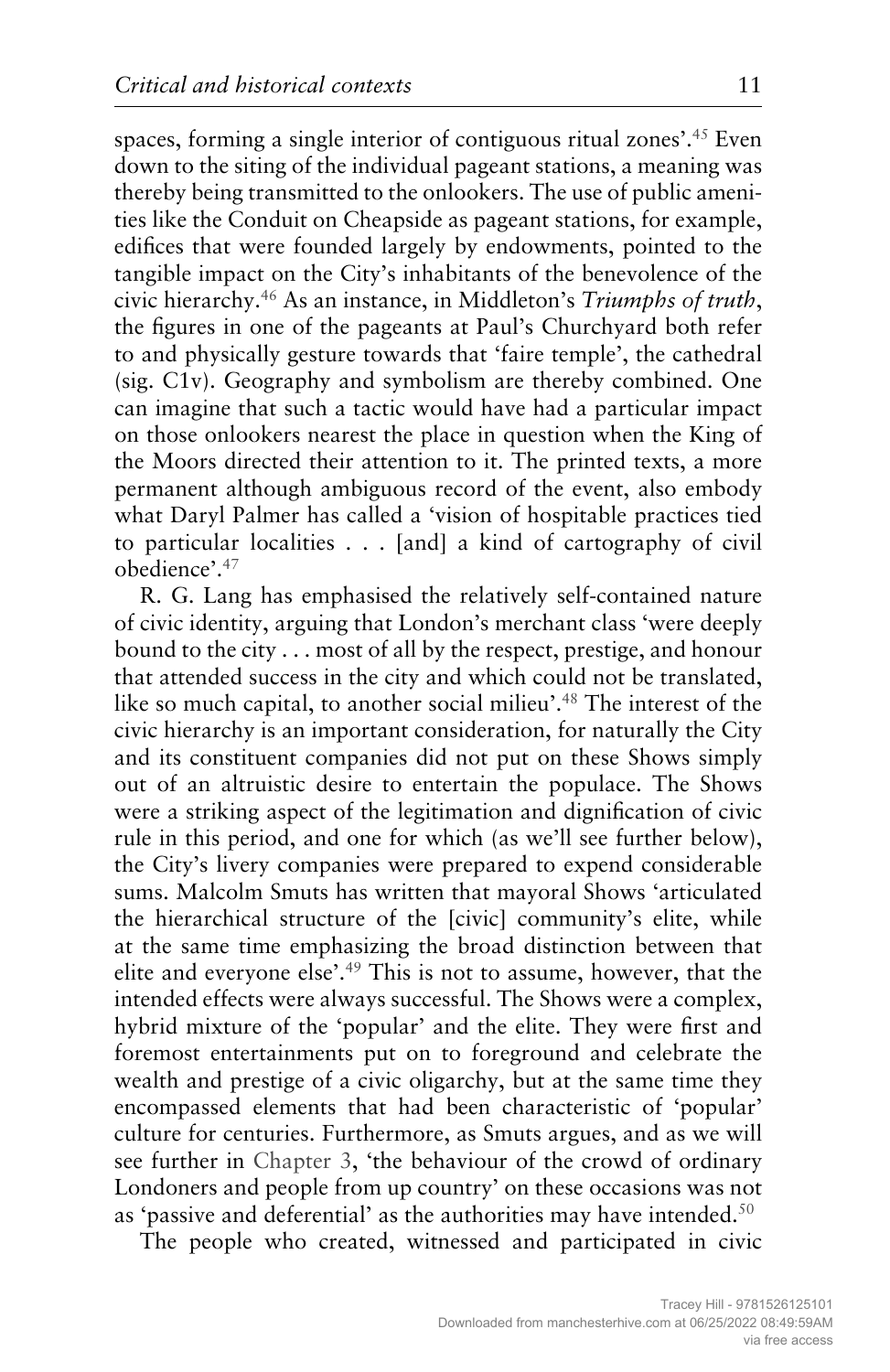pageantry – from the Lord Mayor himself, to the writers and artificers, to those who fired the cannons on the waterside – are therefore at the heart of this book. It's my argument here that if we want to comprehend the role of cultural forms in the lives of early modern Londoners, as well as to recuperate the *agency* of those responsible for producing and consuming such culture, we have to try to gain an understanding of what Wells, Burgess and Wymer call 'the alien world of assumptions, attitudes and values that circumscribe the range of meanings' available to these producers and consumers of culture.51 Using the correct terminology is a start. No one in this period called the secular livery companies 'guilds', despite the way so many modern commentators treat these terms as interchangeable or even prefer the older word.52 The term 'guild' refers to the quasi- religious fraternities which were the ancestors of many of the livery companies of the sixteenth century onwards; the companies themselves never used the term. In addition, as we will see further below, it is inaccurate to call the Lord Mayor's Show in its entirety a 'pageant'.53 This is not just pedantry. If we are, as Peter Meredith puts it, to restore the 'human dimension' of 'theatrical activity or entertainment' 'it seems . . . to be important to tell the stories, to draw together the characters where they can be drawn together, [and] to set them against what background there is'.<sup>54</sup> Maureen Quilligan has also recently argued that

if we ask what . . . objects and the material practices associated with them might look like if we didn't insist that they mark early modernity, but *remain embedded in a particular moment in time*, we might be in a better position to understand how historically deracinated our sense of the 'early modern' subject has become.<sup>55</sup>

Julian Yates calls the renewed attention to materiality 'a variously Marxist counternarrative', and I agree that it is important not to assume that such materialist criticism is invariably a form of conservative antiquarianism, denuded of politics, as some commentators have recently done.<sup>56</sup> My focus on material culture is also closely associated with the way in which much recent criticism has sought to temper the over-generalised, over-argued tendencies within New Historicism and its followers. Back in 1991 Halpern was arguing that 'new historicism has tended to avoid the materiality of the economic in order to focus on political or sovereign models of power'. The answer, however, as he points out, is 'not to argue that *everything* is an economy', as in Greenblatt's 'circulation of social energy' model, with its potential to 'obliterate the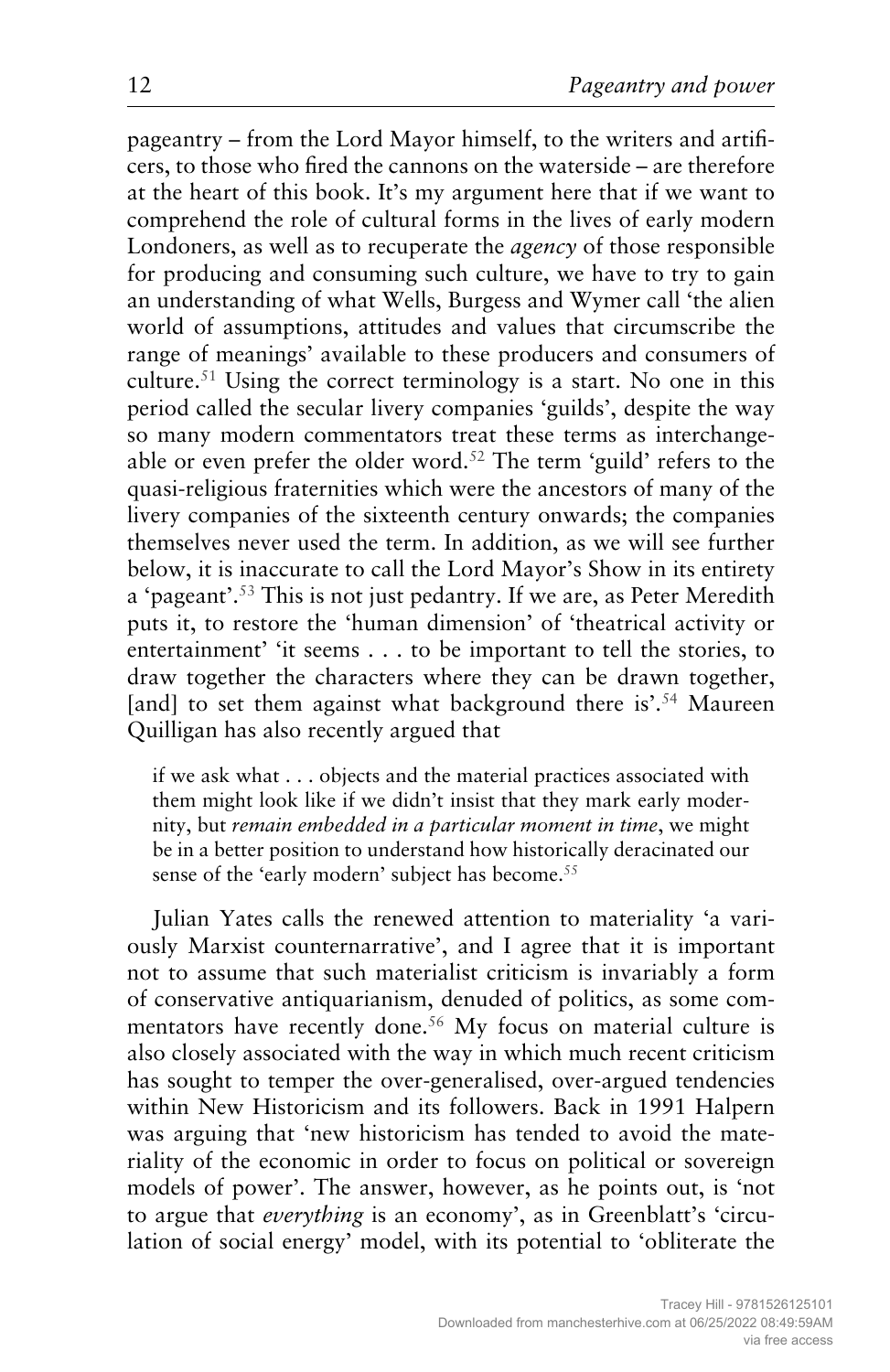specificity of the economic' within 'a sort of specious metaphor'.<sup>57</sup> Loading up early modern culture with massive, epochal significance is not only often unsustainable in itself, it also runs the risk of erasing the small, local meanings – what Quilligan calls 'specifying histories' – that might have had the most valency in that actual space and time. My argument, following the helpful formulations just cited, is that we can attempt to bring back those lost 'meanings', or, in Smuts's useful formulation, 'the cultural frame' of civic pageantry, by paying suitable attention to the cultural events, and the contexts in which they took place, that were significant to early modern people, and not just to us, some four hundred years later. To gain a comprehensive understanding of civic pageantry and the ways in which it was appreciated (in both senses) by its contemporaries, as Smuts writes, 'we will need to examine both the symbolism of the [pageantry] itself *and* the responses and expectations of those who watched it'.<sup>58</sup>

There is, therefore, a revisionist tenor to this book. Early modern criticism across the range of literature and history has been increasingly concerned in recent years with material culture, and historical studies in particular have moved away from large-scale explanatory narratives. As Smuts argues, 'the "history" in which "literature" is embedded invariably consists, not only of large ideological movements and social trends, but a host of highly specific circumstances that we can only hope to unravel through focused research'.59 This book's focus on the material aspects and the lived experience of the Lord Mayor's Show therefore sits within more current critical trends, and its approach will eschew the pseudo-historical generalisations upon which so much historicist criticism of the last two decades has rested. In terms of methodology, I have refrained from interpreting the Shows anthropologically, as a form of predetermined and fixed ritual, with predictable effects on a monolithic and, crucially, passive audience. My account is rather more interested in contingency – 'the inevitable and thwarting element of chance', as Alice Hunt neatly puts it.<sup>60</sup> This book is also concerned with the perceptions and experiences of the 'consumers' of the Shows as much as with those of the producers and sponsors. With the benefit of hindsight, we might think we can perceive clear ideological patterns in civic pageantry but that does not guarantee that this is how they came across to contemporary audiences and readers. Hence, perhaps, the surprising neglect of eyewitness accounts of the Shows as a medium that may provide just such a perspective, which I discuss at greater length in Chapter 3.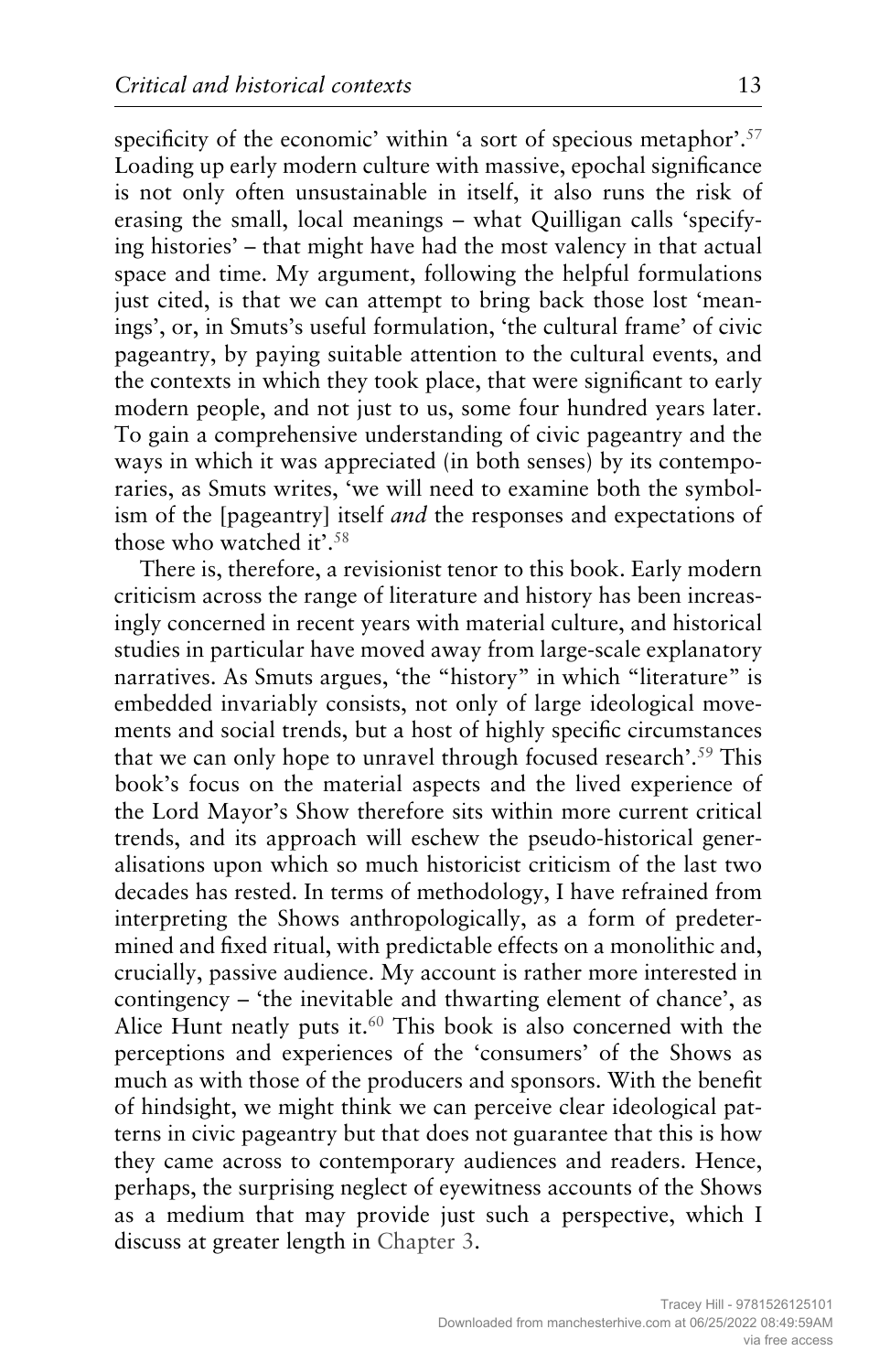In this vein, Gary Taylor has posed the question as to whether one of Middleton's mayoral Shows should be considered to be 'news or art', thereby foregrounding the currency and ephemerality of the text versus its aesthetic qualities in a way that might have registered with a contemporary spectator or reader.<sup>61</sup> Although the input of the writers was, of course, intrinsic to the creation of mayoral Shows, Smuts has rightly suggested that to treat such entertainments as exclusively literary is both 'limiting and fundamentally misleading'; pageantry, he argues, 'derived instead from social and religious conventions deeply embedded within English culture'.62 These writers and artificers had therefore to work within existing cultural parameters, such as with highly traditional material, with only a limited autonomy to invent. Perhaps the Shows' consistent emphasis upon the livery companies' 'ethics of community over individualism', as Andrew McRae puts it, is one of the reasons why they seem to be antithetical to modern commentators, given the sway of individualism in western culture after the early modern period.63 It is my view that one should attempt to interpret the mayoral Shows, and the texts which they generated, in their own terms, as far as this is possible.

With that approach in mind, the Lord Mayors' Shows – especially when studied en masse, as here – can offer us access to a rich range of the symbolic meanings available to an inhabitant of, or visitor to, early modern London. Civic pageantry, after all, was derived from numerous cultural and historical traditions. Few forms of culture in this period, indeed, are so multi-faceted. There has also been considerable scholarly interest in recent years in the history and culture of cities per se, which makes the sustained attention I propose here to the celebratory culture of London, the chief city of England, all the more timely.64 As J. R. Mulryne notes, there has been 'an increasing focus among academic commentators on the place of the city in the initiation and maintenance of a common culture'.65 This book is a contribution to that enterprise. Within that wider context, foregrounding the Shows acts as a useful corrective to the focus on monarchical and governmental power that one often encounters in writing about this period. The presumption tends to be that court and/or aristocratic culture was the model. There is, however, an alternative approach, as outlined by Tittler: 'a number of aspects of civic culture, including . . . civic ceremony, emerged . . . from indigenous traditions of urban life, and to suit urban requirements, with far less need to be appropriated from elsewhere than has commonly been recognised'.<sup>66</sup> Relatedly, Paul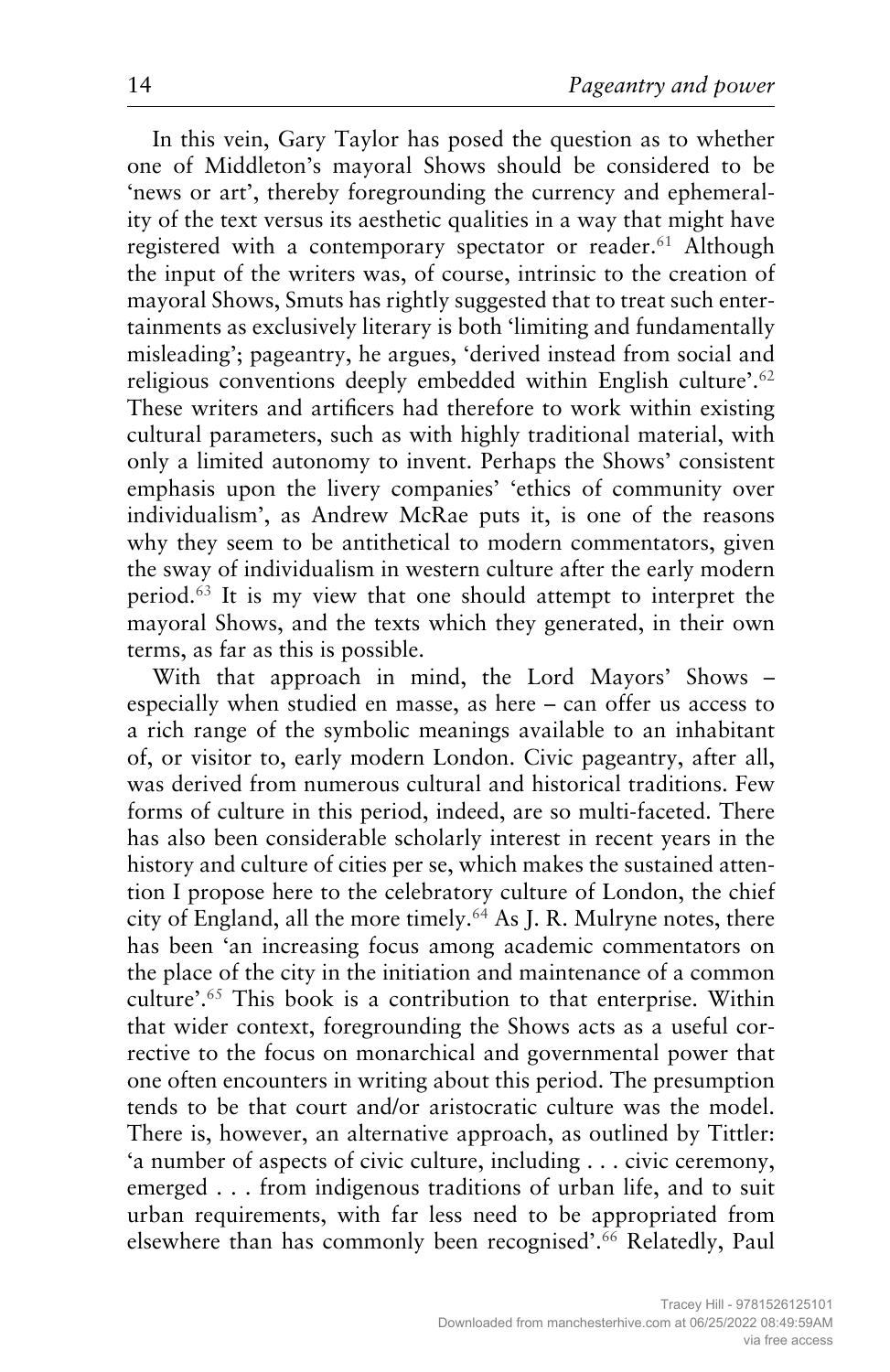Griffiths has asserted that London's 'self-image' in the early modern period manifested itself in 'decidedly civic rhetoric for civic concerns', which did not always mesh with 'attempts by Stuart kings to turn London into a gleaming capital city that would outshine rivals on mainland Europe'.67 Indeed, Manley argues that civic pageantry 'called attention to the urban wealth and security on which . . . courtly splendor depended'.68 Like it or not – and as the seventeenth century progressed the relationship grew more strained – these two bodies, the City and the Crown, were forged into a mutual interdependence.

It seems perverse, then, that when he comes to discuss civic entertainments Chambers should prioritise the very occasional coronation entry over the annual Lord Mayor's Show in the chapter on 'pageantry' in his voluminous *The Elizabethan Stage*. Indeed, Chambers is so monarch- centric that he asserts that 'the opportunities for spectacular display, which provincial towns enjoyed during a [royal] progress, fell to London *chiefl y* at the time of a coronation'.69 By the time he eventually gets round to discussing what he disparagingly calls 'municipal pageantry' the damage has been done, and the message that entertainments for the monarch and his or her family (or even for some minor courtier) are inherently the most important, regardless of their size and significance, has been made. The brief account of the mayoral Shows that he does provide is prefaced with a grudging 'Even in the absence of the sovereign . . .'. The little he does have to say about the Shows is laced with haughty disdain: 'there were personages mounted on strange beasts. Speeches and dialogues afforded opportunities for laudation of the Lord Mayor and his brethren. There was generally some theme bearing on the history of the company or the industry to which it was related.'70

As I have shown above, Chambers's approach and its inherent prejudices have tended to linger in critical discourse. The mayoral Show cannot fairly be likened to a 'municipal' entity like a public toilet, however. For the Companies this was a day when they and their chiefs were in the limelight and, crucially, within their own domain, and being celebrated as such. David Cannadine has argued that 'politics and ceremonial are not separate subjects . . . [and] ritual is not the mask of force, but is in itself a type of power'.71 Power – or rather, the projection of power – was indeed a central dimension of the Shows. Alexandra Johnston writes that

the overwhelming sense one receives . . . is that . . . 'solemne pomps' were essentially about power – how to get it, display it, share it,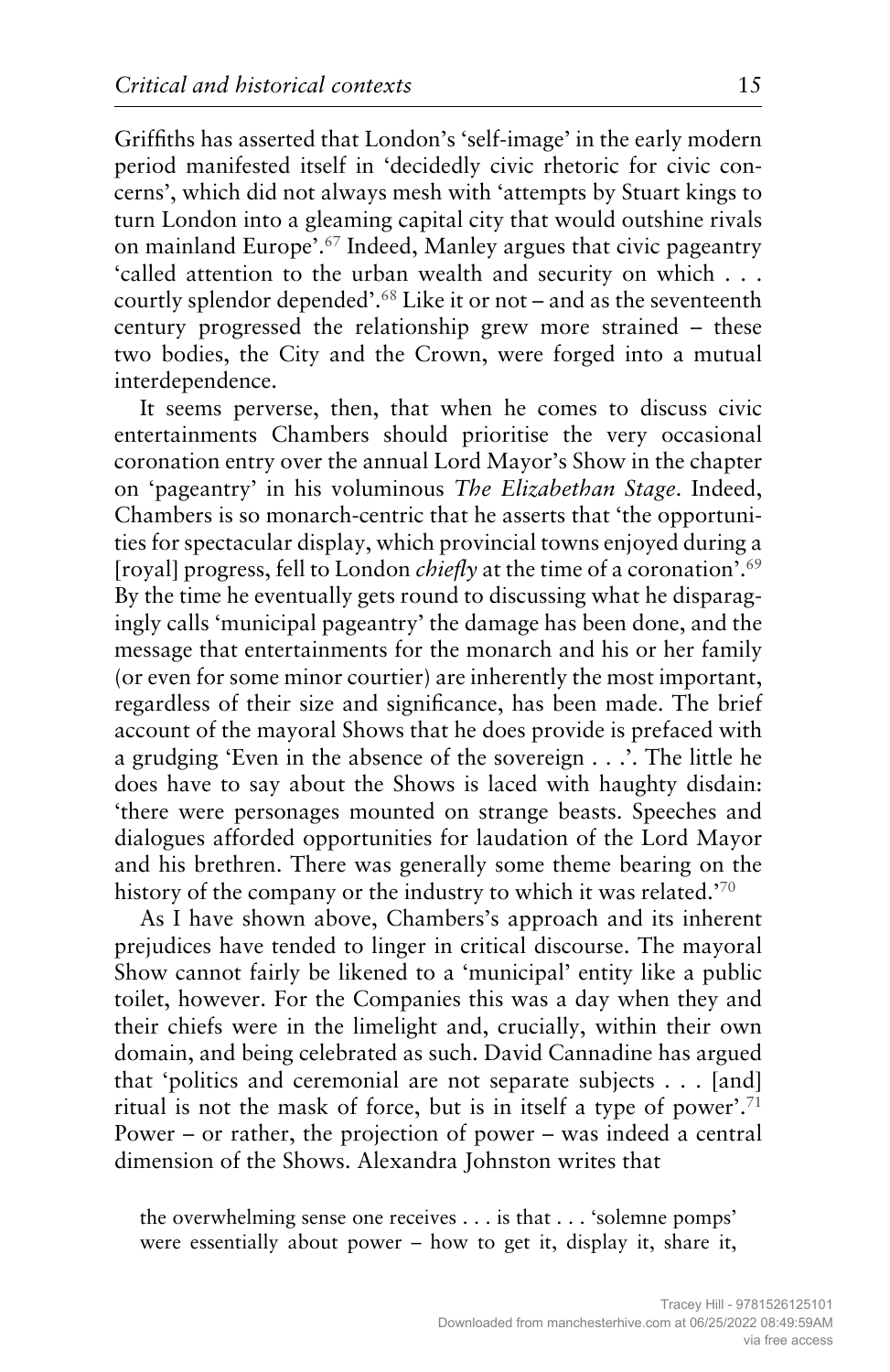and retain it . . . [R]enaissance cities, though powerful communities jealous of their own jurisdiction, were constantly negotiating their relationships with other secular and religious authorities.72

The 'display' of power that Johnston cites, in particular, is central to what the Shows were all about, and in London's case the 'secular authority' with which it was the most engaged, in various ways, was the Crown. At the height of its power and influence the City of London, as an entity itself and in its constituent parts – the livery companies and trading companies such as the Merchant Adventurers – dominated England's greatest city. And London in turn dominated the country. As the monarch's alternative in extremis the Lord Mayor was, after all, the most important commoner in the country: in Jonson's words, 'for his yeere, [he] hath Senior place of the rest'.<sup>73</sup> Orazio Busino, a seventeenth-century Venetian eyewitness of one of the Shows (of whom more in Chapter 3), offers an outsider's perspective, calling the Lord Mayor 'a chief for the government of the city itself, which may rather be styled a sort of republic of wholesale merchants than anything else'. For the Show itself, Busino commented that 'the cost incurred exceeded the means of a petty or medium duke'.74 Explicit reference to the Lord Mayor's standing in relation to the monarch occurs in quite a few of the Shows, such as Munday's 1611 Show *Chruso- thriambos*, where advantage is taken of the coincidence of celebrating a mayor, James Pemberton, who shared the King's name.<sup>75</sup> Munday takes this opportunity to highlight the authority of the Lord Mayor that derived from his role as the monarch's substitute.

Indeed, the zenith of the mayoral Shows in the early seventeenth century came about partly because of a decline in royal civic entertainments under James I and his successor. The Lord Mayor's status as monarchical 'surrogate' was thereby realised, in practice, as mayoral pageantry increasingly eclipsed that of the king. In the context of mayoral Shows, the new incumbent of the role demonstrates what David Bergeron calls 'office charisma', analogous to that embodied in the monarch during royal entries, progresses and the like.76 In these events, the Lord Mayor *became* London. The presence of the new Lord Mayor at the performance – and many pageant speeches address him directly – is an important aspect of these events. The Lord Mayor himself, processing in all his civic regalia, was as much a part of the spectacle as the pageants. As Hardin has commented, 'people expected to see their leaders . . . [and] to witness the mayor hearing [the pageant] speeches . . . His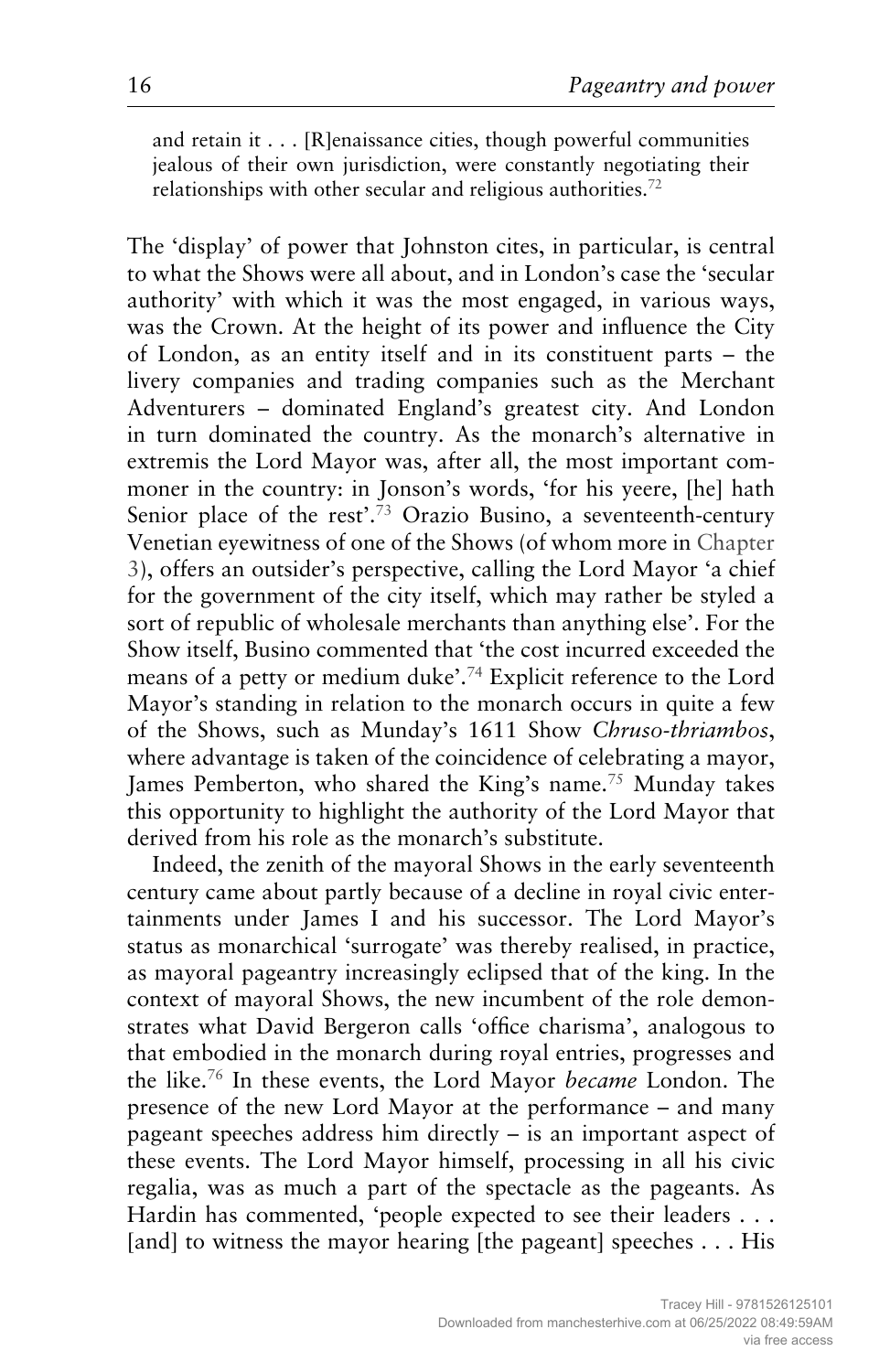visibility in ceremonies of election provided the populace with a source of power.' Such visibility, he continues, 'served the interests of the status quo because it illustrated at least the illusion of openness and accountability'.77

The central presence of the Lord Mayor in the Shows demonstrates the ways in which there were parallels as well as significant differences between the mayoral Shows and monarchical entertainments, and, in some instances, with the court masque. For one thing, the civic elite performed an important ceremonial role during the royal entry as well as contributing large sums towards these events.78 Although triumphal *arches* appear to have been the exclusive preserve of royal events, the printed texts of the Lord Mayors' Shows themselves underscored the parallels by repeatedly calling the mayoral Shows 'Triumphs', the term that points directly to classical, especially Roman, precedent. However, Manley writes, 'the lord mayor's shows were modeled formally on the Roman republican *prosessus consularis* and the military "triumph"', not on the imperial Roman triumph as were the royal entries.79 Accordingly, twenty-two of the existing thirty-one printed Shows mention 'Triumphs' in some fashion on their title pages.<sup>80</sup> There are also analogies at the level of content. For instance, where Mulryne argues that in Renaissance triumphs 'records of past greatness were harnessed to create, or shore up, modern reputations. Henri IV or Maximilian I became (it was hoped) new and greater monarchs by association with figures from the history of pre-Christian Rome', one thinks of the ways in which previous and famed Lord Mayors (such as William Walworth) function in very similar ways to cast reflected glory on the new incumbent.<sup>81</sup> As James I is represented as London's 'bridegroom' in his royal entry of 1604, so is John Leman, the new Lord Mayor, for Anthony Munday's Show in 1616.<sup>82</sup> Furthermore, as we will see further elsewhere, in many of the Shows the new Lord Mayor – and, by implication, all those who watched the entertainment – are reminded that the former is the monarch's 'lieutenant', with all the consequent political undertones. Although it was understood that the monarch had the power over the Lord Mayor as over all his or her subjects, and this point was affirmed through the act by which the monarch's representatives had conferred the Lord Mayor's authority upon him at the start of the inaugural day at Westminster, the absence of the monarch during the main part of the day within the City itself would make the Lord Mayor the sole figure of authority.<sup>83</sup>

At a thematic level, as in the royal entry with the relative positions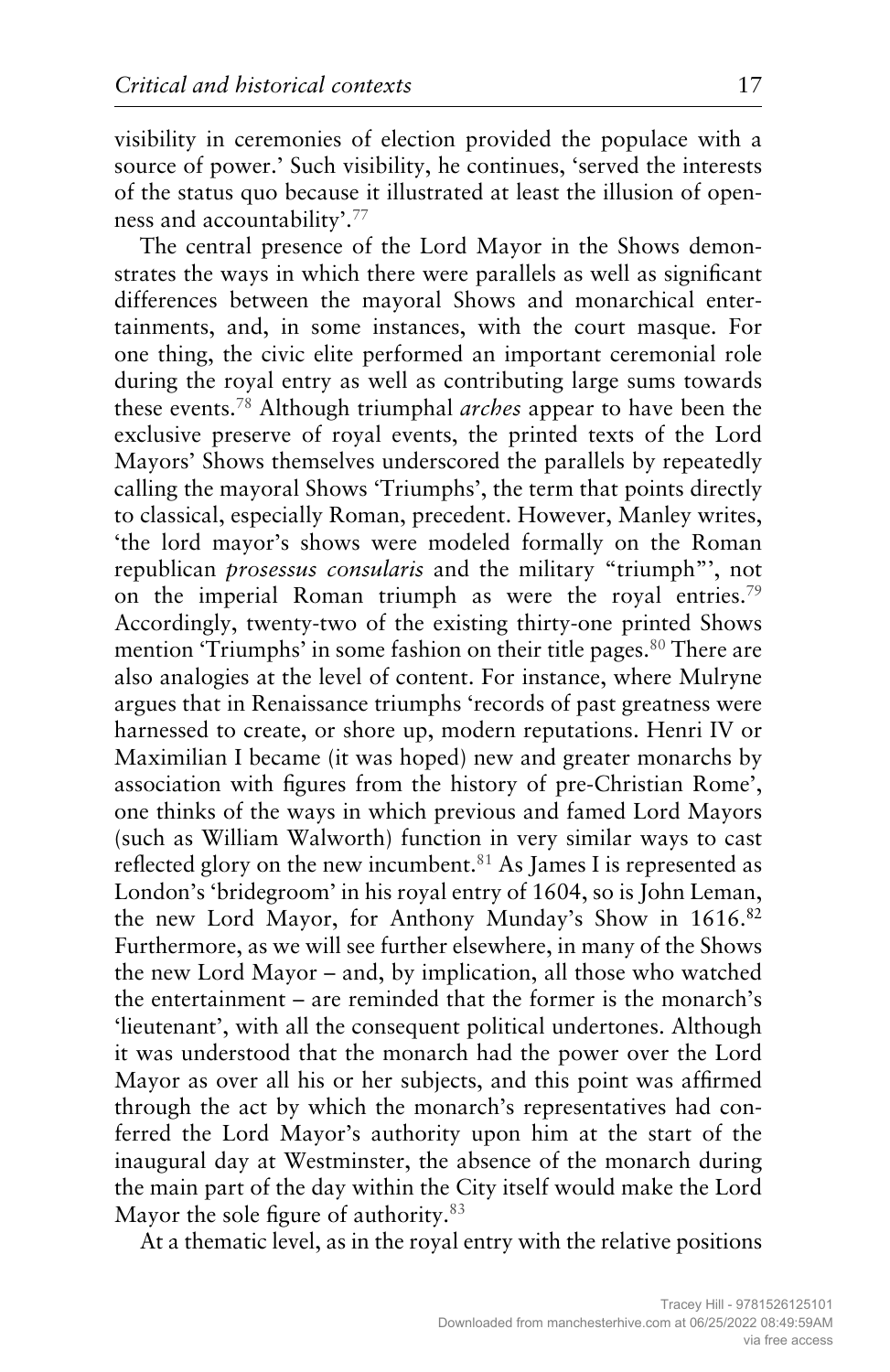of monarch and people, the mayoral inauguration was sometimes likened to a marriage between the Lord Mayor and the City. Indeed, in terms of their gendering of the relationship between ruler and ruled there is little difference between the two genres. For Munday's *Chrysanaleia* (as I have discussed elsewhere) the City is John Leman's bride, as she is for Middleton, more briefly, in *The triumphs of loue and antiquity*. In the last speech of the latter text 'Loue' declares that the Lord Mayor is 'the Cities Bride- groome'. As her husband, he is told to be, 'according to your Morning- Vowes,/ A Carefull Husband, to a Louing Spouse' (sig.  $D1r$ ).<sup>84</sup> More generally, there is in this period a use of gendered language to represent civic government. Hardin writes that 'the "feminization" of civic space was conducive to building ideologies of social domination and control'.85 Indeed, Gail Kern Paster notes that 'because the city is walled for most of its history, it is early associated with the female principle . . . As a fortified place subject to siege and assault, this personified city becomes associated with sexual possession'.86 Middleton, true to form, takes his own idiosyncratic approach in *The triumphs of truth*, where, in contrast to the norm, London, who gives the first speech, is the new Lord Mayor's mother. Her status as a representation of the City overrides the lack of propriety of a woman speaking: 'esteeme [not] / My words the lesse, because I a Woman speake, / A womans counsell is not alwayes weake', she says (sig. A4r). As we will see further below, the Shows repeatedly used gendered figures in the pageantry, usually inflected by the standard misogyny that underlines so much early modern culture. For Middleton in *The triumphs of truth*, the ultimately triumphant figure of Zeal is male, and the tempting but eventually defeated figure of Error, female.

Despite the likenesses between the various forms of ceremonial entertainment, a number of critics have tended to see the courtly and civic varieties as antithetical, if not openly at odds. Some time ago Wickham established the view of a rivalry between the court masque, in particular, and the Lord Mayor's Show. Paster subsequently followed Wickham in arguing that mayoral pageantry developed as an attempt to 'emulate' court entertainments, as part of an 'unofficial dramatic rivalry between court and city'.<sup>87</sup> This position has been slightly qualified more recently by Bergeron, who writes that 'perhaps [the Lord Mayors' Shows] rival the court masque . . . [although] I am uncertain that the mood becomes as sinister as Wickham implies'.88 Even someone as expert on the Shows as Sheila Williams, however, is prone to the view that Bergeron is sceptical about. In her account of why John Taylor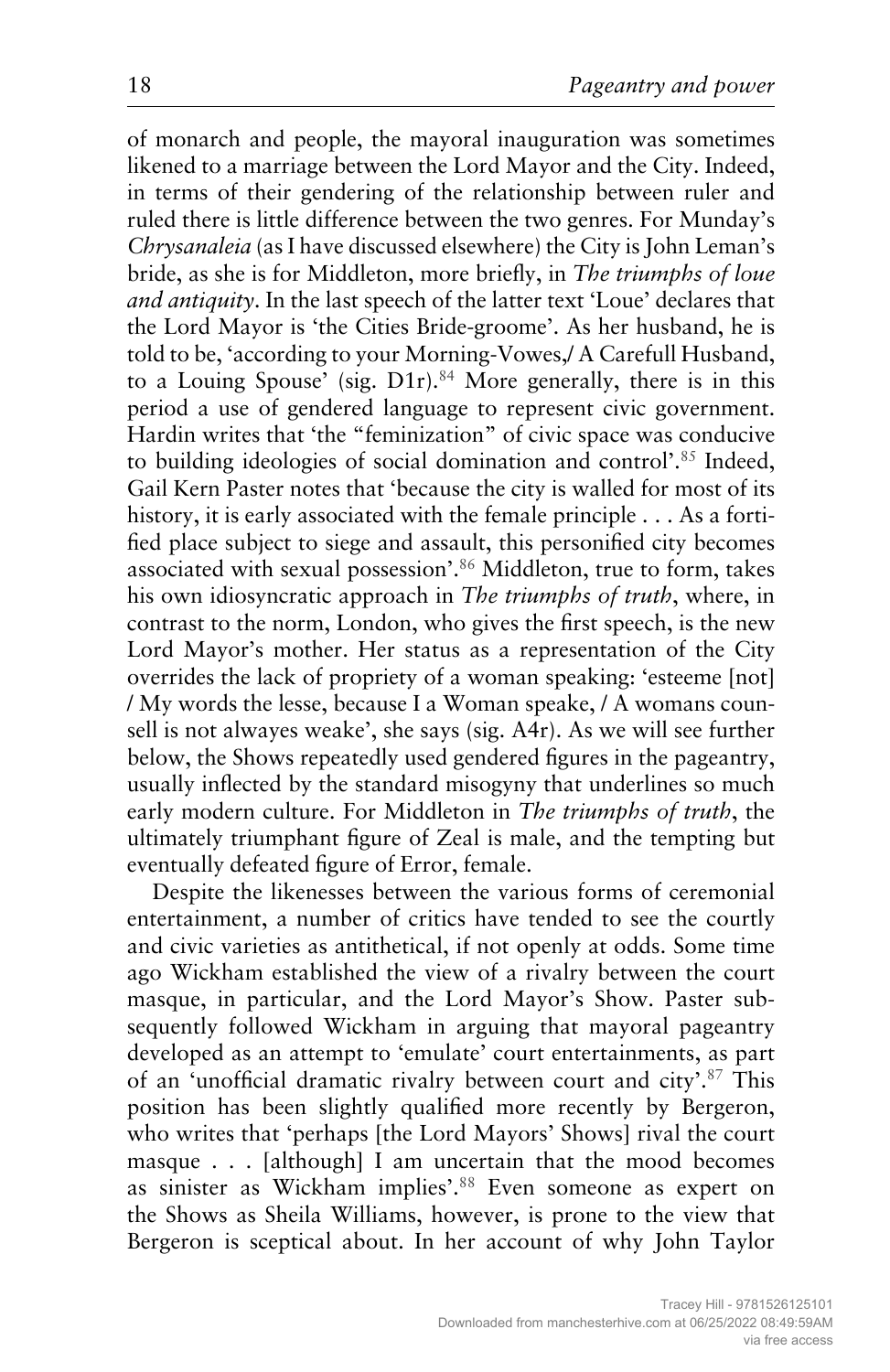rather than Heywood wrote the 1634 Show, breaking the latter's ubiquity in this decade, she writes that 'one possible explanation lies in Heywood's defection [to the masque] . . . Thus having risen from bourgeois to Court spectacle, Heywood may have declined to divide his energies.'89 Her use of the term 'defection' shows that the notion of competition or rivalry between the Lord Mayor's Show and the court masque underlies her interpretation. The word 'risen' also, probably unthinkingly, replicates the elite priority usually given to court entertainments. In fact, as Williams concedes, there is another – and more plausible – reason why Heywood may not have received (or even contested) the commission for that year, for Garret Christmas, Heywood's influential collaborator and the one of the pair who had increasingly handled their business, had recently died, and Heywood may well have felt unable to take on the responsibility without him.

Rather than being the 'rival' of court culture, then, one can at times see the Shows as a way of presenting a displacement of monarchical authority. To illustrate the point, Kipling's interpretation of the underlying meaning of royal entries can be applied without undue misrepresentation to the mayoral processions. He writes that 'because [royal entries] celebrate the first advent of the new king, they necessarily focus sharply on a single ruler [who] must enter the city  $\dots$  making  $\dots$  his first manifestation as king'.<sup>90</sup> Replace the word 'king' with 'mayor', and this acts as a succinct summary of the purpose of the Lord Mayor's inaugural celebrations too. Only the emphasis on 'a single ruler' should be qualified by an acknowledgement of the importance of the Lord Mayor's livery company as the corporate entity to which he belongs and the one which sponsors the Show. In the civic arena 'self-fashioning' was on the whole more collective than individual. The presence of notable dignitaries in the Shows was thus significant inasmuch as it was representative of general civic virtues, and the individual qualities mentioned tended to be foregrounded as exemplary. For example, in the brief printed text of Peele's 1585 Show Wolstan Dixie, the new Lord Mayor, is mentioned by name within the text only once (although he is elsewhere addressed more impersonally as 'your honour'). $91$  With some provisos (further explored in due course), Lord Mayors' Shows also tended to be more uniform, in terms of funding and political emphasis, than other triumphs, and their predictable regularity acts as another marker of difference with the more ad hoc royal entertainments. The mayoral entry into his City can be seen, in a useful phrase used by Edward Muir, as 'an urban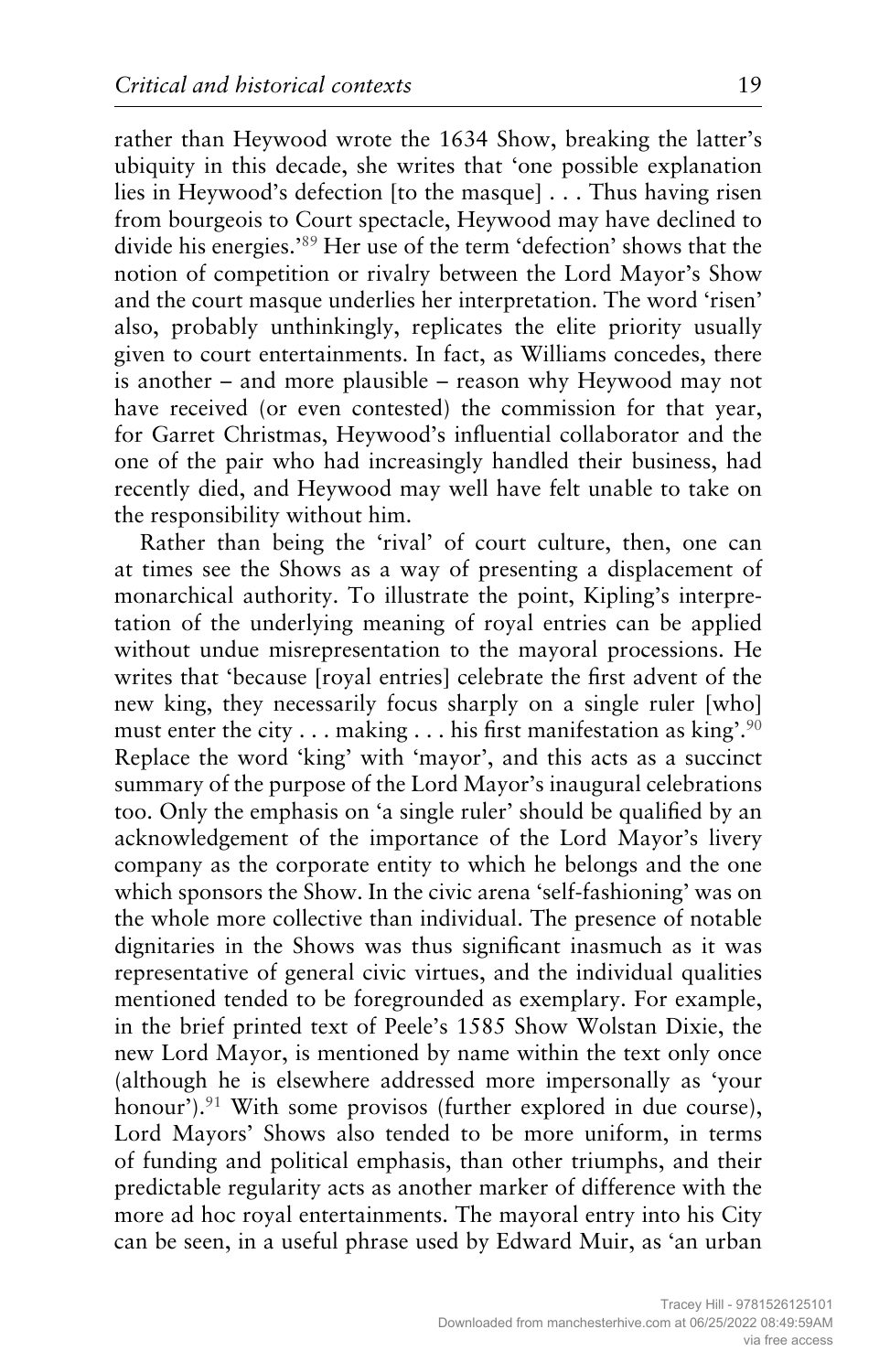rite of passage', a shift from the rule of the preceding Lord Mayor (only mentioned if a member of the same Company, of course, and not always then) in favour of London's (temporary) new ruler.<sup>92</sup> The Shows therefore had to negotiate both continuity and transition at the same time, a difficult ideological position.

The preceding discussion has, I hope, shown how the importance and complexity of mayoral pageantry makes it ripe for reappraisal. It is certainly the case that materialist and historicist criticism has some ground to make up here. As I have already suggested, such criticism has been largely indifferent to civic pageantry, preferring to tackle the theatre, the royal entry, or the court masque. This trend Bergeron calls the '"Whitehall syndrome", [one] which focuses exclusively on the court at the expense of understanding other sites of power'.<sup>93</sup> The neglect the Lord Mayor's Show has largely experienced, Bergeron comments, is deliberate: 'we do not lack evidence about the importance of pageants', he writes, ' we lack the scholarly will to explore them . . . [T] he benign neglect of pageants . . . marks a failure of scholarship'.94 As with Chambers back in the 1920s, even Wickham's magisterial *Early English Stages* privileges the royal entry and royal progress over the Lord Mayor's Show as exemplars of civic pageantry; indeed, he excludes the Shows entirely from the volume covering the period of their dominance.

Of course, this is not to say that the Shows have been entirely overlooked. Bergeron has produced on his own a sizeable proportion of the extant scholarship and criticism on these works and their contexts. My work is greatly indebted to his, as it is to the careful scholarship of Jean Robertson and D. J. Gordon in the livery company archives, as well as to pioneers like Manley, whose *Literature and Culture in Early Modern London* offers an exemplary reading of civic pageantry. In addition, as Sullivan has more recently observed, there has at last been 'a move away from new historicism's court based narrative [resulting in] a growing interest in alternative social capitals'  $-$  literally so, in the case of London.<sup>95</sup> My intention here to bring this essential groundwork up to date and to explore some of the assumptions that have yet to be fully critiqued. One of these is the place of the Shows within literary history. In his thoughtful introduction to the revised edition of *English Civic Pageantry* Bergeron remarks that 'most of the major dramatists of the period, *excepting Shakespeare*, [wrote] civic pageants'.96 He does not take the point very far, however, and his argument is somewhat undermined by the fact that almost the only stage plays he mentions in relation to the Lord Mayors' Shows are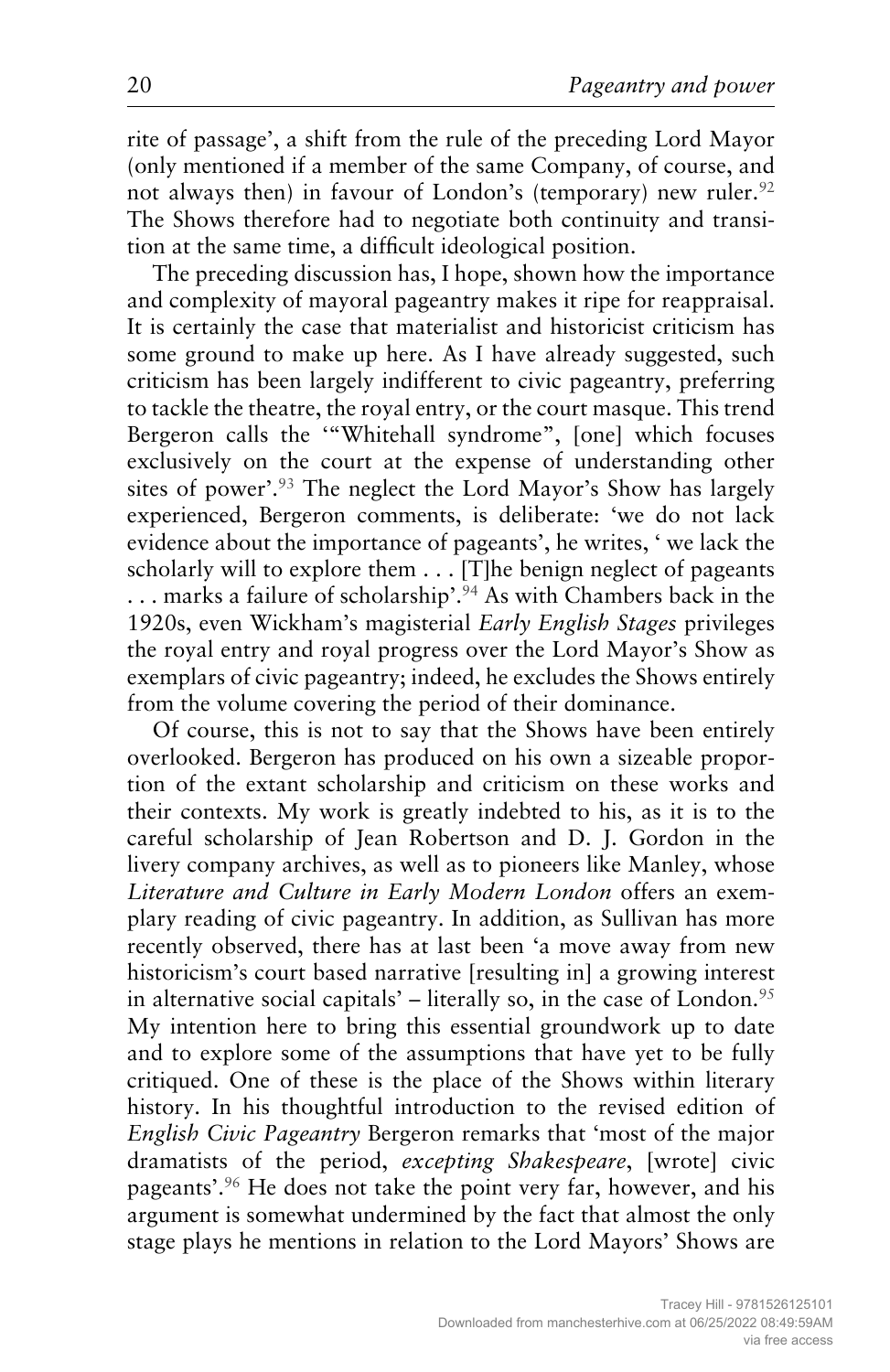by Shakespeare rather than those writers with a keen interest in pageantry, such as Middleton or Heywood. In fact, it is very likely that Shakespeare's absence from the civic scene is one of the main reasons why the Shows (and other forms of civic pageantry, to an extent) have so often been overlooked.<sup>97</sup> The Shows were significant cultural productions and they employed some of the most talented and high profile writers of the day. It is an overlooked significance of these productions that the role of the 'poet' should, by and large, be so celebrated by the printed texts they generated, unlike the usual case with royal triumphs and entertainments, a large number of which were published anonymously.98

In themselves these writers constitute one of the most significant connections between the mayoral Shows and other cultural forms in this period. Although it seems obvious when one thinks about it, it has hardly ever been remarked upon that the zenith of the mayoral Shows was virtually the same as that of the professional early modern stage, i.e. from the late sixteenth century through to the outbreak of the first civil war. This is not a coincidence, and there is a case to be made that the one led to the other. Dutton asserts that 'given that many of the principal Jacobean dramatists . . . wrote for the civic pageants, it is hardly surprising that [the] influence [of the latter] should be perceived in plays written for the theatre'. As he comments, what is 'more surprising [is that] . . . this influence has been largely overlooked or ignored<sup> $\cdot$ ,99</sup> The seemingly unlimited appetite of early modern Londoners for visual and aural entertainment underlies the success of both cultural forms in this period. These writers were very aware of the status of various forms of cultural production, and especially of the high profile of the Lord Mayor's Show, which is surely one reason why they undertook these commissions. Indeed, Heather Easterling has recently proposed that 'by far Middleton's greatest *contemporary* fame derived from his long career as the author of [these] annual pageants'.100 The consequence of such 'fame', as Angela Stock argues, was that a writer involved in the production of mayoral Shows did so under the pressure 'of acquitting himself creditably as an impresario competing with other London writers and other forms of civic drama, knowing full well that his inventions would be noted by the satirical eyes and parodic quills of his colleagues'.101 The parallels are, after all, numerous: these writers were engaged in a collaborative dramatic enterprise in both arenas.

However, despite the undoubted links between the theatre and civic pageantry, and although one would have thought that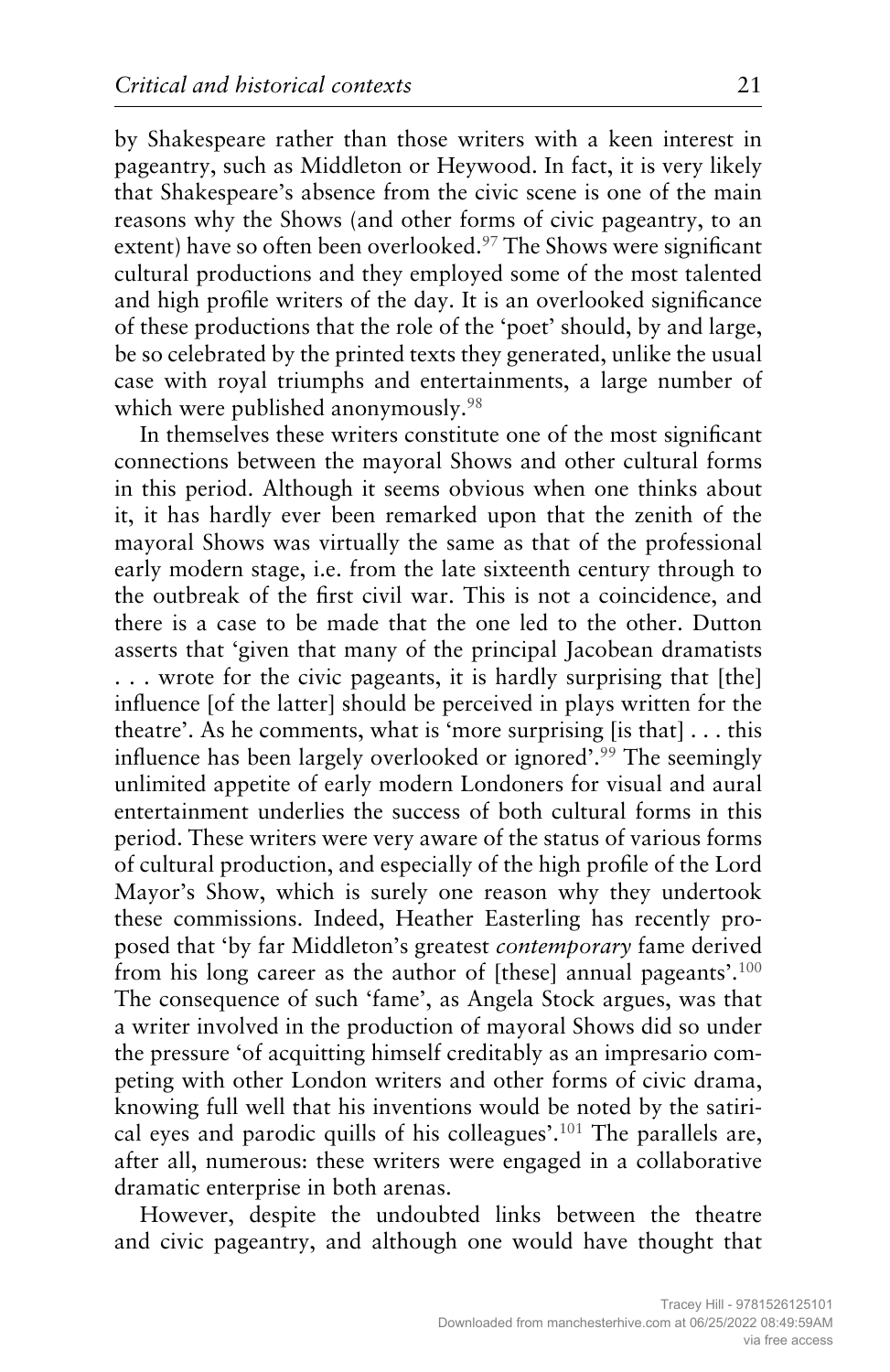studying mayoral Shows would be of obvious value to critics of the works of Middleton, Heywood, Dekker and Webster (and even, to an extent, Jonson), critics have, in the main, neglected to tackle the full range of texts produced by these writers. One consequence of this is that they can have only a partial sense of these writers' oeuvres. Over the last two decades or so, for instance, neither Jacqueline Pearson's *Tragedy and Tragicomedy in the Plays of John Webster* nor Rowlie Wymer's *Webster and Ford* mentions Webster's Lord Mayor's Show; more significantly still, given his importance for the genre, Swapan Chakravorty entirely overlooks all of Middleton's numerous Shows in *Society and Politics in the Plays of Thomas Middleton*. 102 For Dekker and Heywood, the story is often the same: for example, McLuskie's *Dekker and Heywood*  does not discuss the mayoral Shows written by either of her protagonists.<sup>103</sup> Jean Howard's more recent *Theater of a City*, which, as its title suggests, focuses extensively on Dekker, Heywood and Middleton as London writers, at the same time disregards their mayoral Shows completely in favour of the plays. Furthermore, she does not mention Munday – surely a key figure in any study of urban writing – in any regard whatsoever.

Partly, no doubt, the separation within so much criticism of the two closely related spheres of pageantry and playwrighting is due to the persistence of the old story of wholesale civic opposition to the stage, which is gradually being chipped away but still largely retains its status as orthodoxy.104 In fact, as Hirschfeld points out, 'players, dramatists, and other professionals affiliated with the theater were not simply surrounded by civic companies but were intimately involved with them'; the livery company structure was as a consequence 'a palpable context for the playwrights' work'.105 Not only were the professional dramatists more linked to civic entertainments than most commentators are prepared to admit, the dramatists themselves could make a good living from such commissions, which tended to be better remunerated than writing for the stage. Bergeron also points out that 'patronage by the guilds reached a wider array of artists than did that of the court'.<sup>106</sup> Furthermore, as Hirschfeld reminds us, such work was not necessarily sought for purely monetary reasons, but can be seen to have 'deriv[ed] from professional, political, and emotional as well as financial desires' especially when, as we'll see further below, the writers had other forms of investment in civic employments.107

The all-too-frequent exclusion of their civic cultural productions from the analysis of these writers' works has led to a partial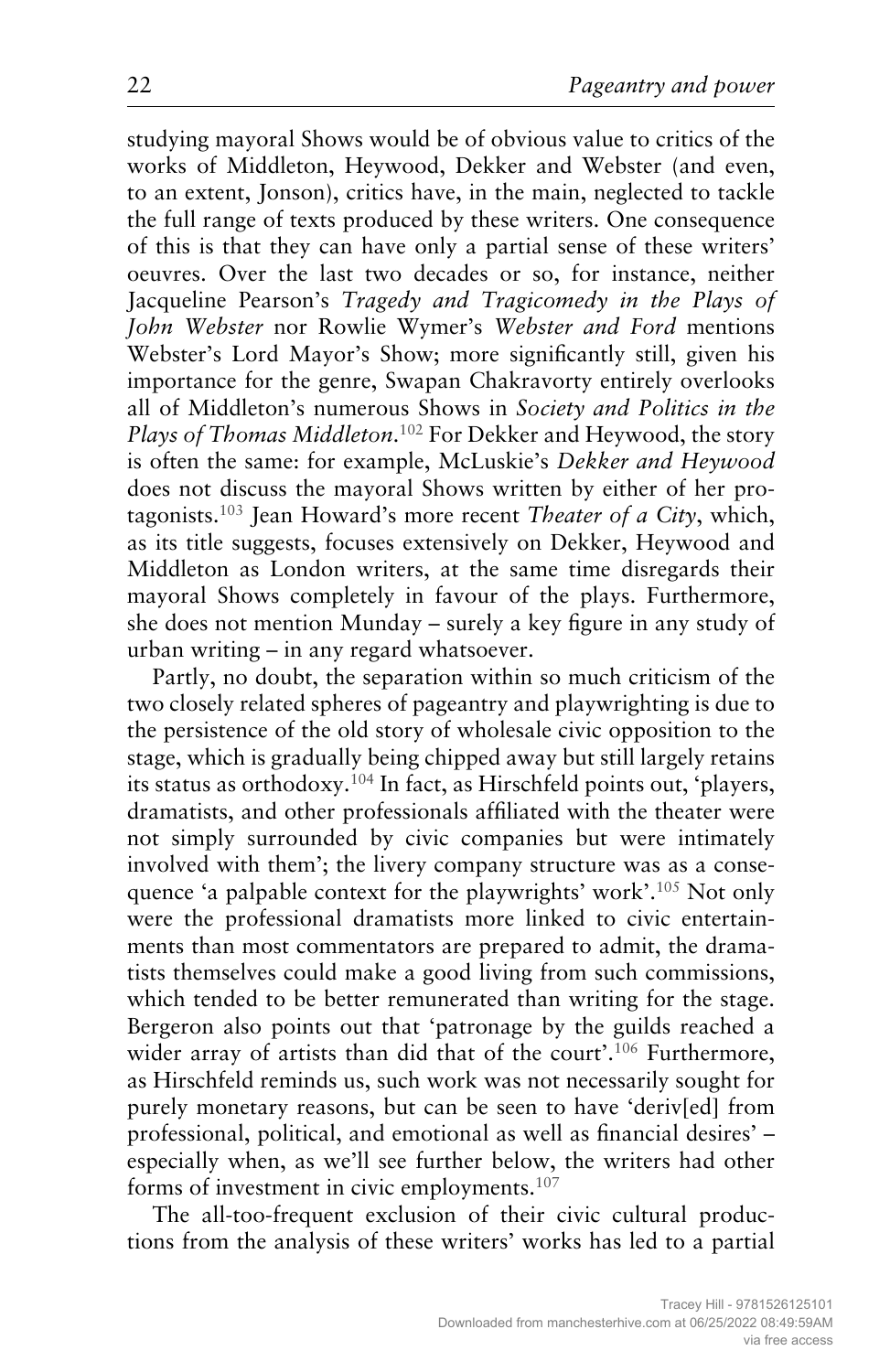view on a wider scale, too. As Stock argues, 'the intertextual relations between early modern civic pageantry and London drama are a mine of material that has been neglected'.108 There are so many missed opportunities to bring canonical and non-canonical together, whether within the corpus of one writer or across a range of contemporaries. As an indicative instance of the latter, consider what critics of *Othello* might make of Middleton's 'King of the Moores', his Queen and entourage in *The triumphs of truth* some ten years later.<sup>109</sup> Even within that one mayoral text, one can see fascinating – and until quite recently unexplored – verbal and conceptual parallels with other Middleton works written for the theatre, demonstrating another form of intertextuality worth considering. For example, *The Changeling*'s repeated insistence on the connection between sight and desire is echoed in *The triumphs of truth*, where one of the characters, Truth's Angel, says of the Lord Mayor 'I haue within mine Eye my blessed Charge' (sig.  $B1v$ ). In addition, the similar phrases 'sweet-fac'd devils' and 'fair- fac'd saints' occur, respectively, in the mayoral Show and the play.110 Such congruence does not apply solely to Middleton: the dialogue between Vulcan and Jove in Dekker's *Londons Tempe*, for instance, recalls that between Simon Eyre and his workers in *The Shoemaker's Holiday* by the same writer.

The use of emblems, in particular, shows how widespread was the cross- fertilisation between civic pageantry and other theatrical forms of culture in this period. Frederick Kiefer's *Shakespeare's Visual Theatre* has valuably juxtaposed plays to pageantry to show how certain cultural tropes worked across genres.<sup>111</sup> The Oxford Middleton project, and, yet to come, an equivalent complete works of Heywood, have also broken some of the ground to which this book contributes. More widely, given the paucity of evidence about the experience of theatregoing in this period, those contemporary eyewitness accounts which have survived to retell the experience of watching the Lord Mayor's Show should surely be prized, not neglected. I will demonstrate below how significant the Shows are in terms of our understanding of early modern performance technology, too. The writers and artificers took full advantage of the general munificence associated with the making of the Shows, and they produced prodigious spectacles.

Of course, this is not to say that mayoral Shows are all unfairly neglected works of genius. They are, as one would imagine given the constraints on their production, of varying quality and sometimes repetitive. But one has to bear in mind that the writers and artificers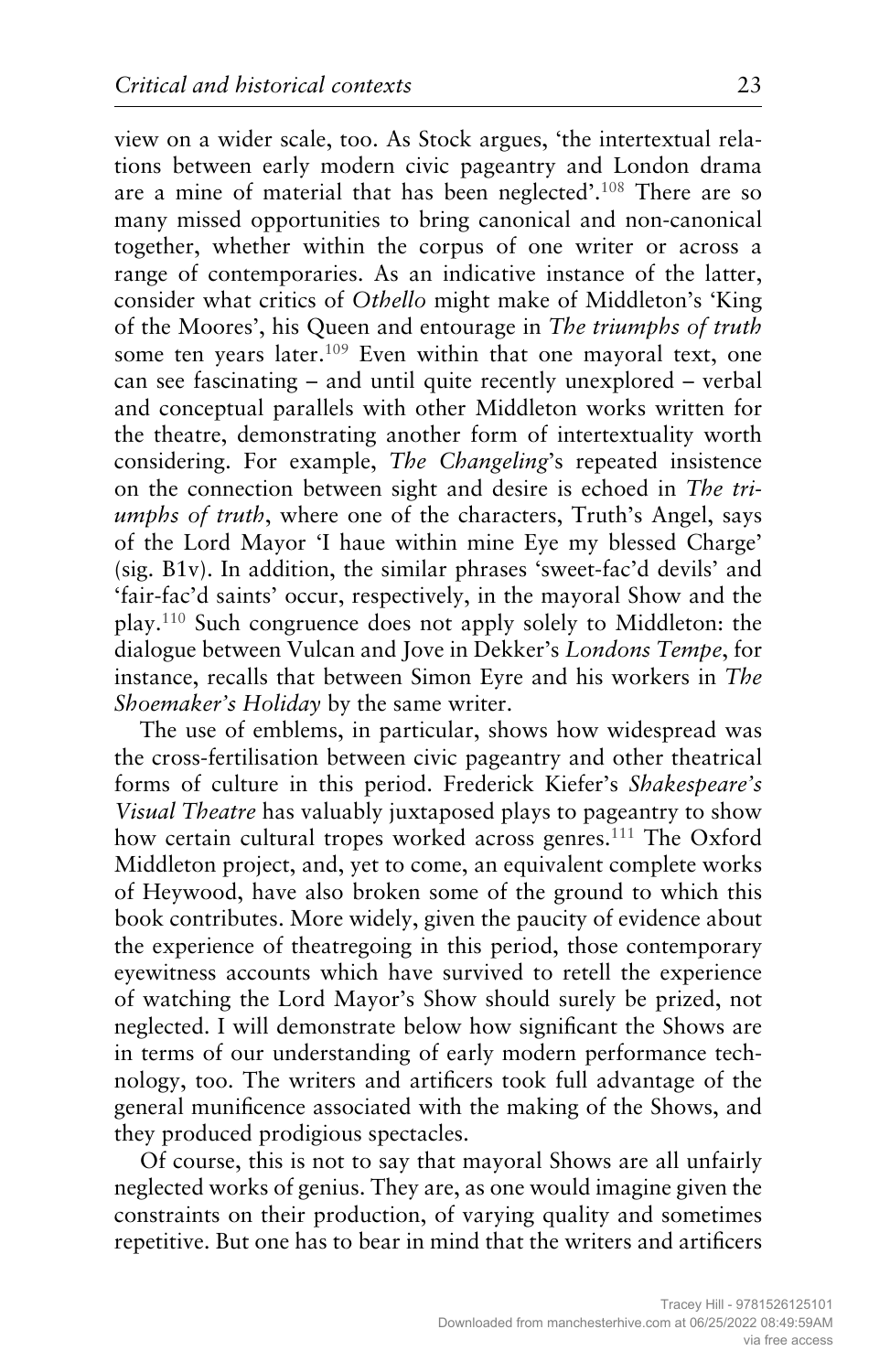were working to commissions and had to please a committee of city bureaucrats who inspected proceedings as they went on. It's also salutary to remember that in early modern culture imitation tended to be more prized than originality. The Shows were hybrid productions in any case, drawing upon varying and perhaps competing traditions. For one thing, they were composed of both procession and spectacle, a combination that does not lend itself to the kind of artistic coherence usually valued by literary critics. The concept of 'unity', as Bergeron states, 'raises the wrong expectation for these pageants'.112 In addition, Williams argues that 'the mayoral pageant-poets were engaged in the difficult task of trying to use in an unlearned commercial context the apparatus of classical myth and allegory which an aristocratic Renaissance culture had made more or less obligatory in public festivities'.113 She goes on to illustrate how Taylor's work is 'an example of the pageant- poets' disregard for the decorous keeping apart of materials usually considered incongruous'.114 As well as having issues of genre and form to deal with, the writers and artificers were increasingly responsible for overseeing the whole production and they often had very little time: Munday was contracted to produce his 1618 Show with less than three weeks' notice, for instance.<sup>115</sup> Commonly, the sub-committee for planning the Show was established only at the beginning of October; at the earliest, the detailed preparations did not generally commence until late September, for the Lord Mayor was elected on Michaelmas Day, 29 September. Only in 1613 did the production team appear to have had much time to prepare the entertainment (Munday had already submitted a proposal to the Grocers' Company in February of that year). In contrast, as Mulryne points out, more 'elaborate and memorable festivals', where the spectacle usually excelled that of mayoral Shows, 'must have entailed exceedingly time-consuming and expert conception and management'.<sup>116</sup>

There certainly was competition between writers and artificers for the job of producing the Shows, as discussed further below. There is therefore no evidence that I am aware of to back up Wickham's assertion that pageant- writing commissions were 'probably more keenly sought after to stave off a visit to the debtors' prison than for artistic satisfaction comparable with that derived from plays written for a Public Theatre'.117 Paster corrects this view when she argues that 'the professional writers of the city were delighted enough with pageant commissions to compete eagerly for them'.118 Despite his assertion elsewhere that one should not disparage 'the distinguished company of dramatists who devised

Tracey Hill - 9781526125101 Downloaded from manchesterhive.com at 06/25/2022 08:49:59AM via free access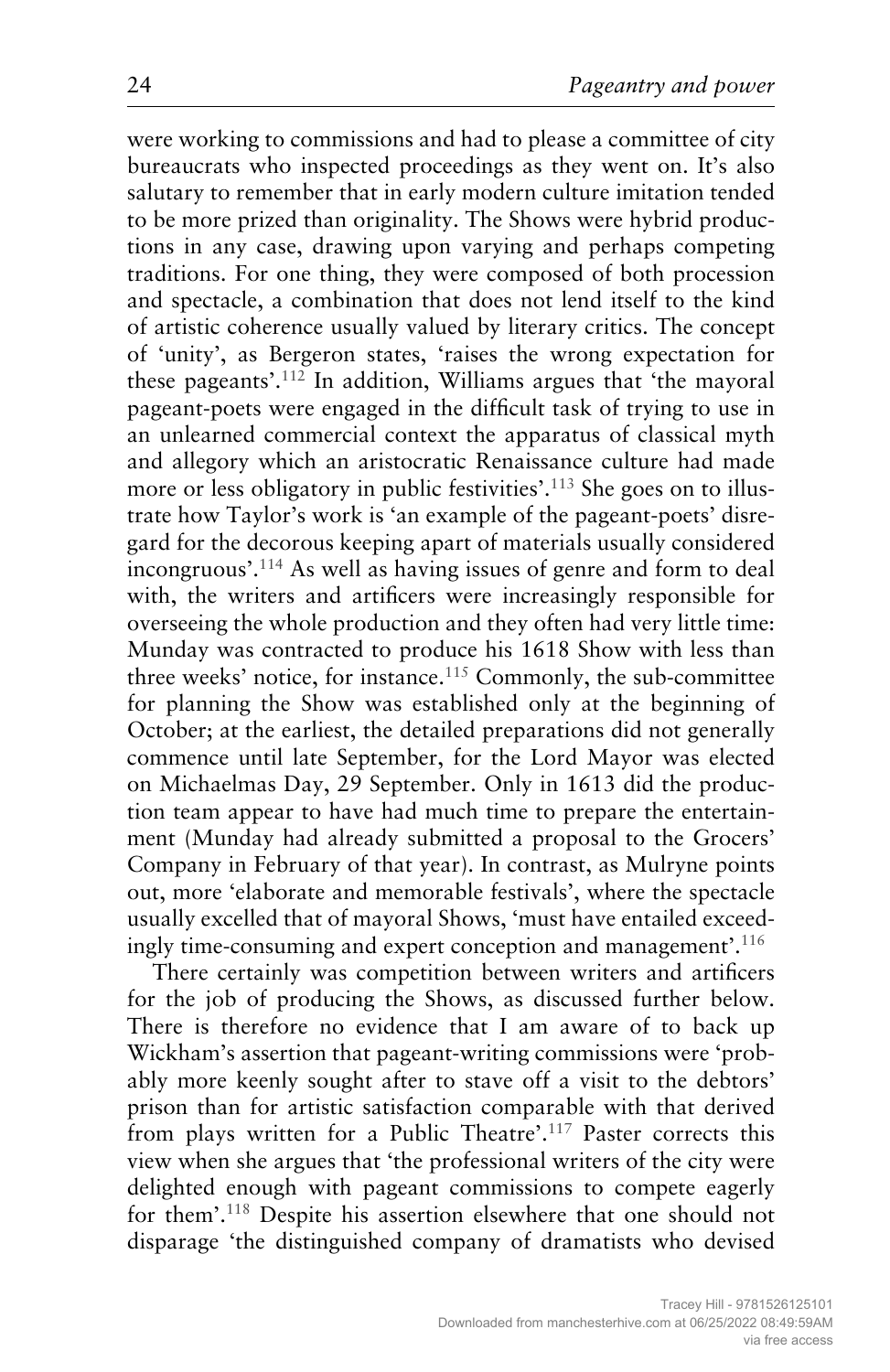[civic shows]', Wickham appears to have started from an assumption about the cultural superiority of the professional stage and then generalised across from Dekker's particular situation, though there is nothing to show that even the indebted Dekker wrote his Lord Mayor's Shows purely out of impecuniousness.<sup>119</sup> In the same vein, David Horne asserts that 'it is unlikely that [George] Peele himself was enthusiastic about [the Shows] but it was a way of earning a livelihood'. Peele's feelings about his pageant productions have not survived: Horne has imposed his own prejudices about the Shows' 'pedestrian' qualities and lack of 'originality of form' on to their maker.120 Especially for those writers who were also members of the livery companies (which is surprisingly many), getting the job to write such a high profile, one-off entertainment must have been substantial incentive on its own. Neither Middleton nor Heywood was likely to have been that short of funds (unlike Dekker and, probably, Munday), and of course Jonson, who was keenly aware of the relative statuses of various kinds of literary production, was involved in at least one Lord Mayor's Show.121

It is surely more productive to see these two important traditions of urban culture as complementary rather than antithetical, for it is no coincidence that mayoral Shows reached their zenith of imaginative and dramatic power at pretty much the same time as the professional stage, for they shared many protagonists as well, naturally, as an audience. One should therefore see civic pageantry as an aspect of a culture full of confidence in its creative abilities, both on the street and on the stage. It should hardly need restating, as Margot Heinemann argued some thirty years ago, that the 'lavish expenditure on shows, entertainment and dressing-up should in itself qualify some of our simpler conventional notions about the City fathers as a set of kill-joys who objected in principle to "fictions", disguisings or spending money on enjoyment'.122 Old critical habits die hard, though. Hardin, for instance, finds an imagined incongruity in the livery companies' employment of dramatists and actors, and is compelled to argue for a wider separation between theatre and civic pageantry than was the case.123 The theatricality of the Shows is highly evident, in fact, as one might expect with the central input of professional dramatists. Indeed, one can imagine that the dramatists relished the theatrical opportunities offered by the lavish expenditure conferred on the Shows by the livery companies. Dekker's first Show, *Troia-Noua triumphans*, as an example, includes both dialogue and action that would not have been at all out of place on the stages of Bankside or Shoreditch; in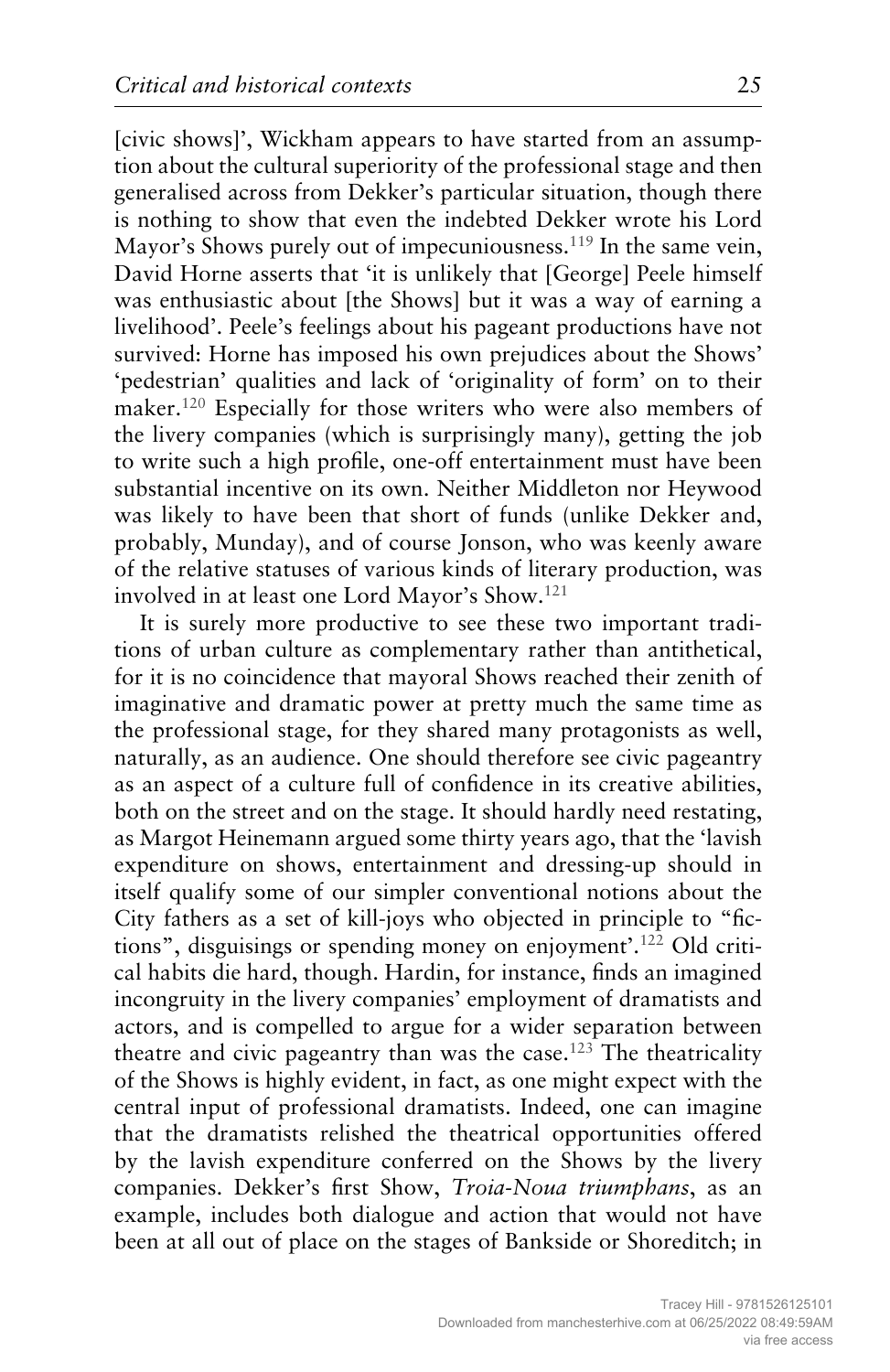the printed text the scenes are even set out like those from a play, complete with stage directions. Indeed, the room for 'special effects' was even greater than that offered by the playhouses: in the latter Show Envy and Virtue debate their relative superiority in speeches accompanied by spectacular rockets and fireworks. Plenty of audience response to the Shows has survived, too. Artefacts like Abram Booth's sketches of the 1629 Show and the lavish images produced for the 1616 Show are of tremendous value and would doubtless have been much more discussed had the disparagement suffered by the Lord Mayor's Show not excluded them from the view of so many. Indeed, these images are more illuminating of seventeenthcentury dramatic practices than the much-reproduced and secondhand 'de Witt' picture of the Swan theatre, or the Longleat drawing of what may be a performance of *Titus Andronicus* at the Rose.

Civic culture is inherently multi-faceted and benefits from an interdisciplinary approach. As Mulryne has commented, 'festival is pre-eminently a composite topic of study . . . Music, choreography, visual design and script are as crucial to the presentation and interpretation of festival as political intent and economic supply.'124 This book therefore attempts what Smuts has called 'a deeper and more thoroughgoing kind of interdisciplinarity'.125 The chapters of this book deal with these aspects in turn, building to present a wholesale account of these important entertainments. The theoretical and conceptual issues outlined above underpin the book in its entirety. The approach of each ensuing chapter is then, to an extent, modelled by its subject matter. Archival sources are the key focus of much of Chapter 2, whereas bibliographical concerns dominate Chapter 4. Chapter 5 is where I focus most on the *content* of the Shows and their contemporary significance. As in Chapter 2, Chapter 3 also mines the livery company records, alongside the printed books, for information about the performance of the Shows, and foregrounds eyewitness accounts of these too. I start, however, with a discussion of the antecedents of the Shows, and of the forces that lead to their rise to prominence in the later sixteenth century.

## **'In Those Home-spun Times': the historical antecedents of the Shows**

Although in many ways they were a distinct cultural phenomenon, the Shows did not emerge from nowhere, fully formed, in the 1580s when they began regularly to appear in print. Forms of pageantry were employed by guilds and livery companies from the medieval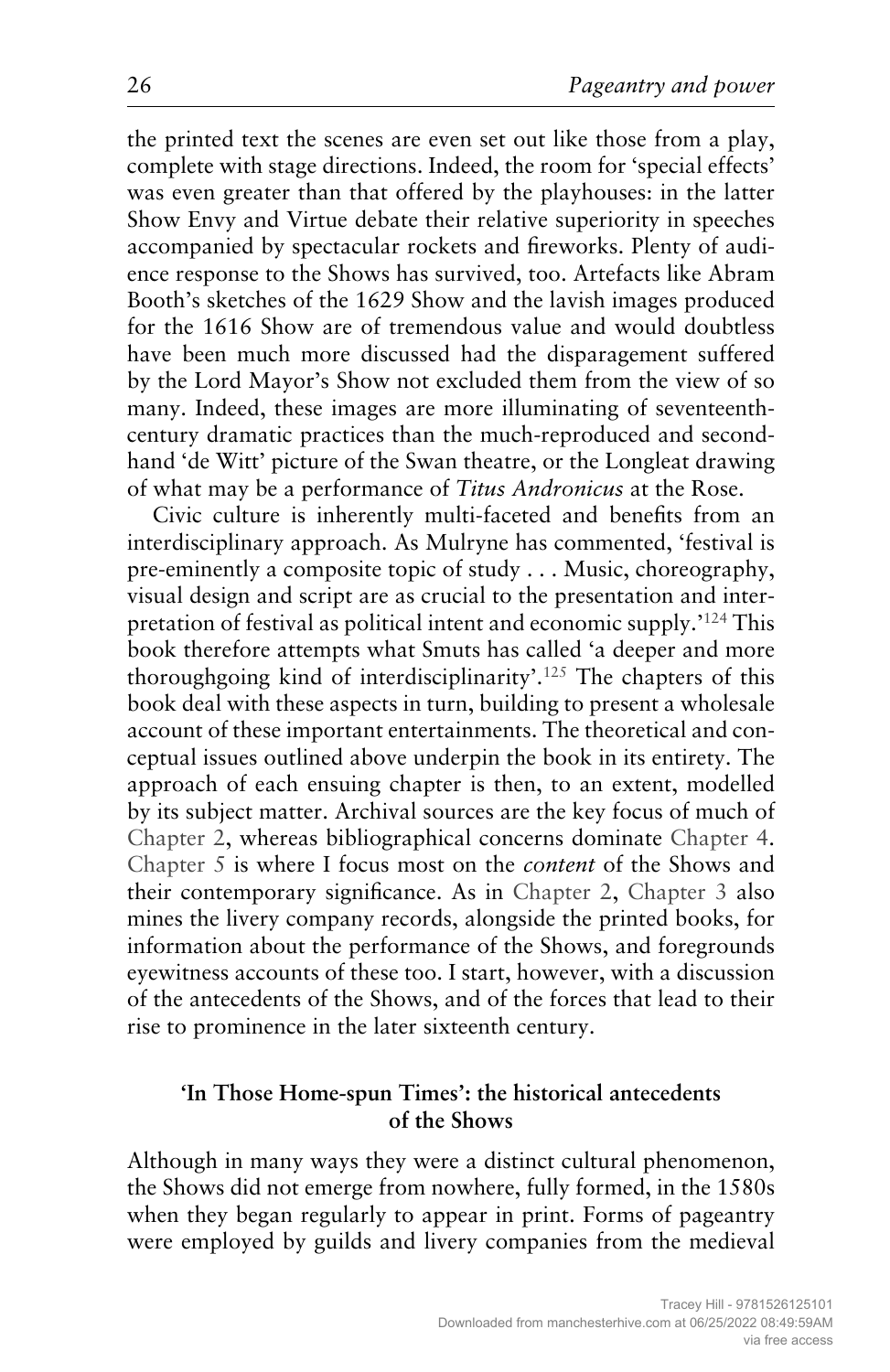period onwards on many occasions and for a variety of purposes. Performances (often by professional players) were central to the livery companies' collective celebrations from at least the fifteenth century.126 As forms of public pageantry, the mayoral Shows' roots can be traced to these antecedents. Their 'back story', however, is far from transparent. Any exploration of the early days of civic pageantry is inhibited by a lack of certainty as to when pageantry on Lord Mayor's Day began to be established practice, although the Shows' continuities with existing traditions were, on the whole, numerous.127 Some kind of celebration was held prior to the 1580s to mark a mayoral inauguration, even if it was simply a feast.<sup>128</sup> By 1635 (the City's inveterate tendency to claim great antiquity for its customs notwithstanding), the Ironmongers' Company felt able to refer to the day's events as deriving from 'ancient custome'.129 In a related sense, Heywood refers in *Londini status pacatus* of 1639 to the 'Annual argument' outlining the venerability of the City's offices and inaugurations (sig. A3r). Even at the relatively early dates of 1601 and 1604 the Haberdashers were requesting arrangements for the Show 'according as it hath bene done in former yeres'.130 Tittler argues that 'the attribute of antiquity . . . conferred precedence, seniority, and virtue', which we will see to be aspects of the lexicon of mayoral pageantry as well as other forms of civic culture.131 Rhetoric aside, there is some truth in these claims of antiquity, of course. On the basis of three different eyewitness accounts spanning some 70 years (Henry Machyn, Lupold von Wedel and Abram Booth), one can see considerable continuity in the practice of the livery companies on these occasions. As Robert Lublin comments, 'this is not to suggest that the ceremony was performed in exactly the same way year after year, but that it is *understood* by those involved to be unchangeable'.132 The Lord Mayor himself may (in almost all cases) have been a different individual from year to year, but as with sovereign power the continuity of tradition in itself demonstrated that the role was uninterrupted.

This is not to say that civic ceremonies and entertainments proceeded wholly unchanged since time immemorial. Civic drama as a genre reflected changing times, and the livery companies themselves had experienced considerable upheaval in the run-up to the mid- sixteenth century. Although a number of the livery companies derived from religious fraternities (such as the Fraternity of St John the Baptist, from which emerged the Merchant Taylors' Company), as Ian Gadd and Patrick Wallis write, 'by the reformation, they had become sufficiently distinct from these that, for the most part,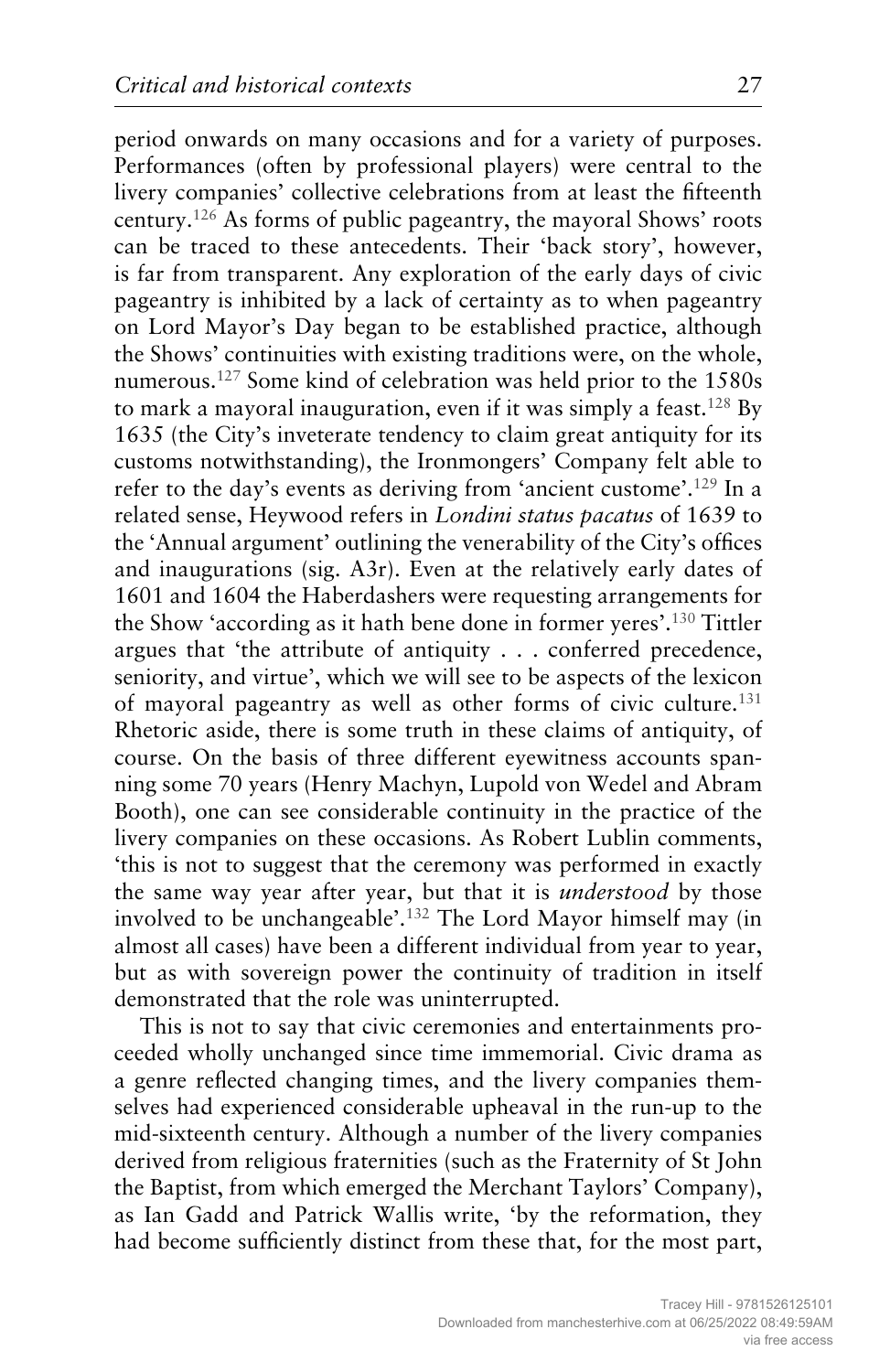they survived the Edwardian legislation that annihilated religious guilds'.133 In London, there was a consequent secularisation of civic ritual, resulting in an emphasis on celebrating the Lord Mayor, his Company, and the City of London: as Tittler writes, 'the thrust of a good number of these transformations was to place the mayor and his brethren in the limelight once occupied by the pantheon of biblical and other religious figures'.<sup>134</sup>

As far as continuities are concerned, from the fourteenth century onwards the guilds had had the responsibility for urban processions and plays. The Lord Mayors' Shows thus had connections with precursors such as the Midsummer Watch, guild plays and mummings held on religious festivals such as Twelfth Night, and other quasi- religious processions. Guild members performed roles in as well as watched these entertainments. Even in the early fifteenth century, over a hundred years before the Reformation, religious entertainments had a distinctly civic focus. One consistent theme of royal entries from the fourteenth century to the mid-sixteenth century, for instance, was the personification of London as a New Jerusalem.135 Such forms of adaptation, as we'll see further below, became a consistent feature of the Shows too in due course. Indeed, Clare Sponsler asserts that 'the liturgical message of Epiphany could readily be appropriated within the context of a guildhall performance to reaffirm structures of authority and patterns of obligation linking mayor and merchants'.136 Another context for the rise of the Shows, paradoxically, is the relative decline in the economic hegemony of the livery companies in the sixteenth and seventeenth centuries, in the light of which the high profile of the Shows at this juncture seems defiant rather than celebratory. Munro has noted that 'the Lord Mayor's show rose to civic prominence at the same time that London first began to noticeably suffer from the negative effects . . . [of] its rapid population growth . . . The presentation of the ideal community of the shows was in response to the perceived loss of urban significance and clarity.'<sup>137</sup> Although the companies still dominated the urban scene in this period, their survival was never absolutely guaranteed: Gadd and Wallis comment that 'the derivative processions, ceremonies, fur-and-velvet pomp and circumstance that even the newest companies adopted were . . . driven by [a] sense of insecurity'.138

As well as early forms of dramatic entertainment specific to the guilds, one of the main predecessors of the Lord Mayor's Show in London was the Midsummer Watch, held overnight on the eve of St John the Baptist's Day, 23–24 June, and St Peter and St Paul's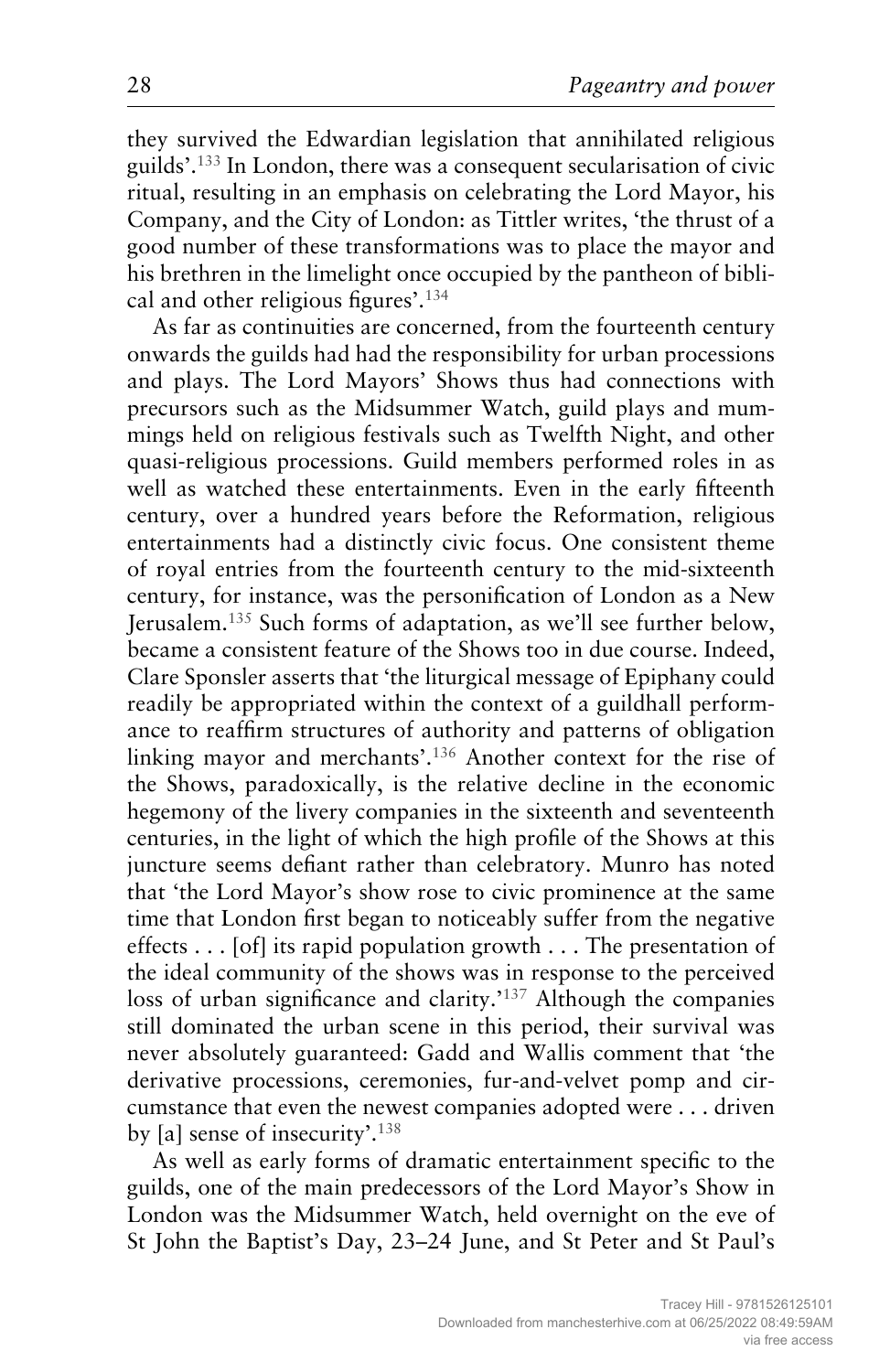Day, 28–29 June. Henry III, according to Stow, established the Watch in 1253; however, the earliest surviving records for London are from 1504.139 The Watch took two forms, the Standing Watch and the Marching Watch; the former, in Penelope Hunting's words, entailed 'lining the streets from 11pm to 2am so that the Marching Watch of some 2,000 soldiers could parade, thereby assuring the citizens that their City was secure and would remain so during the forthcoming year'.140 As one might expect, the livery companies were expected to play their part, especially the Company of which the new Lord Mayor was a member. Indeed, Hunting writes that they 'vied with each other to present an impressive show of strength and the grand military muster was accompanied by torch bearers, trumpets, morris dancers [and] sometimes pageants'.141 The general consensus is that pageantry became part of the Watch in the course of the fifteenth century.<sup>142</sup> The Watch was temporarily halted by the King in 1539 and then revived, briefly, about ten years later.<sup>143</sup>

Williams posits an implicitly competitive relationship between the two forms of street pageantry, asserting that 'London civic pageantry was principally represented from about 1500 to 1540 by the Midsummer Show, whose splendours possibly delayed the development of the Lord Mayor's Show'.144 There was apparently an attempt to reinstate the Watch in 1583, a date very close to the date of the beginnings of *printed* Lord Mayors' Shows in 1585. Watches took place in 1567, 1568 and 1571, but with no pageantry to accompany them. Ian Doolittle writes that when the Watch took place in 1568 'it was no more than a brief resuscitation of a dying tradition . . . [for] the real hub of the City's ceremonial year was now the Lord Mayor's Show'.145 Certainly, its principal features were inherited by the increasingly spectacular and important celebrations on Lord Mayor's Day, as one can see from Hunting's description of the Watch: 'the time, effort and expense involved in the presentation of [its] pageants was phenomenal. The frame or stage had to be specially constructed by carpenters and painters, children were hired and clothed to act in the drama; drums, flutes and harps played, giants and dragons appeared.'146 The resemblance to the Lord Mayor's Show is striking.

There were, therefore, continuities as well as divergences between the two civic traditions. Although sometimes there was music, dancing and the ubiquitous giant, there were not always pageants, as such, as part of the Watch. In those instances where there *were* pageants for the Watch and other processions they were sometimes adapted for mayoral inaugurations, such as in 1539, when the King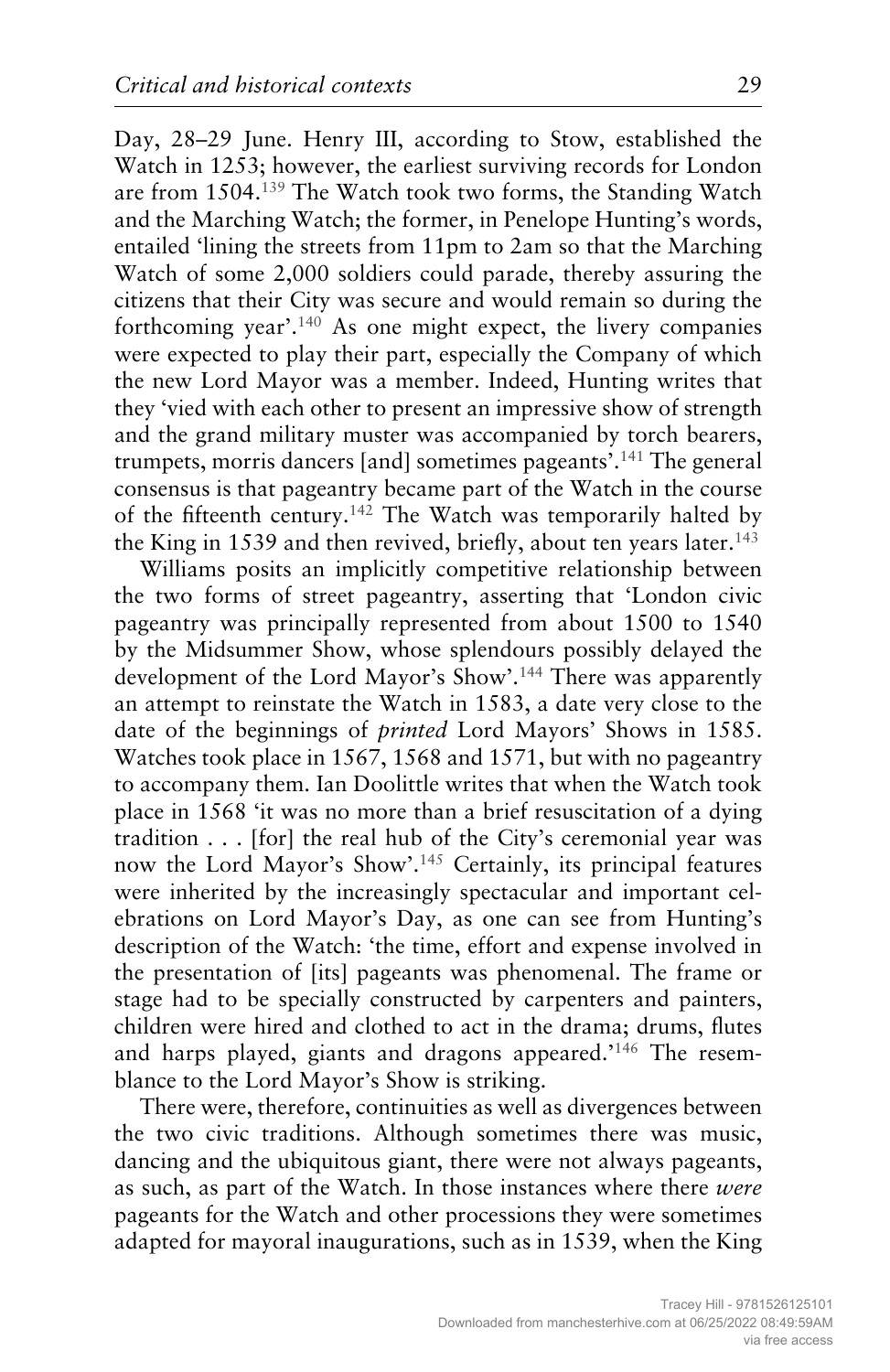cancelled the Midsummer Watch, and the pageants were then used for the Lord Mayor's procession.147 Other similarities include the way the Midsummer Watch pageants 'referred to' the Mayor's name (a popular trope, as we'll see). Another overlap with the Shows is the ways in which the Watch contained aspects of trade symbolism as a way of gesturing towards the Company of which the Lord Mayor was a member. Local symbolism of this kind was common, and London was in some ways a privileged space for the creation of such iconography. As Daniel Woolf has argued, 'in London, more than in any other place, a wide assortment of tales had sprung up concerning men and sometimes women . . . who figured in the mythology both of the city itself and also of its subcommunities, such as the guilds'.148 We will see in due course how these 'tales' figured in mayoral pageantry.

As with the Lord Mayor's Show, the pageantry of the Midsummer Watch utilised figures and tropes extracted from biblical and classical history and mythology, often in the form of allegory.<sup>149</sup> However, in contrast to the Lord Mayor's Show, partly owing to its post- Reformation context, myth featured less often in the Watch than biblical and other religious images and stories. Despite its roots in religious drama and pageantry, and although it preserved some of the moral themes of its predecessors, the Lord Mayor's Show took on a more secular note. To demonstrate the point, Elizabeth McGrath instances the camels which occasionally featured in pageantry, which would have had their roots in 'the sumptuous retinue of the Biblical Three Kings'; likewise, the Grocers' 'Spice Islands . . . are but the descendants of the exotic Paradise Garden of the East'. For the mayoral Shows, she states, the livery companies 'all bent their best efforts towards the invention of happily "decorous" subjects', with 'classical mythology [being] predictably a well-favoured source'.150 The Shows also became more theatrical, in terms of the use of dramatic speeches, than their predecessors – the Watch seems rarely, if ever, to have had speeches.<sup>151</sup>

This medieval ancestry could pose problems in the post-Reformation period. The Reformation had presented a severe challenge to pre-existing forms of civic memory and culture, many of which were manifested in religious or quasi- religious modes. 'With the iconoclastic destruction of the material elements of the old faith', Tittler writes, 'many longstanding and central elements of the civic heritage, and much of the sense of the local past [were erased].'152 In this light, one can see the inception of mayoral Shows in the immediate Reformation period as, implicitly at least, a means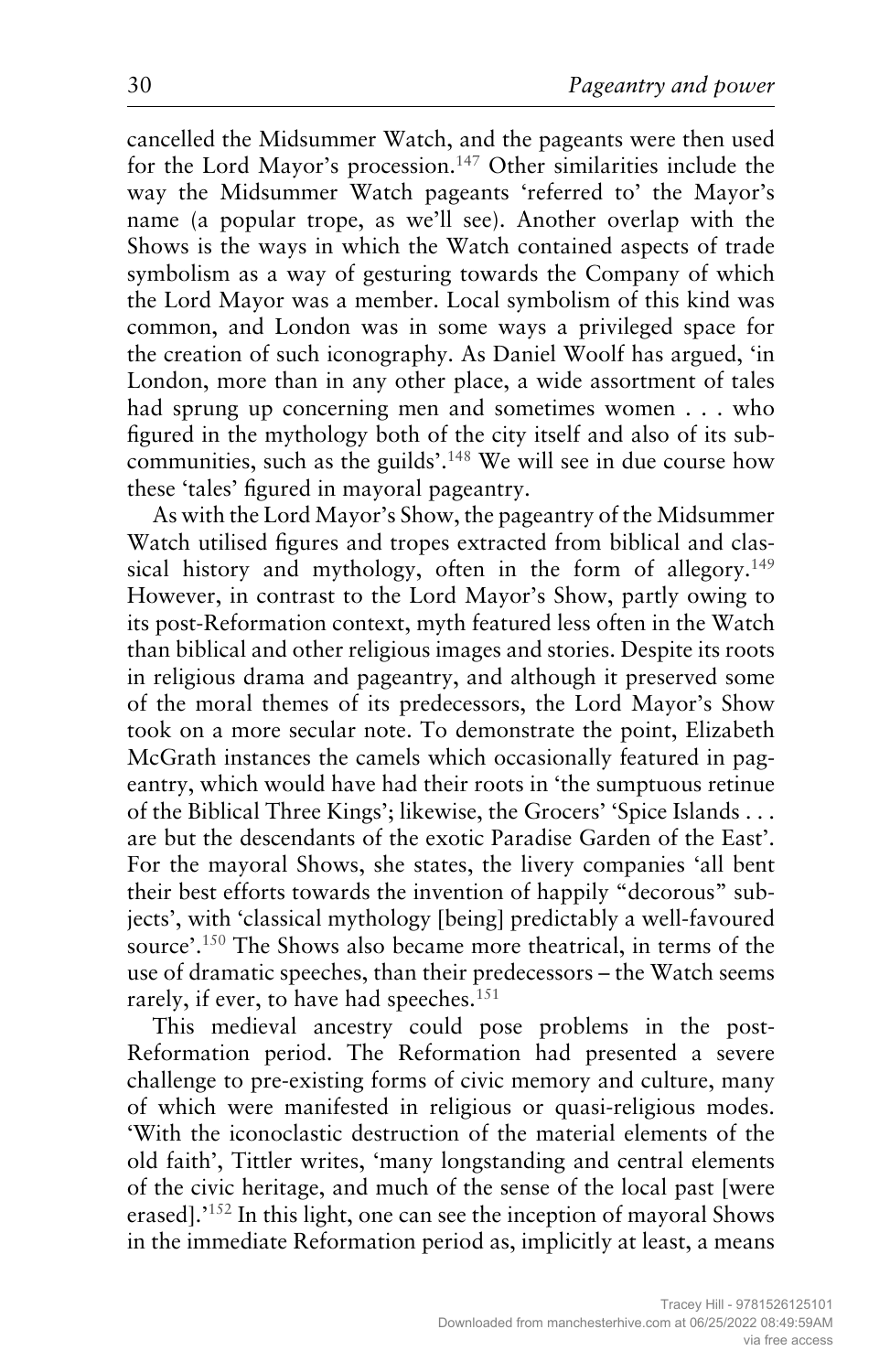by which local history and memory could be celebrated outside of the aegis of a now- deposed faith. One should not overstate the displacement of religious traditions, however. As McGrath argues, and as we'll see further below, the companies' patron saints were 'determinedly adhered to by many loyal guilds [and] would appear even where the context meant that they would have to strike up some rather unlikely relationships with their new pageant companions'. St Katherine, the patron saint of the Haberdashers, a figure who appears with considerable consistency in the early modern Shows, McGrath comments, 'must have looked a bit out of place riding in a scalloped sea-chariot she had borrowed from Amphitrite'.<sup>153</sup>

The impact of the Reformation made itself felt in other aspects of the Companies' practice, too. For instance, the statue of John the Baptist that had been displayed at the Merchant Taylors' Hall was taken down, although the image of the saint was still used in the Company's pageantry in the 1550s, as Machyn's description of Thomas White's 1553 inauguration makes clear.154 Although he was a Catholic, White's fame, as far as the City was concerned, stemmed from his role in preventing Wyatt's attempt to put Lady Jane Grey on the throne in preference to Mary and for the fact that he founded St John's College in Oxford.155 Symbols and traditions did persist, even in altered forms. It was not until 1586 that the Merchant Taylors' coat of arms was denuded of its religious imagery of Our Lady and Child with St John, which was replaced, incongruously, by the camels that were to feature shortly in the pageantry of the Shows; the lamb was replaced with a lion, and the 'crest of the Virgin Mary' disappeared.156 By 1637 Heywood was able to recast St Katherine as 'a Martyr . . . of the Church militant', showing her as entirely appropriated into Protestantism, and Protestantism of a radical flavour to boot (*Londini speculum*, sig. C4v).

The celebration of the Lord Mayor's inauguration itself, which traditionally took place on the day after the feast of St Simon and St Jude, can thus in general terms be traced back to the early medieval period (the first procession took place in 1215). It has even more historically remote links with the triumphal entries and processions of classical Roman times. Indeed, many pageant writers made explicit reference to the Roman triumph as a prototype for the London mayoral Show (Dekker repeatedly refers to the Lord Mayor as a 'Praetor', for instance).157 It was, however, during the sixteenth century that the Shows took on the shape and format that was to dominate the next hundred years or so, the period when the Shows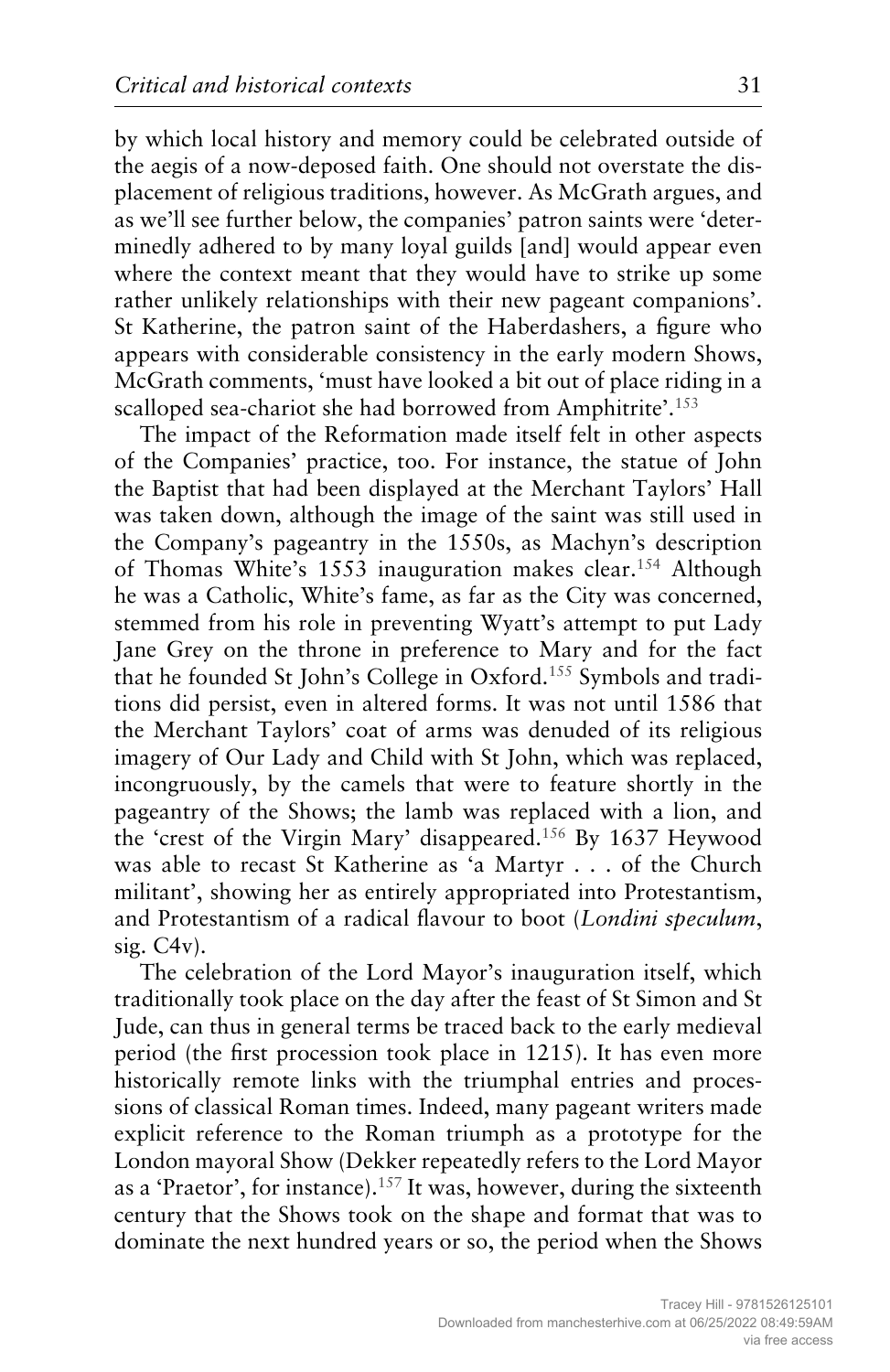came into their own as a cultural and political force.158 Nevertheless, as we will see again and again, the emphasis, as always in civic culture, was on continuity and tradition. Middleton describes the Lord Mayor's prayers at St Paul's after the main entertainment was over as 'those yearely Ceremoniall Rites, which Antient and Graue Order hath determined' (*The triumphs of truth*, sig. D1r). His words bear out Helen Watanabe-O'Kelly's statement that ceremonies of this kind 'are repeated according to a pre- ordained pattern of words and gestures, often enshrined in official documents but always sanctioned by usage and custom'.159 Heywood, as was his wont, was keen to stress the classical antecedents (and by implication, authority) of the City's governing elite. In the second dedication of *Londons ius honorarium* he informed the Sheriffs that their role demonstrated 'how neere the Dignities of this Citty, come neere to these in Rome, when it was most flourishing'; the text proper commences 'When Rome was erected . . .' (sigs A3v–A4r). Paster writes that 'for Middleton, the presence of mythological figures in civic entertainments and the comparison of civic officials to their ancient Roman counterparts are ways of magnifying the men and the entertainments'.160 Her statement applies, in fact, to most of the pageant writers of this period, who repeatedly accentuated the long lineage of the traditions to which they contributed.

The series of events of the mayoral inauguration itself evolved over time. Originally, the Lord Mayor rode to Westminster to take his oath of office before the Barons of the Exchequer, the official representatives of the sovereign, rather than travelling by barge as became the norm. According to Hunting, 'the Wardens' Accounts of the Drapers' Company for 1423-4 tell of fifteen minstrels in attendance on the Mayor's Riding of October 1423'.<sup>161</sup> On this occasion there were also banners, made of blue buckram. Middleton's *The sunne in Aries* (following Stow, in an uncommon error) claims that John Norman, mayor in 1453, was 'the first that was rowed in Barge to Westmynster with Siluer Oares, at his owne cost and charges' (sig. B1v). Munday started this trend in 1614, ascribing Norman's legendary deed to a concern for impoverished watermen (*Himatia-Poleos*, sig. B2v), Middleton then repeated the assertion in *The triumphs of health and prosperity* and Heywood made the same claim later still in *Porta pietatis*. 162 Hunting asserts, however, that it was in 1389 that it was 'agreed that the Sheriffs should not have a Riding but go [to Westminster] by water', an innovation then first taken up for the Lord Mayor's journey to Westminster in 1422.<sup>163</sup> Indeed, Dekker writes more accurately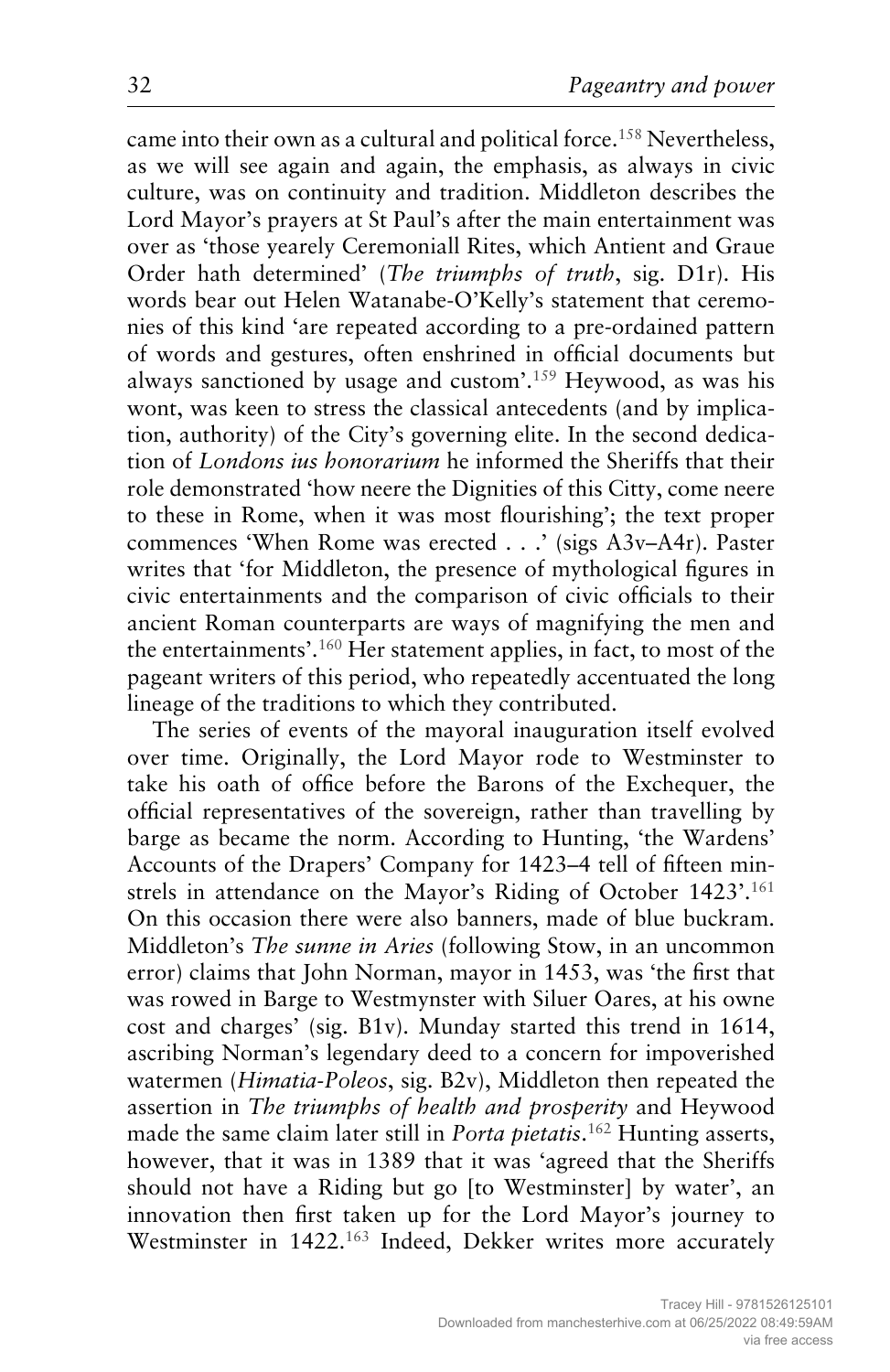in *Londons tempe* that 'in the reigne of Henry 7. Sr. John Shaw Goldsmith, being Lord Maior, caused the Alderman to ride from the Guild-hall to the water-side, when he went to take his Oath at Westminster (where before they Rode by land thither)' (sigs A3v– A4r).164 It does seem to be the case that Norman's inauguration was the first time when a livery company (in this case, the Drapers) had its own barge built, rather than hiring one.165 Munday is therefore partly correct when he states in *Himatia- Poleos* that Norman 'at his owne cost and charge . . . made a very goodly Barge for himselfe and his Brethren, to be rowed therein by water to Westminster'. 'It was a costly Barge', Munday adds, 'and the Oares are said to be couered with siluer' (sig. B2v). Confusion persists, however, for Munday has Norman himself claim that 'I was the first Maior, that was presented to the Barons, [*sic*] of the Exchecquer' (sig. B3r).

As the preceding discussion reveals, even in the early modern period dating the stages of the development of the Lord Mayor's Show precisely was tricky, and it remains so. Its elements emerged gradually and in a piecemeal fashion. The livery company records for the period prior to the 1550s, for instance, indicate that music was part of the procession even if speeches were a later development. There is a specific reference in the Drapers' records to 'a pageaunt of thassimpcion boren before the mayre' in 1540, which cites as a precedent the pageantry associated with the inauguration of John Allen, a Mercer, in 1535.166 This event has almost invariably been regarded by scholars as the first such instance of pageantry taking place within the mayoral inauguration. Thus 1535 has become by repetition and general consensus an epochal date in the history of mayoral pageantry.167 However, Anne Lancashire points out that on careful reading of the civic archives it is clear that the Mercers were referring specifically to a precedent relating to the Lord Mayor's procession to *the Tower*, not to Westminster. For various reasons (often plague) the oath of fealty was sometimes taken at the Tower, with only limited associated ceremonial, as was the case in both 1592 and 1593, which were plague years.<sup>168</sup> The existence of pageants within the latter type of occasion would therefore have been particularly unusual, and it does not tell us anything about the usual Guildhall–Westminster inaugural route, as many scholars have presumed. There are no references to mayoral pageants in livery company records before 1528, although Lancashire cautions that 'from silence nothing can with certainty be inferred': Company records do not always survive, and those that do are not necessarily comprehensive.169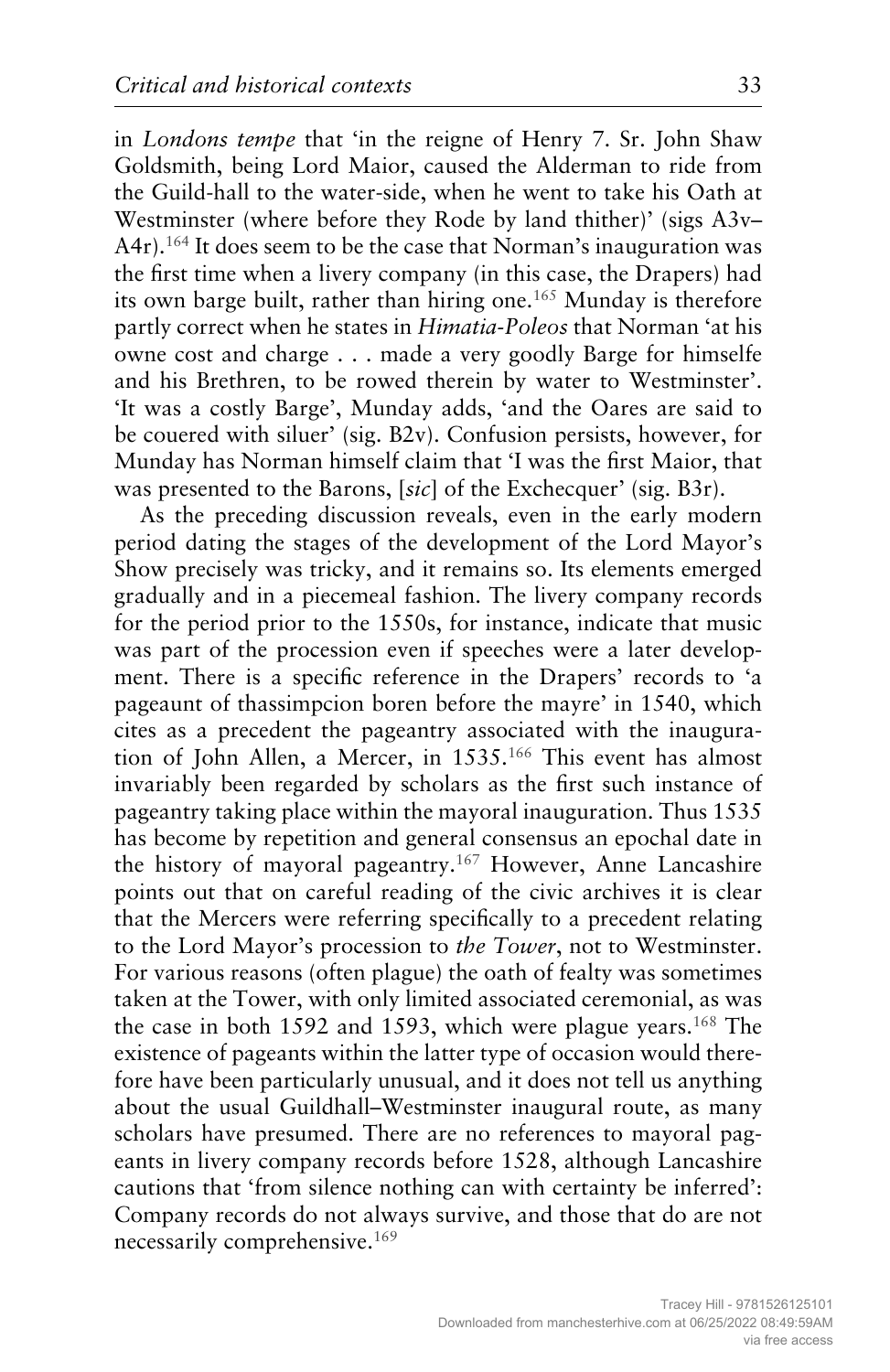With this caveat, however, the Drapers' records do show signs of pageantry having been employed in conventional mayoral processions to Westminster in both 1528 and 1533, although one must be aware of the frequent vagueness of the term 'pageant' in livery company archives. Owing to this ambiguity, and also to a lack of many relevant livery company records for much of the 1540s, 'it is only when we reach 1553', Lancashire writes, 'that the known records definitely indicate substantial pageant structures'.<sup>170</sup> As I will discuss further below, Henry Machyn's 'diary' does demonstrate that speeches accompanied the pageantry in the Shows at least as far back as  $1553$ .<sup>171</sup> In the light of these uncertainties, Lancashire carefully summarises what little we can know about the growth and development of the Shows in the pre-1553 period as follows:

'pageants' [may have come] into existence in the 1470s to 1480, [been] prohibited [by the Corporation] in 1481, reintroduced . . . in the 1520s or 1530s for reasons of Company (and/or individual mayoral) interest in and/or rivalry over visual display, and . . . [have] become elaborate constructions by at least 1553 because of a combination of factors including perhaps evolving custom and political/ religious necessity and/or opportunism.172

Indeed, Manley argues with some justice that 1568 is more of a marker for the establishment of the mayoral Shows than 1535. Along with a 'fully fledged pageant' for Thomas Rowe fortuitously preserved in the Merchant Taylors' records, 1568, as Manley points out, saw 'the appearance of the first printed calendar . . . of London's civic holidays' which constituted part of what he calls 'a concerted effort by London's leaders at about this time to revive and transform London's civic memory'.173

As well as having historical antecedents, the Shows had synchronic relations with other forms of ceremonial, for the City of London had a complex variety of such ritual events, all of which contributed to its sense of itself as a political body founded on elective principles. As we have seen, and as Phythian- Adams remarks, a 'sequence of oath-taking ceremonies . . . regularly punctuated the life cycle of the successful citizen'.174 For instance, ceremony was associated with the inception of a new Lord Mayor at the point of his election, which took place at Michaelmas (29 September), a month before the actual inauguration.<sup>175</sup> When Richard Dobbis, a Skinner, was elected Lord Mayor in 1551 the Company records indicate that Dobbis was accompanied by a retinue of civic dignitaries to be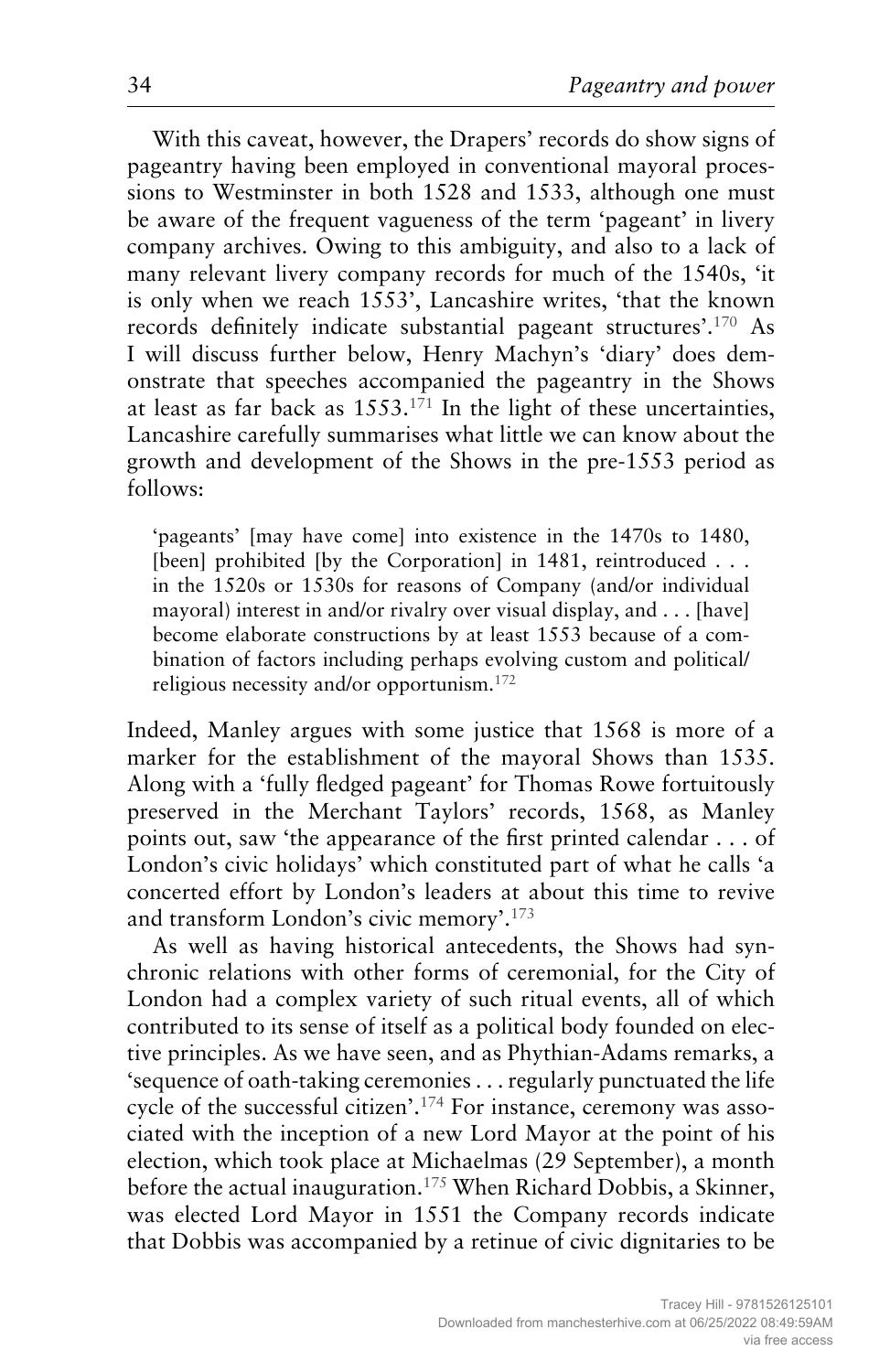presented to the current Lord Mayor 'accordinge to the custome', and after said 'solemnytie' he was escorted back to his house.<sup>176</sup> The Recorder of London made a formal speech at the hustings for the election just as he did for the oath- taking part of the inauguration itself.177 The Lord Mayor was also formally presented by the Recorder on two other occasions: once to the Lord Keeper in early October when the purpose was to 'make [his] election known' to the monarch, and, usually, to the sovereign himself or herself midway through the year of mayoral office.<sup>178</sup> For Dobbis's actual Lord Mayor's Day in 1551 the Company requested the usual 'squibbes for the wilde menne' and a 'greate boate or foyst'. A painter, George Cabell, was to make a 'luzerne' (lynx) and furnish the wild men with clubs. Although the word 'pageant' is not used on this occasion, there are tantalising signs that theatrical- style entertainments were planned: three players were required to 'apparell and trime themselves with redd dubbelats of sarsenet and redd hose lynede with blewe'.179 It is notable too that even as far back as 1551 the Skinners referred to the celebrations surrounding Dobbis's inauguration as being held 'accordynge to the aunciente custome'.180

Another parallel form of civic festivity was the celebration of the election of a livery company's new master and wardens, which featured entertainments (sometimes over two days) and a feast.<sup>181</sup> As with the Lord Mayor's Shows, boy singers and actors from schools, such as Paul's or Westminster school, at times performed before the members of the Companies. The Tallowchandlers' Company records show a payment of 13s 4d to the children of Paul's and 5s to 'Maister Philippes' for overseeing the boys' performance.182 The election of the sheriffs in June was another ritual moment of the governance of the City, and, here again, the Recorder made a formal speech. Alongside the Midsummer Watch, guild drama and the election of various civic officials, mayoral pageantry was also part of a wider annual cycle of civic ritual and entertainment, usually tied to feast days and other religious ceremonies, such as the annual St Mary Spital sermons after Easter, where the Lord Mayor and Aldermen processed formally (accompanied by children from Christ's Hospital in their blue coats) in a similar fashion to the inaugural Show.183 These ceremonies were numerous and of long standing in most cases, and had for a considerable time been both recorded and regulated by the City in customals like the *Liber Albus*. As the sixteenth century progressed, as part of the increasingly self-conscious attitude to civic ceremony, printed calendars of civic ritual and pageantry were produced by the City.184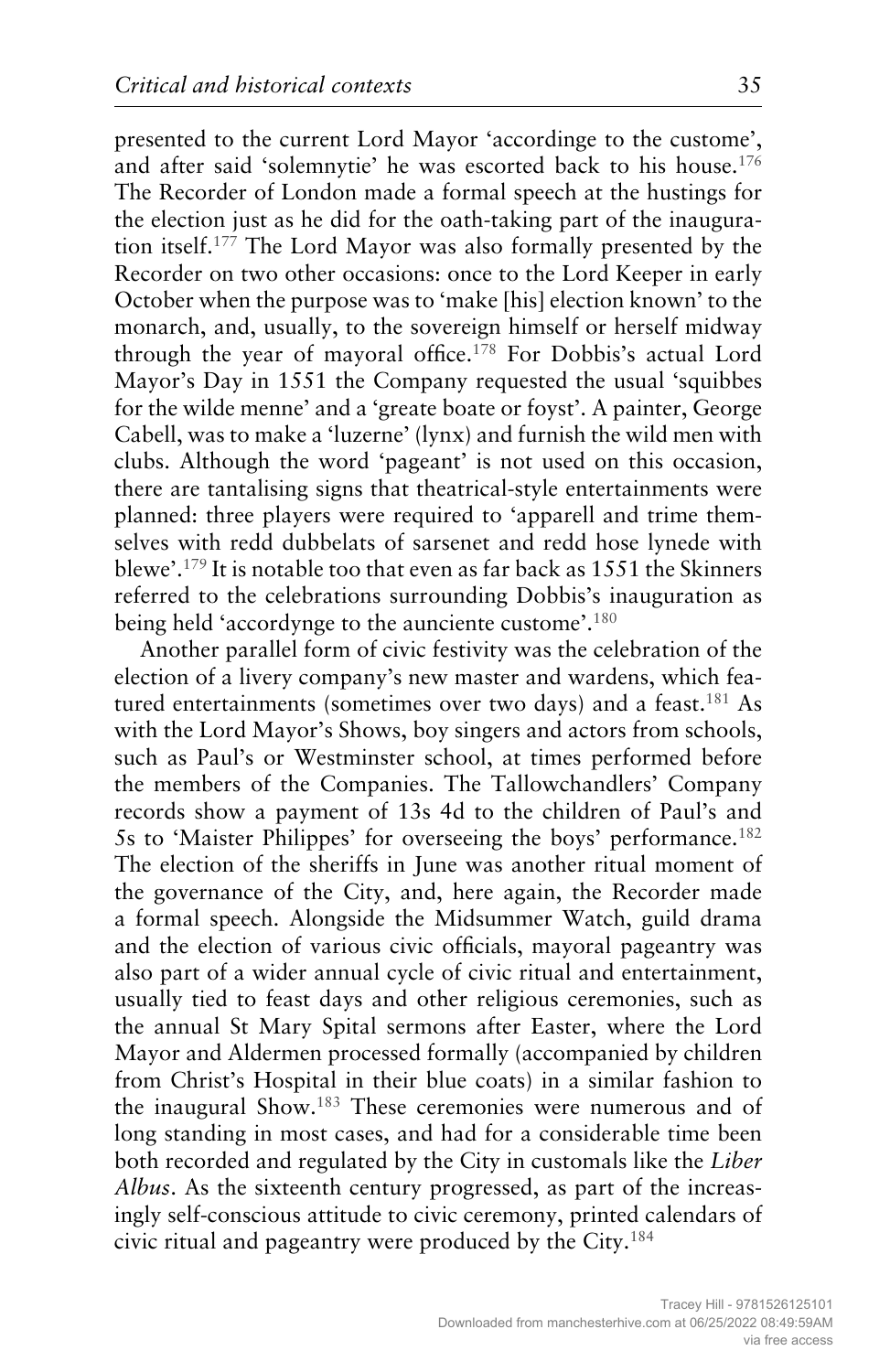Returning to the roots of the Shows themselves, prior to the period covered by this book there are recurrent references to pageants in livery company records; indeed, the Haberdashers' records imply that the inclusion of 'the pageant' in the triumphal day was standard practice in the 1580s. The terminology is persistent, indifferent to change and often ambiguous, and may in its conventionality disguise shifts in the form and content of the Shows through this period. Even as late as 1617, the Grocers' accounts tell of payments for '*the* pageant and *other* showes', although elsewhere in the same accounts where they list the separate devices it is not clear which is which.<sup>185</sup> The printed texts tend not to distinguish between the two terms; indeed, their titles habitually prefer 'triumph'. Even when we get towards the end of the sixteenth century uncertainties remain. A frustratingly throwaway comment in the Haberdashers' Company minutes is all that remains of the pageantry which would have accompanied George Barne in 1586, the year after the first surviving printed text of a Lord Mayor's Show: 'And as for the pageant and such like it is ordered that the same shalbe done in comely order for the honor of the Citie and worshipps of this companie according to form.'186 The terminology used in the Court minutes on this occasion – 'according to form' – indicates that previous precedents for such pageantry might have included Haberdashers' Shows in 1579 and 1582.

The speeches for Thomas Offley, Lord Mayor in 1556, a Merchant Taylor, were probably written by Nicholas Grimald; the company records for this occasion show a lot of detail in terms of the content of the show and those who participated in making it.187 Livery company archives from 1561 and 1568 also indicate speeches, and the Ironmongers' records from 1609 refer back to speeches written by James Peele for the 1566 inauguration.<sup>188</sup> The speeches for 1568 (and quite probably 1561 too) were written by Richard Mulcaster, the first headmaster of the Merchant Taylors' School, who is likely to have composed speeches in English and Latin for Elizabeth I's coronation entry into the City a few years previously, as well as acting in the same capacity for King James's entry in 1604.189 The pageantry for the 1568 Show was explicitly framed to 'suit' Mulcaster's speeches, making 1568 one of the earliest years when the Show begins to sound more like those which dominated the scene some forty years later.<sup>190</sup> The actual speeches for both 1561 and 1568, as well as for 1553, unusually, were reproduced in the Merchant Taylors' records.<sup>191</sup> In 1587 the Haberdashers' Court of Assistants ordered 'a pageant, a ffiost,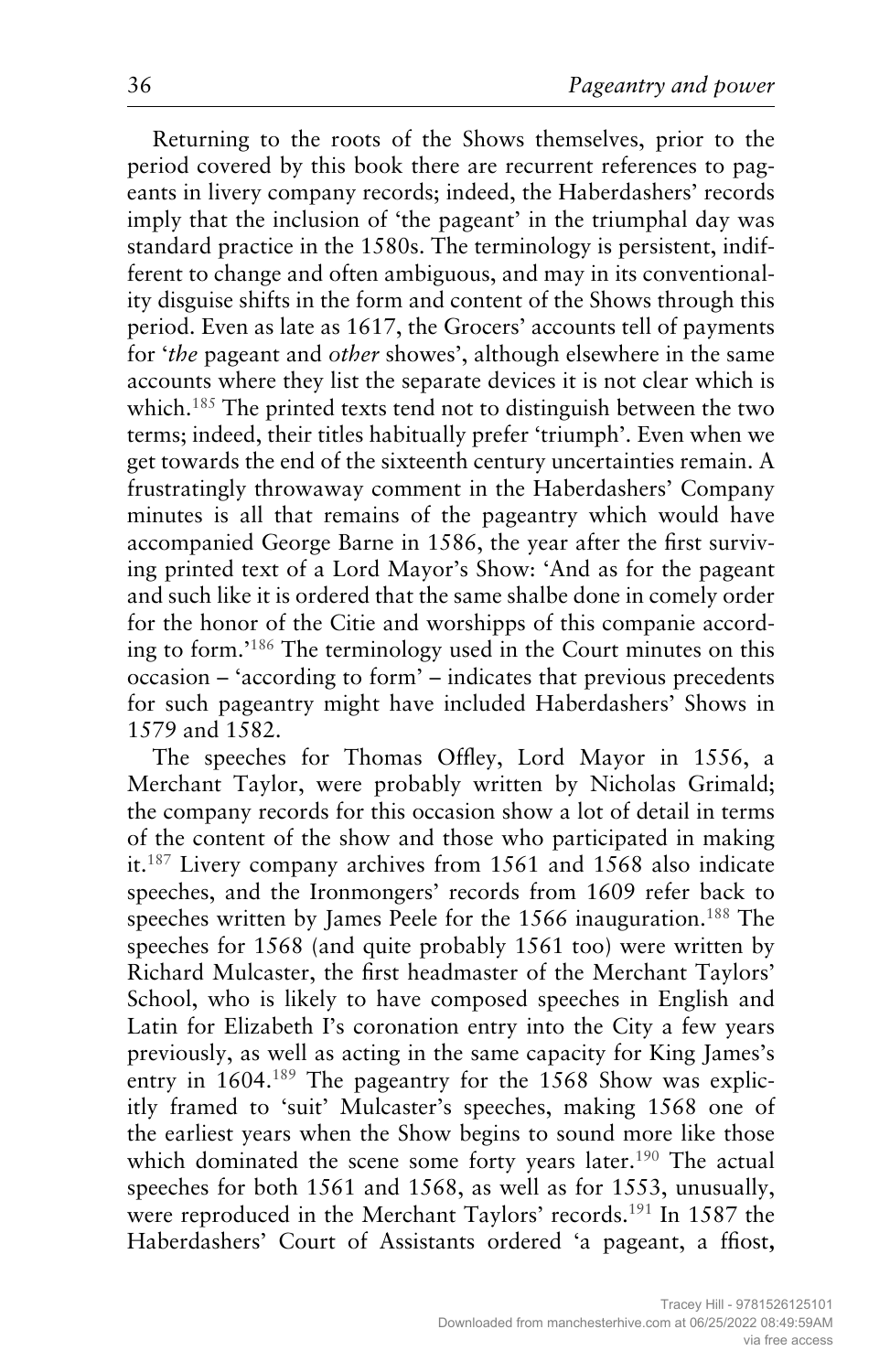and all other things' for Lord Mayor's Day, although even at this relatively late date nothing more is known about the pageantry and there is no reference to a writer or artificer.  $192$ 

Although individuals like Grimald and Mulcaster were bought in to write the speeches for Lord Mayor's Day in the 1550s and 1560s, there does not seem to be the 'writer and artificer' arrangement that dominated most of the post-1585 period. Mayoral entertainments of this earlier period seem more to resemble the occasional events put on for members of the royal family, with the use of conventional 'morality' emblems, speeches written by schoolmasters and given by children, and the usual sideshows such as fireworks.<sup>193</sup> Indeed, chief among the enabling factors of the Shows proper was the extant dramatic tradition of 'the medieval cycle drama' usually sponsored by guilds, from which the resultant livery companies developed the habit of sponsoring entertainments, together with schools (some of which were also connected to the Companies) able to provide writers and performers for civic entertainments. The Merchant Taylors' records for 1556 leave the job of devising the pageant and arranging the participants, the music and apparel to those members of the Company appointed to oversee the event. The Company appointed 'p[er]sons to be devisors surveyors  $\&$ overseers of all suche bussynes & doynge as shall conserne A Pageant . . . and to devise other conceyte as woodwarde [the wild man] & other pastymes to be had'.<sup>194</sup> With these demands in mind, it is quite understandable that as the pageantry got more elaborate professionals were bought in and given the task of organising the content of the Show whilst the Bachelors, the association of freemen whose responsibility the Show became, maintained an overview. As we will see further below, it is certainly the case that the ostentation and complexity of the pageantry increased over this period, in terms of the number of individual pageants and the sophistication of their content. Later still, the title cover of the first Show of the Restoration period (politically entitled *The royal oake*) boasts that it contains 'twice as many Pageants and Speeches as have been formerly showen', which did not stop Pepys describing the former as 'many . . . but poor and absurd'.195

As I have already indicated, there were also consanguinities between the Shows and related entertainments like the royal entry and other ad hoc events sponsored by the livery companies and/ or the Corporation of London, such as those held to celebrate the investiture of the Princes of Wales, Henry and Charles, in 1610 and 1616, and the ceremony that marked the opening of the New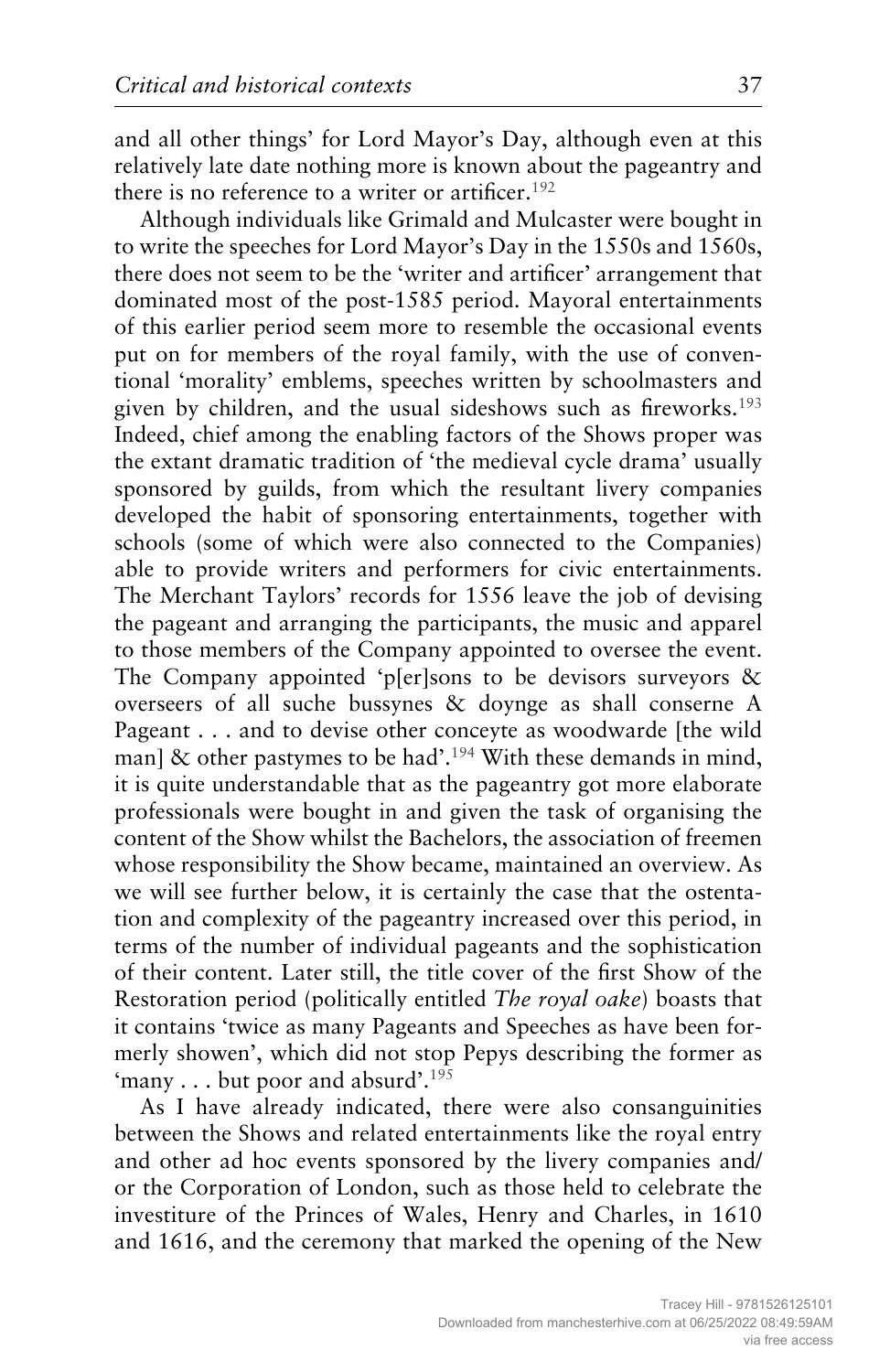River in 1613. They were all forms of 'occasional drama', and, as with the Shows, royal entry pageants were located at particular places on the sovereign's route (in some cases the same pageant locations, such as conduits, were used); the livery companies were expected to contribute towards these entertainments too.<sup>196</sup> Kipling notes that 'the introduction of pageantry . . . transformed the civic triumph decisively in the direction of drama'.197 The Shows echoed the development of royal entries in this regard too. One should not overstate the similarities between entertainments put on for the monarchy or aristocracy and the Lord Mayor's Show, however. Wickham emphasises that civic pageants 'were essentially bourgeois activities [where] responsibility for their devising and enactment [lay] with the municipality'.198 In civic entertainments for the monarch, in contrast, as McGee writes, 'the balance between local concerns and causes and those of the centre tipped in favour of the latter'.199 Although the two genres are sometimes juxtaposed, and their titles can resemble each other, mayoral Shows share relatively little with the court masque.200 As Roze Hentschell points out, the masque took place 'in an enclosed architectural space . . . in front of a limited and largely aristocratic audience invited to view the display', and in its celebration of the monarch and aristocracy the masque can be seen as 'antithetical' to the mayoral Show.201 In its form, content and purpose, the masque therefore differs significantly from Lord Mayors' Shows, which were performed on the open streets of London in front of an audience of all comers.

Although they shared some characteristics with royal entries in terms of imagery and the placement of pageant stations, the Shows did present a specifically civic version of the inaugural entrance into the City of the new sovereign, an occasion when, as Caroline Barron puts it, 'the culture of the court met London culture directly'.202 Kipling highlights the 'inaugural function' of the royal entry, writing that 'civic triumphs marked the king's first advent; they celebrated his coming to his kingdom'.203 On a smaller scale, the same can be said of the Lord Mayor's Show: here too a new ruler is welcomed into his territory after swearing an oath of office. There were important differences too. As we have seen, civic entertainments did not attempt to replicate the courtly, chivalric tenor of spectacles like tournaments, but rather chose 'religious' and 'didactic' topics. The triumphal arch was reserved for royalty, and London Bridge was not a venue for pageantry during mayoral inaugurations as it often was for royal entries.<sup>204</sup> The latter phenomenon demonstrated the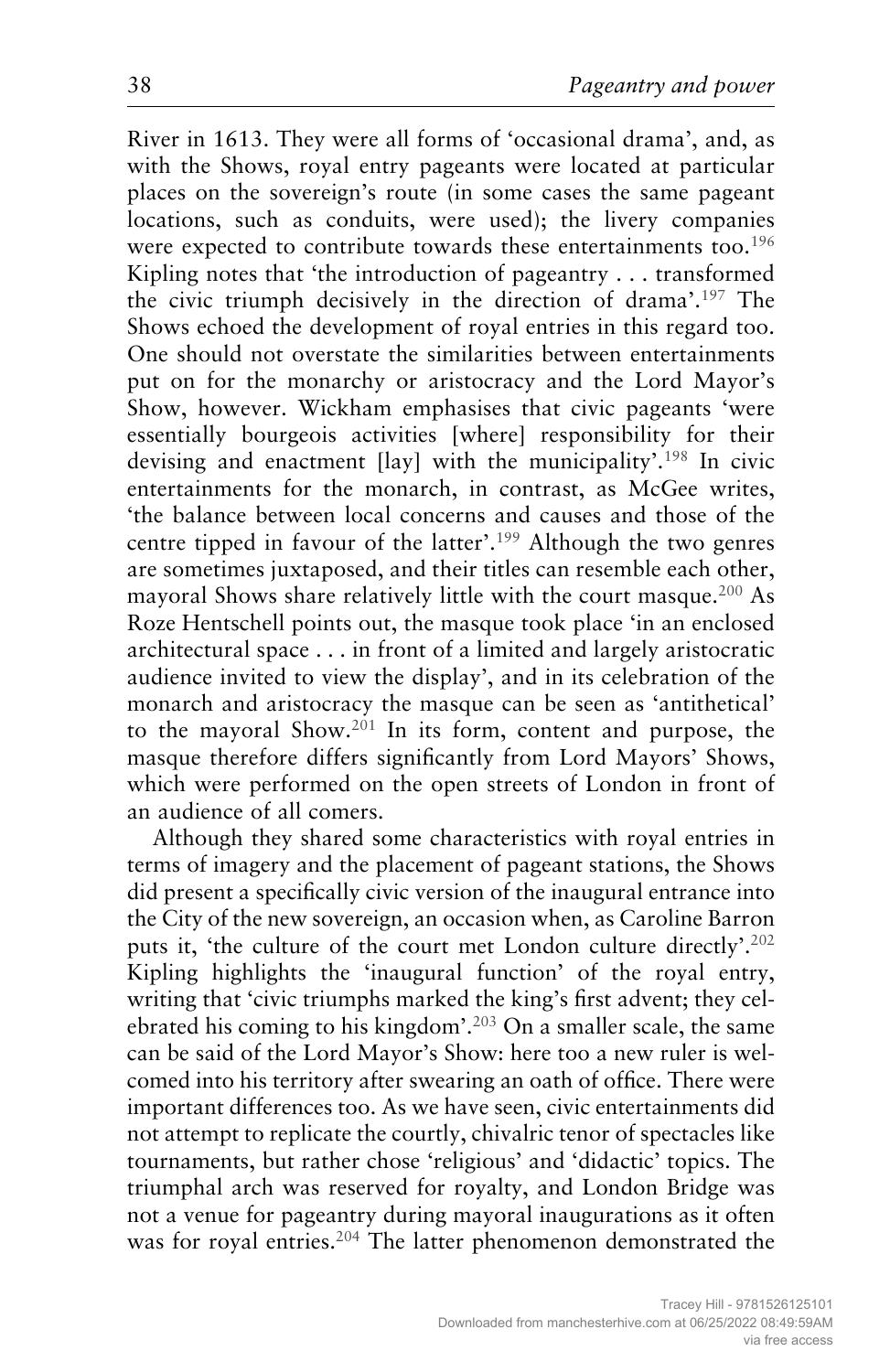way in which monarchs, dukes and the like entered the City via the boundary of the bridge as provisional visitors; the Lord Mayor was not a visitor but rather the leader of the City itself.205 An additional difference between specifically civic pageantry and entertainments, entries, progresses and so on put on for members of the court, as Barron points out, was the involvement of (elite) women in the latter alone. As she writes, 'the civic processions expressed the need to defend the City and to rule it, and women had no role to play in either task . . . In this respect the Londoners appear to have eschewed chivalric attitudes.'206

The Lord Mayor's Show of the early modern period therefore had various models, ancestors and analogues, some direct and some more tangential. It had the strongest roots in guild plays, the Midsummer Watch and other forms of civic festivity. What chiefly linked these entertainments to the mayoral Shows was the extensive involvement of the livery companies, to which the next chapter turns.

## **Notes**

- 1 The Lord Mayor's Show still takes place, although the date, route and political significance have all changed since the early modern period. The term 'Lord Mayor', although not an official title, is of considerable antiquity. The City of London itself dates the usage of 'Lord Mair' back to 1414, and Felicity Heal states that it was 'routinely used from the 1530s' (*Hospitality*, p. 310). Accordingly, this book consistently refers to the 'Lord Mayor'.
- 2 It is a rather different story regarding continental triumphs, however, where an extensive body of scholarship exists (for a summary, see McGowan, 'The Renaissance triumph', p. 43 n. 1).
- 3 Wickham, *Early English Stages*, vol. I, 1980, p. 111. Fennor's *Cornu-Copiae* testifies to the variety of spectacles available to Londoners: the 'dainty fare' of the City's 'gallant crue' include 'Plaies, Pageants, and the tilting day' (sig. I3r).
- 4 Taylor, *Buying Whiteness*, p. 125. Kiefer makes the point that mayoral Shows 'must have been seen by many of the same people who frequented the London theatres' (*Shakespeare's Visual Theatre*, p. 133). The masque took place in a self- contained courtly world when compared to the Shows.
- 5 *Jacobean Civic Pageants*, p. 7. Dale Randall concurs that 'we will fare better in the long run if we know something about [mayoral Shows]' (although I would dispute his description of them as 'only marginally dramatic') (*Winter Fruit*, p. 141).
- 6 'The ages of man', p. 74.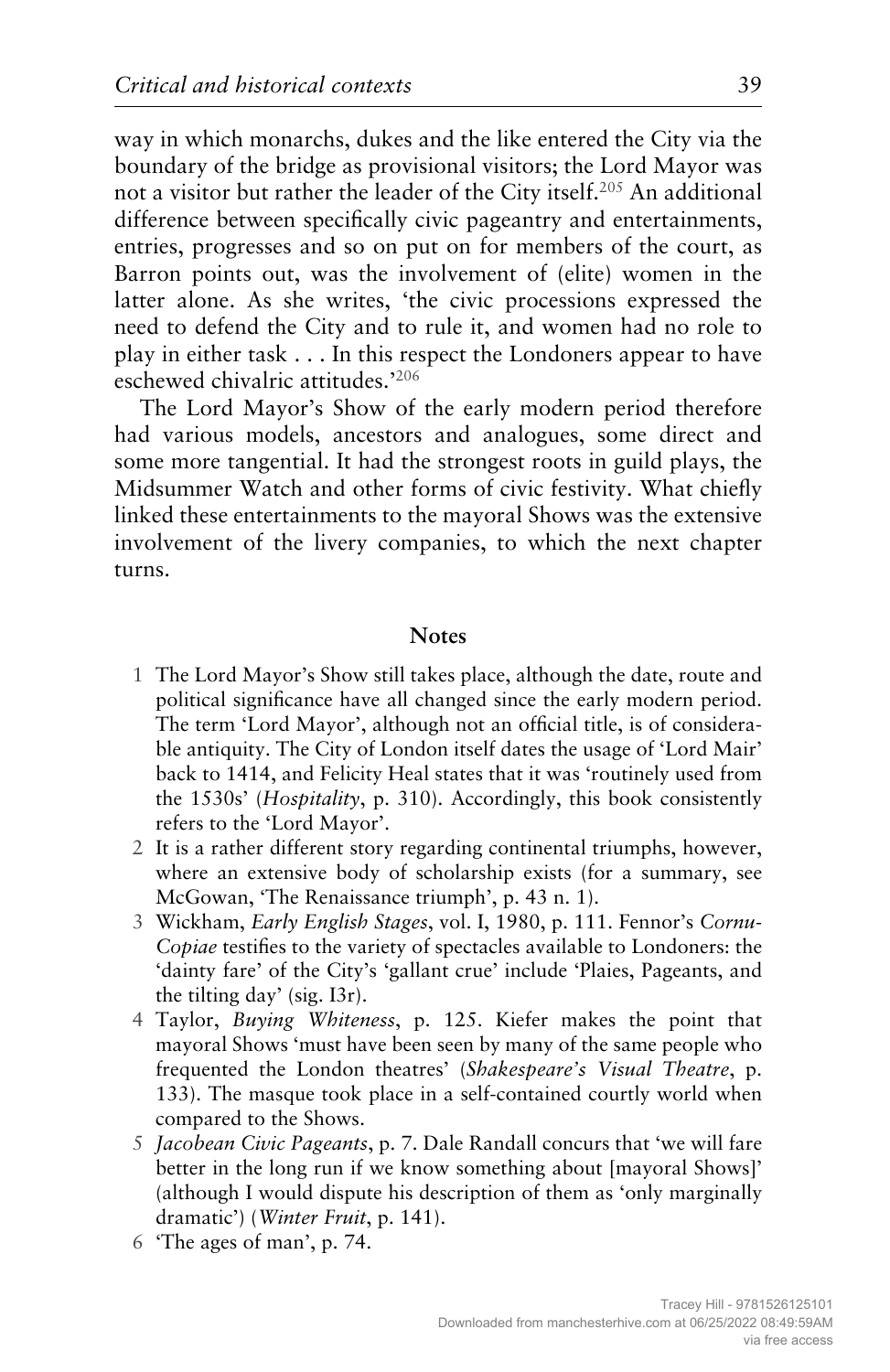- 7 Chambers, *The English Stage*, vol. I, p. 138. Middleton's relatively slight 1613 entertainment to celebrate the opening of the New River, in contrast, Chambers calls 'quite exceptional' (p. 137).
- 8 Sullivan, 'London's early modern creative industrialists', p. 314. As we'll see further in Chapter 2, working for the Companies was treated not in fact as hack work but rather as 'service'.
- 9 Parry, *The Golden Age*, p. 3. Middleton's contribution does not merit a mention here.
- 10 Lobanov- Rostovsky, 'The Triumphes of Golde', pp. 879–80 (see also my *Anthony Munday*, p. 80). Most have followed Bergeron's line on the relative quality of the Shows. For Stock, Middleton's 1613 Show can be considered 'the most sophisticated' of its kind ('Something done in honour', p. 126); for Hutchings and Bromham it is a given that this is Middleton's 'finest' mayoral Show (*Middleton and His Contemporaries*, pp. 12 and 39; see also Dutton, *Jacobean Civic Pageants*, pp. 8 and 137).
- 11 Lobanov-Rostovsky, 'The Triumphes of Golde', p. 893 n. 2.
- 12 Osteen and Woodmansee, 'Taking account of the New Economic Criticism', p. 7.
- 13 See Gasper, *The Dragon and the Dove*, pp. 1–2 and 12–14 (for the same argument in relation to Munday, see Hill, *Anthony Munday*, pp. 1–5; see Capp, *The World of John Taylor*, pp. 189–90, for an account of Taylor's literary standing). Howard calls Heywood both 'naïve and often-scorned', which, it seems to me, is having it both ways (obviously his Cambridge days didn't knock the naivety out of him) (*Theater of a City*, p. 16).
- 14 Sullivan, 'London's early modern creative industrialists', p. 314.
- 15 Osteen and Woodmansee, 'Taking account of the New Economic Criticism', p. 6.
- 16 See, for example, Osteen and Woodmansee, eds, *The New Economic Criticism*, and Woodbridge, ed., *Money and the Age of Shakespeare*.
- 17 Guillory, 'A new subject for criticism', p. 224.
- 18 See Osteen and Woodmansee, 'Taking account of the New Economic Criticism', p. 40.
- 19 Middleton and Edwards, *Collective Remembering*, p. 4. Unfortunately, Laura Stevenson's pioneering study, *Praise and Paradox*, does not address the Shows because of her focus on printed, mass-market 'popular' works alongside 'plays that were accessible to large theatre audiences' (p. 14): the exclusion of mayoral Shows from the latter category is a missed opportunity, although she does state that Dekker and Heywood were among the writers 'most concerned with merchants and craftsmen' (p. 49). The continued and deliberate exclusion of mayoral Shows (usually yoked together with masques and university drama) from bibliographical studies, in particular, is infuriating.
- 20 *The Rhetoric of Credit*, p. 11.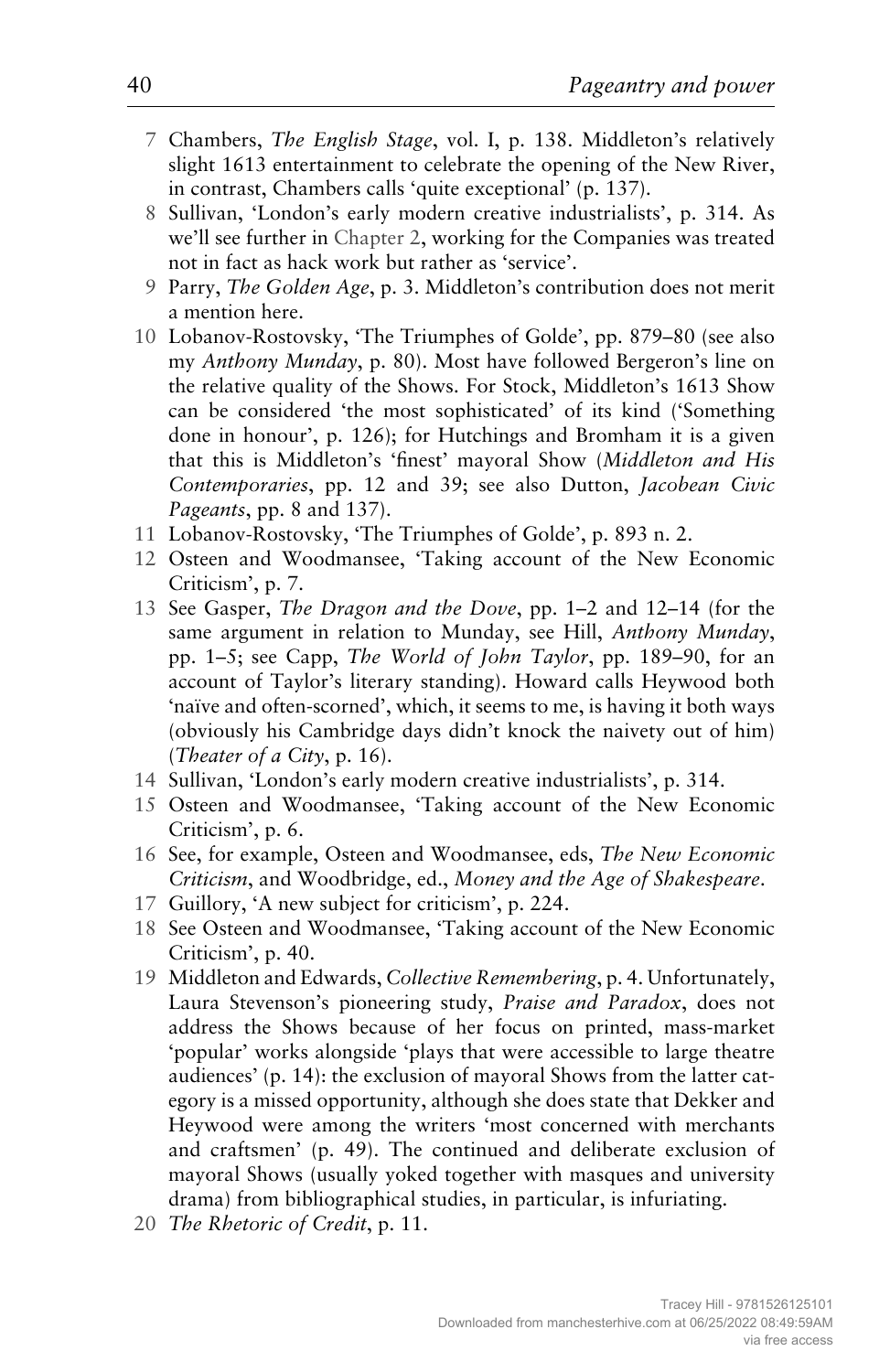- 21 'Conceiving cities', p. 19.
- 22 Withington, 'Urban political culture', p. 251.
- 23 *Ibid*., p. 252.
- 24 'Ceremony and the citizen', p. 61.
- 25 Withington includes 'the built environment [and] also civic regalia, civic mythology, civic portraiture, local historical writing, and drama, ritual, and ceremony' ('Urban political culture', p. 254).
- 26 Fumerton, 'Introduction: a new New Historicism', p. 5.
- 27 *Table- talk*, p. 93.
- 28 Manley, *Literature and Culture in Early Modern London*, p. 260.
- 29 Fletcher, 'Playing and staying together', p. 20. David Cressy, inexplicably, asserts that 'civic occasions, such as entries, triumphs and pageants  $\ldots$  had an ad hoc quality and enjoyed no fixed periodicity' – perhaps he forgot about the Lord Mayors' Shows (*Bonfires and Bells*, p. xii). He elsewhere usefully discusses the ways in which people's lives were structured by various calendars, legal and agricultural as well as civic.
- 30 See Middleton and Edwards, *Collective Remembering*, *passim*.
- 31 Tittler, 'The Cookes and the Brookes', pp. 67–8.
- 32 *Ibid*., p. 68.
- 33 Archer, 'The arts and acts of memoralization', p. 90.
- 34 *Ibid*., p. 105.
- 35 Manley, 'Civic drama', p. 299.
- 36 See Middleton and Edwards, *Collective Remembering*, p. 5. I am grateful to Chris Ivic for the development of this point, and for his advice on this chapter as a whole.
- 37 Middleton and Edwards, *Collective Remembering*, p. 8.
- 38 Lake, 'From Troynovant to Heliogabulus's Rome', p. 221.
- 39 Halpern, *The Poetics of Primitive Accumulation*, p. 3.
- 40 Withington, 'Urban political culture', p. 250.
- 41 Patterson, 'Married to the town', p. 171.
- 42 Hardin, 'Spectacular Constructions', p. 10.
- 43 Lindenbaum, 'Ceremony and oligarchy', pp. 175–6.
- 44 Munro, *The Figure of the Crowd*, p. 56.
- 45 Manley, *Literature and Culture in Early Modern London*, pp. 225 and 240.
- 46 Recorder Finch's speech at the Exchequer when Peter Proby took his oath celebrates Proby's predecessor, Edward Barkham, for his acts of civic altruism such as endowing a new water conduit and contributing towards the building of a new City church (BL Add. MS 18016, fol. 166r). A different attitude towards public amenities is indicated by the case of Sara Guy, who was accused of having '"sundry tymes" "beastlye" pissed in' the Cheapside conduit (Griffiths, *Lost Londons*, p. 47).
- 47 Palmer, *Hospitable Performances*, p. 123.
- 48 Lang, 'Social origins and social aspirations', p. 47.
- 49 Smuts, 'Public ceremony', p. 72.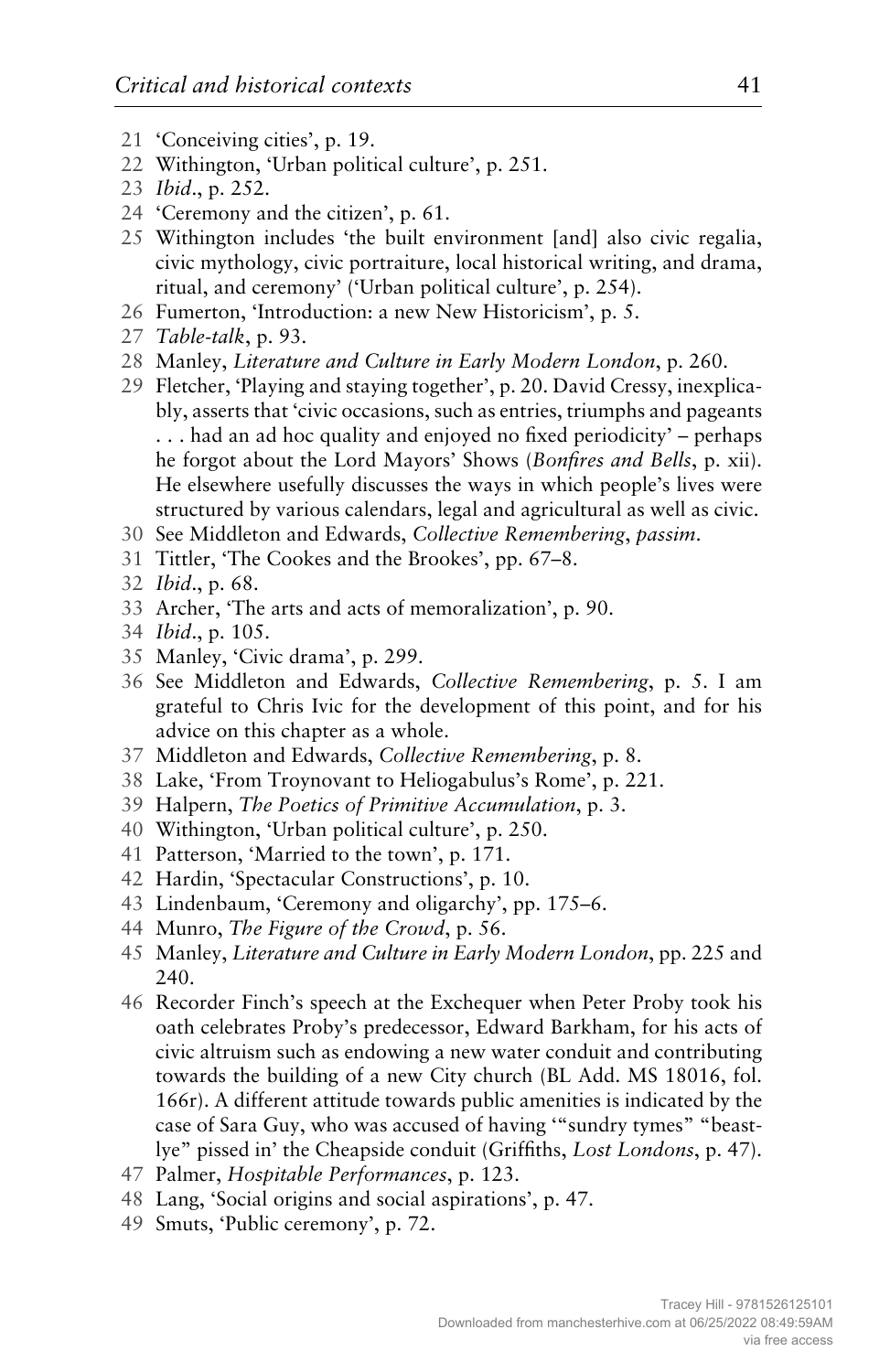- 50 *Ibid*., p. 74.
- 51 Wells *et al*., *Neo- historicism*, p. 21.
- 52 For instance, in the Oxford Middleton, Middleton's own use of the perfectly correct term 'companies' is glossed by the editor as 'guilds' (*Middleton: The Collected Works*, p. 974).
- 53 For clarity, in this book, 'Show' or 'Triumph' (the latter term being the most ubiquitous in the printed texts) should be taken to refer to the entire event, whereas 'pageant' means one of the specific scenes or tableaux that formed part of the entertainment. I have retained the term 'pageantry' for the overall mode of these events.
- 54 Meredith, 'Fun, disorder, and good government', pp. 52–3.
- 55 Quilligan, 'Renaissance materialities', p. 427; my emphasis.
- 56 Yates, *Error Misuse Failure*, p. 4. Hugh Grady's recent survey of the field is an example of what I mean: he argues that 'in this newer materialism . . . cultural and critical theory is largely assumed and undiscussed, and a political relevance to the present is undefined' ('Shakespeare Studies', p. 110).
- 57 Halpern, *The Poetics of Primitive Accumulation*, p. 14.
- 58 Smuts, 'Public ceremony', p. 68; my emphasis.
- 59 'Occasional events', p. 198.
- 60 *The Drama of Coronation*, p. 9.
- 61 Taylor, 'Making meaning', p. 63.
- 62 Smuts, 'Public ceremony', p. 68.
- 63 McRae, 'The peripatetic muse', p. 43.
- 64 Notable recent publications in this area include: Dillon, *Theatre, Court and City*; Gadd and Gillespie, *John Stow*; Gadd and Wallis, *Guilds, Society and Economy*; Gordon and Klein, *Literature, Mapping, and the Politics of Space*; Griffiths, *Lost Londons*; Griffiths and Jenner, *Londinopolis*; Harding, *The Dead and the Living in Paris and London*; Howard, *Theater of a City*; Lancashire, *London Civic Theatre*; Merritt, *Imagining Early Modern London* and *The Social World of Early Modern Westminster*; Munro, *The Figure of the Crowd;* Newman, *Cultural Capitals*; Orlin, *Material London*; Turner, ed., *The Culture of Capital*; Twyning, *London Dispossessed*; Withington, *The Politics of Commonwealth*.
- 65 Mulryne, 'Introduction', p. 1.
- 66 Tittler, 'The Cookes and the Brookes', p. 58.
- 67 Griffiths, 'Building Bridewell', pp. 228-9.
- 68 Manley, 'Civic drama', p. 294.
- 69 Chambers, *The Elizabethan Stage*, vol. I, p. 131; my emphasis. This volume of Chambers's work is subtitled 'The Court', reflecting his overall approach.
- 70 *Ibid*., pp. 135 and 138. In contrast, Chambers offers considerable detail about royal entertainments, including, for example, the menu for an Elizabethan progress in 1602 (see p. 118).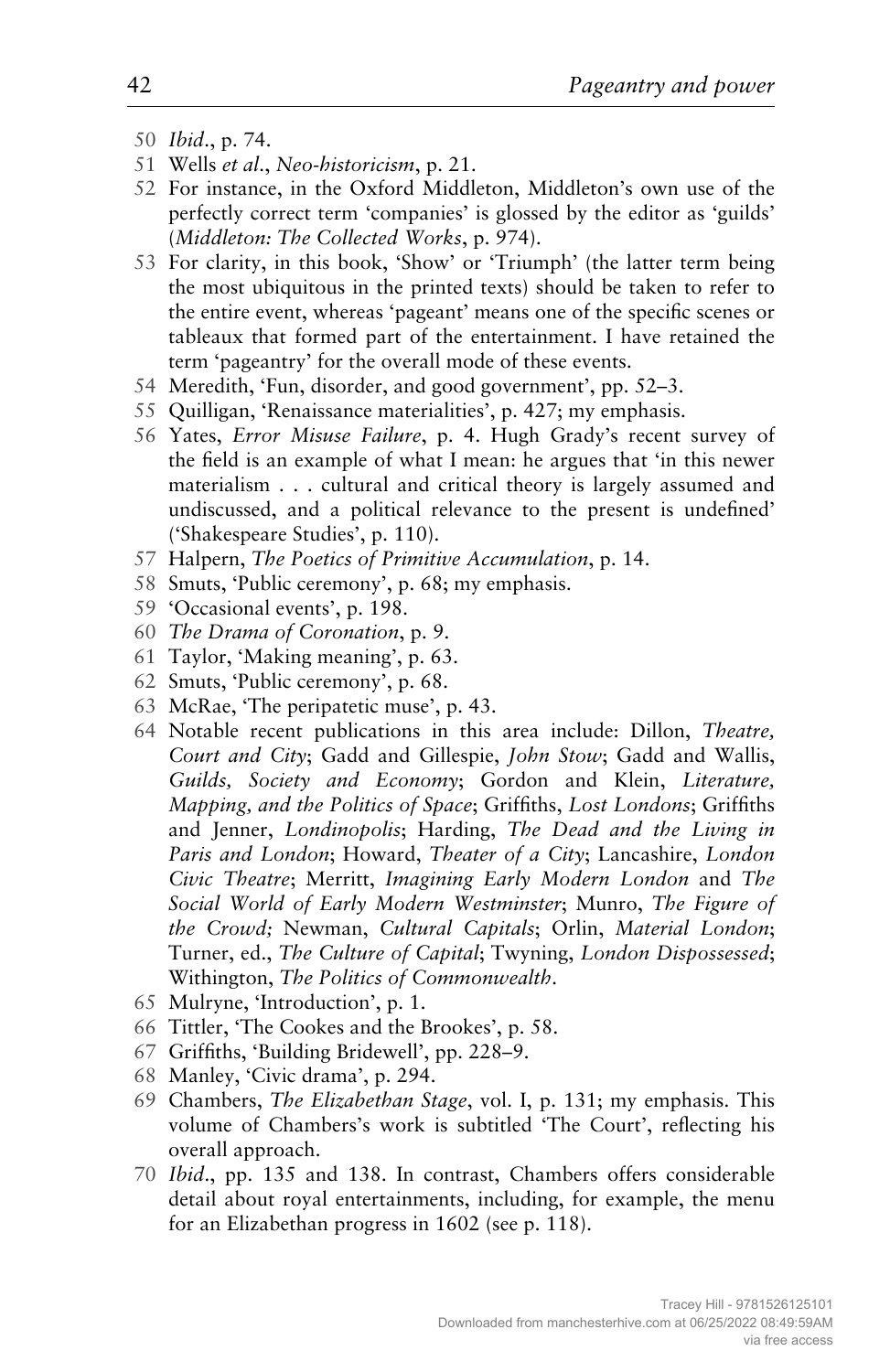- 71 Cannadine, 'Introduction', *Rituals of Royalty*, p. 19.
- 72 Johnston, 'Introduction', *Civic Ritual and Drama*, p. 7. I am grateful to Alan Marshall for the development of this point.
- 73 Jonson, *B*. *Ion: his part*, sig. B4r.
- 74 *CSP Venetian*, vol. 15, pp. 58–9.
- 75 Munday, *Chruso- thriambos*, sig. C3v.
- 76 Bergeron, 'King James's civic pageant', p. 214.
- 77 Hardin, 'Spectacular Constructions', p. 154 (he elides the mayoral *inauguration*, for which the Shows were produced, with the *election* of the Lord Mayor, which took place a month before: the events were quite distinct).
- 78 'One side of the processional route was reserved for them. Each guild assembled at its appointed place in ceremonial livery, beneath heraldic banners bearing its coat of arms and behind rails draped in blue cloth . . . The Mayor, Recorder, and aldermen of London also waited along the route, in crimson robes of office' (*Middleton: The Collected Works*, p. 220).
- 79 Manley, 'Civic drama', p. 306.
- 80 For more on the Shows' use of republican Roman terms such as 'senator', see Hill, *Anthony Munday*, pp. 154–5, Hardin, 'Spectacular Constructions', pp. 146–7, and Paster, *The Idea of the City*, pp. 127–8 and 142–7.
- 81 See Munday's *Chrysanaleia*, for instance. I explore the notion of the Lord Mayor as the monarch's substitute in more detail in Chapter 5.
- 82 See Dekker, *The magnificent entertainment*, and Munday, *Chrysanaleia* (for commentary, see my *Anthony Munday*, pp. 24–5, and Bergeron, 'King James's civic pageant', p. 227).
- 83 Hentschell's claim that the monarch actually participated in the mayoral Show and 'gave the Lord Mayor a sword or scepter to carry in front of the sovereign throughout the [inaugural] procession', as well as the argument she then goes on to make about the relative roles of the Lord Mayor and monarch on the day, is based on a misreading of Manley, who makes it clear that this symbolic handover took place within the *royal entry*, not the Lord Mayor's Show (*The Culture of Cloth*, p. 170; see Manley, *Literature and Culture in Early Modern London*, p. 220).
- 84 Paster notes that 'the Romans, too, describe their most honored citizens as husbands of the city' ('The idea of London', p. 60).
- 85 'Conceiving cities', p. 32.
- 86 *The Idea of the City*, p. 4.
- 87 *Ibid*., p. 124. Anthony Parr follows suit, positing a 'cultural rivalry between Whitehall and London in the early seventeenth century' (*Middleton: The Collected Works*, p. 1431).
- 88 Bergeron, 'Pageants, politics and patrons', p. 139.
- 89 Williams, 'A Lord Mayor's show by John Taylor', pp. 505–6.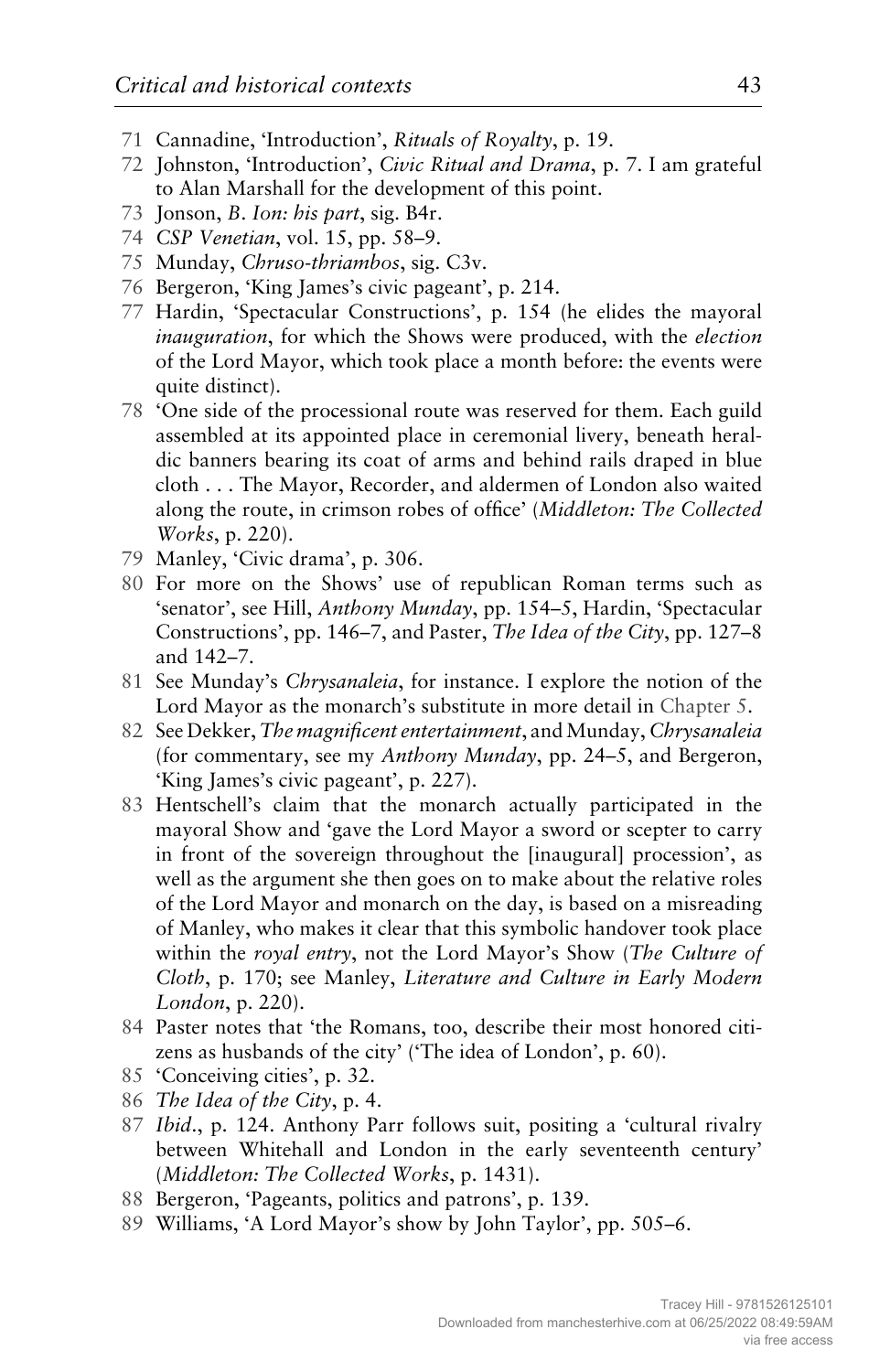- 90 Kipling, 'The King's advent transformed', p. 98.
- 91 Peele, *The deuice of the pageant*, sig. A2r–v.
- 92 Muir, 'The eye of the procession', p. 131.
- 93 Bergeron, *Practicing Renaissance Scholarship*, p. 9.
- 94 *Ibid*., p. 17.
- 95 Sullivan, 'London's early modern creative industrialists', p. 313.
- 96 Bergeron, *English Civic Pageantry* (revised ed.), p. 4; my emphasis. Bergeron's comment here resembles Chambers's bizarre observation about the absence of Shakespeare's name in an account of the 1616 Accession Day tilt, to which the response must surely be – why should it appear in this context anyway? (see *The Elizabethan Stage*, vol. I, p. 148).
- 97 Paster's rather coercive statement that 'my reader *may* finally decide that Shakespeare is more profoundly responsive to the meaning of cities than either of his contemporaries or than any of his predecessors, known or unknown' not only confers an exaggerated sense of Shakespeare's very limited contribution to urban writing whilst giving her reader little choice but to concur with that exaggeration, but also traduces the important ways in which the pageant writers I focus on here dealt with their primary subject, London (*The Idea of the City*, p. 8; my emphasis). At the opposite end of the scale, Palmer rather cheekily suggests that through his work on the Shows 'Munday was to the streets, what Shakespeare was to the stage' ('Metropolitan resurrection', p. 373).
- 98 Chambers provides an extensive list of anonymously authored 'Receptions and Entertainments' (*The Elizabethan Stage*, vol. I, pp. 60–74).
- 99 *Jacobean Civic Pageants*, p. 13.
- 100 *Parsing the City*, p. 43; my emphasis.
- 101 'Something done in honour of the city', p. 127.
- 102 In contrast, Gasper's book on Dekker explicitly deals with 'every genre Dekker worked in', including civic pageantry (although she discusses only one of Dekker's three Shows) (*The Dragon and the Dove*, p. 15).
- 103 A long overdue study of the civic contexts of Heywood's works by Richard Rowland, *Heywood's Theatre*, was published in 2010.
- 104 See my *Anthony Munday*, chapter 4, for a more extended critique of this view. Michelle O'Callaghan takes a more measured line than many have done before, acknowledging that the civic authorities 'were developing their own interests in theatricality', notably through mayoral Shows, and that even Calvinists did not automatically regard 'fictional art as necessarily deluding' (*Thomas Middleton*, pp. 14 and 102).
- 105 *Joint Enterprises*, pp. 9 and 11. Curiously, she does not acknowledge that a number of these dramatists were actually members of livery companies.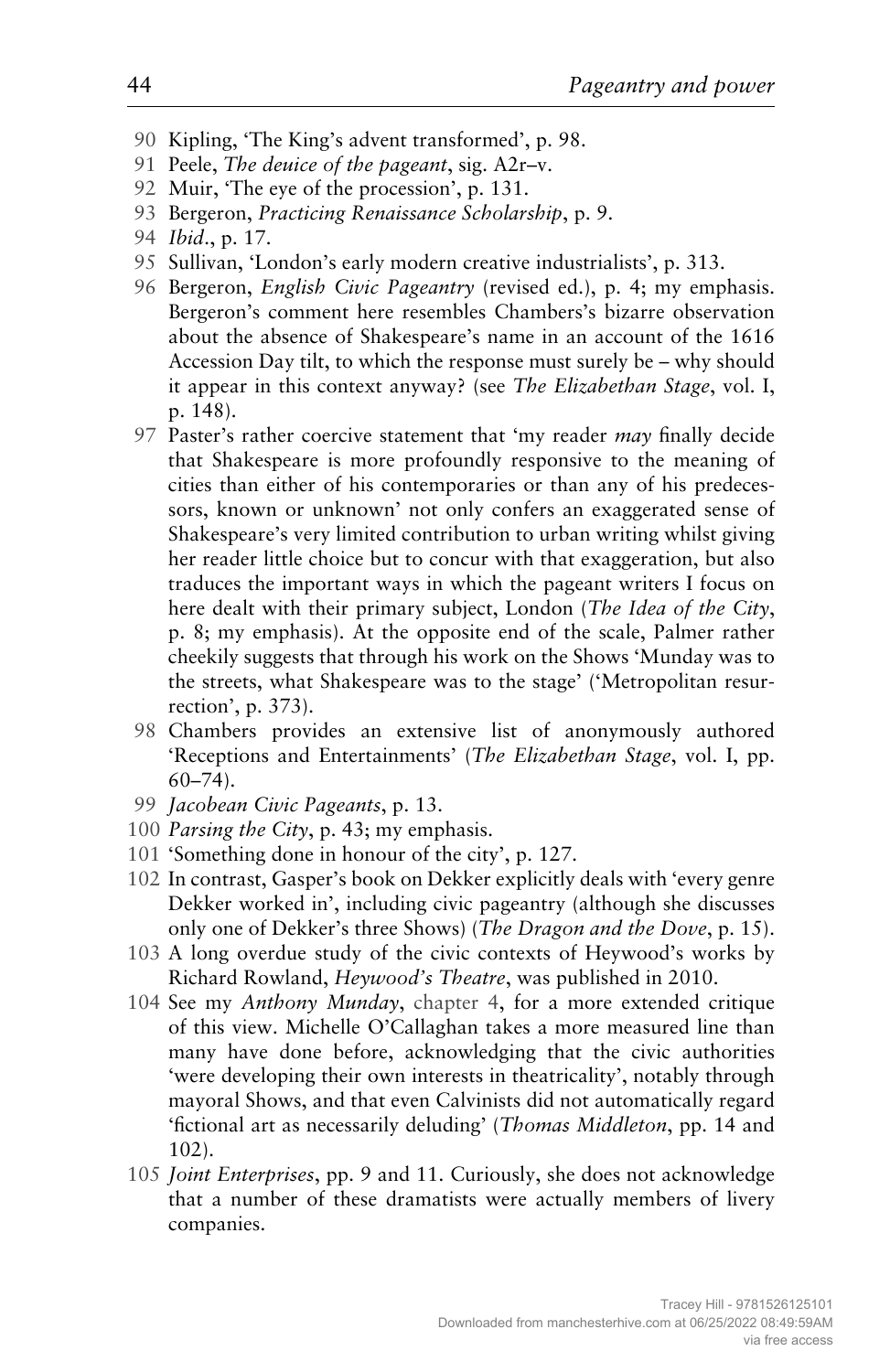- 106 Bergeron, *Practicing Renaissance Scholarship*, p. 46.
- 107 *Joint Enterprises*, p. 13.
- 108 'Something done in honour of the city', p. 127.
- 109 There is commentary of this kind briefly in Eldred Jones's Othello's *Countrymen* (pp. 34–5). Rebecca Bach discusses the colonial dimensions of mayoral Shows but not in relation to other works by the same writers (see *Colonial Transformations*, pp. 149–63, and, for further discussion of this topic, Chapter 5 below).
- 110 *The triumphs of truth*, sig. C1v, and *The changeling*, sig. I1v.
- 111 He writes, for instance, that Munday's *Chysanaleia* 'provides important clues to how the [Five] Senses may have looked in *Timon of Athens*' (*Shakespeare's Visual Theatre*, p. 133).
- 112 'Middleton and Munday', p. 470.
- 113 Williams, 'A Lord Mayor's Show', p. 514.
- 114 *Ibid*., p. 527.
- 115 Munday also complains in *Londons loue* that his and the City Corporation's time to prepare the entertainment was 'verie short' (sig. A3v). Poor Thomas Churchyard was asked to prepare an entertainment for Queen Elizabeth later the same day, which compares starkly to the two years given over to planning Katherine of Aragon's extravagant coronation celebrations (see Wickham, *Early English Stages*, vol. I, p. 110, and Kipling, 'Anne Boleyn', p. 44).
- 116 Mulryne, 'Introduction', p. 9.
- 117 Wickham, *Early English Stages*, vol. I, p. 81.
- 118 Paster, *The Idea of the City*, p. 138. Heinemann states that Middleton gained 'a considerable part of his income, perhaps the greater part of it' from his civic employments (*Puritanism and Theatre*, p. 121).
- 119 Wickham, *Early English Stages*, vol. I, p. 111.
- 120 Horne, *The Life and Minor Works of George Peele*, p. 76.
- 121 As Dutton points out, Jonson went to some lengths to underplay his involvement in civic pageantry when his *Workes* were published in 1616 (*Jacobean Civic Pageants*, p. 24).
- 122 Heinemann, *Puritanism and Theatre*, p. 122.
- 123 Hardin, 'Spectacular Constructions', p. 142 (see also Chapter 2, below).
- 124 Mulryne, 'Introduction', p. 2.
- 125 Smuts, 'Occasional events', p. 198.
- 126 Lancashire writes that the Drapers' Company 'included play performances as a regular, expected part of its annual election feast celebrations over a period of about 112 years, from at least 1430 to 1541' ('Medieval to Renaissance', p. 310).
- 127 The Show did not always take place on 29 October in this period: when the date fell on a Sunday the Show was postponed to 30 October, as in 1609 and 1615, for instance. In 1665 and 1702 the Show took place on 9 November, prefiguring its permanent move to November, where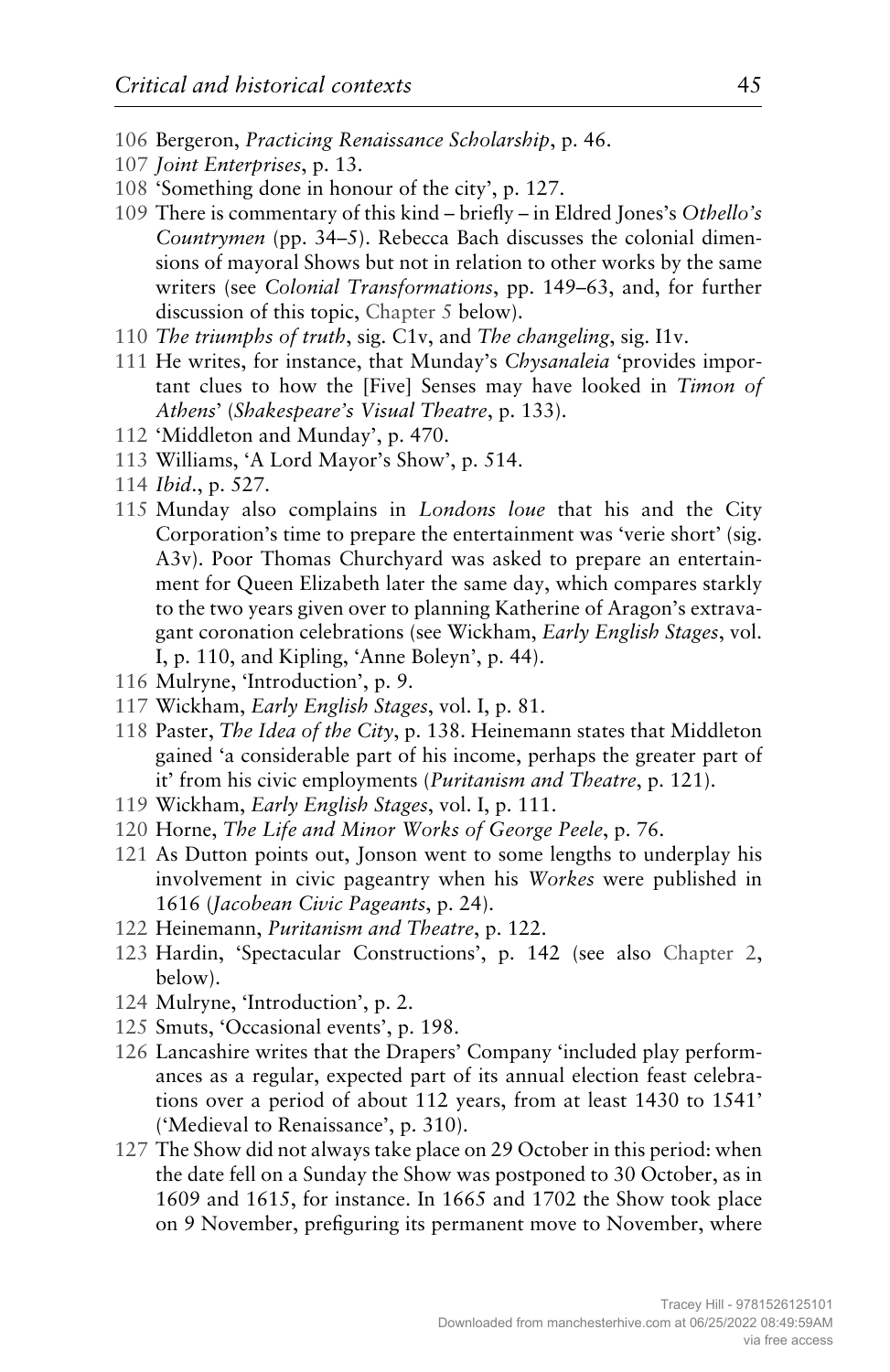it has remained. The feast of St Simon and St Jude, 28 October, was one of those which survived the Reformation purge of saints' days. Although they are not the concern of this book, it is important to bear in mind that other major English towns, such as Norwich and York, celebrated the inauguration of their mayors (and other notable dates such as midsummer) with forms of pageantry, although one should also heed Tittler's warning that such were the differences between London and provincial towns that 'the two milieux are sometimes best considered apart' (*The Reformation and the Towns*, p. 337). Such celebrations, writes Heal, 'survived little altered in many English towns until at least the late eighteenth century' (*Hospitality*, p. 335). On the continent, trade guilds also produced civic entertainments.

- 128 The Stationers' Company records show that there was a mayoral feast in 1601 and 1602, dates for which little is known about the inauguration celebrations (Arber, *Transcript*, vol. III, p. 325). Conversely, even feasts were often curtailed in times of crisis: for instance, in 1573, a plague year, the Queen ordered that there be no entertainment at the Guildhall when the Grocer John Rivers came into office (see Heath, *Some Account of the Worshipful Company of Grocers*, pp. 252–3). The 1633 edition of Stow's *Survey* notes that in 1563 there was 'no Maior's Feast by reason of the Plague' (p. 586).
- 129 GH MS 16,967/4.
- 130 GH MS 15,842/1, fols 119r and 142r.
- 131 *The Reformation and the Towns*, p. 273.
- 132 'Costuming the Shakespearean stage', p. 206 n. 15; my emphasis. I am grateful to Dr Lublin for allowing me to quote from his unpublished PhD thesis.
- 133 Gadd and Wallis, *Guilds, Society and Economy*, p. 5. The connections between the fraternities then known as the guilds and various religious bodies came about because the guilds, 'having no common meeting house . . . commonly gathered in a neighbouring church, monastery or hospital, whose saint they adopted as patron' (see www.thedrapers.co.uk/History/1\_Introduction.html). Clifford Davidson writes that cycle plays in towns and cities such as York and Coventry, which represent one of the roots of the Lord Mayor's Show, 'which proceeded at a frenetic pace prior to the third decade of the sixteenth century, came to a virtual stop after the [1534] Act of Supremacy' (*Technology*, p. 101 n. 5). Tittler notes that in London 'Corpus Christi festivities disappeared in the reign of Edward VI' (*The Reformation and the Towns*, p. 319).
- 134 *Ibid*., p. 319.
- 135 See Kipling, 'Anne Boleyn', p. 52.
- 136 Sponsler, 'Alien nation', p. 235.
- 137 Munro, *The Figure of the Crowd*, p. 57. Grantley usefully relates the rise in prominence of civic pageantry in the late sixteenth century to the increase of 'theatrical renderings' of London, although his claim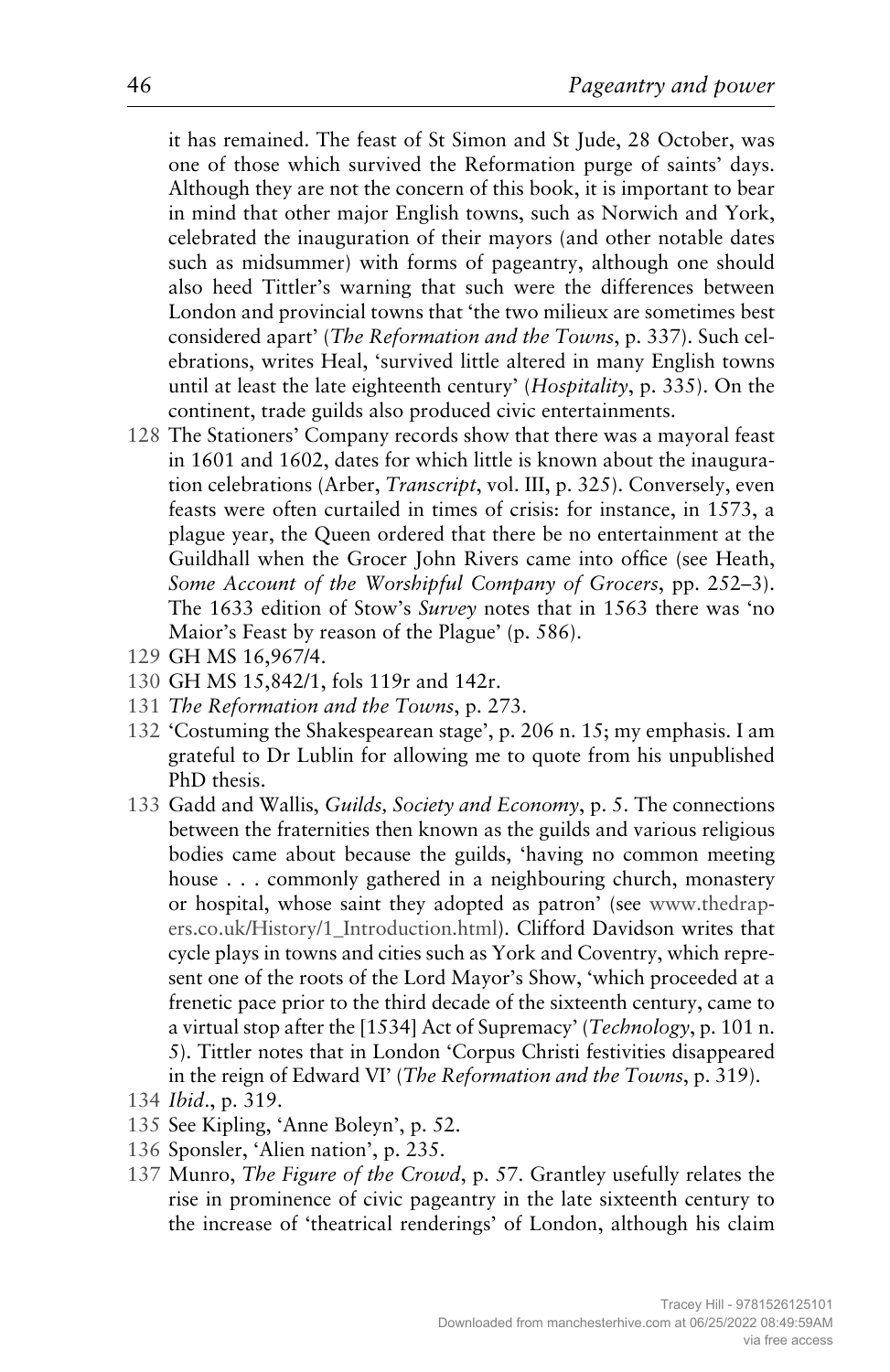that Peele's 1585 Show marks the 'beginning of the representation of London in eulogistic terms' overlooks the centuries of tradition that precede this date (*London in Early Modern English Drama*, p. 65).

- 138 Gadd and Wallis, *Guilds, Society and Economy*, p. 5. I explore the consequences of the Companies' changing realities at greater length in Chapter 5.
- 139 See Robertson and Gordon, *Collections* III, p. xiv. Street pageants also took place in various locations on 17 November, the anniversary of Elizabeth's accession.
- 140 Hunting, *A History of the Worshipful Company of Drapers*, p. 75; see also Manley, 'Civic drama', pp. 299–302, for a useful and concise account of civic religious ceremony in the pre- Reformation period.
- 141 Hunting, *A History of the Worshipful Company of Drapers*, pp. 75–6. Stow gives a colourful account of the Midsummer Watch, in the course of which he mentions how the pageantry was organised to reflect the City hierarchy: 'the Mayor had besides his Giant, three Pageants, [whereas] each of the Sheriffes had besides their Giantes but two Pageants' (*A suruay of London*, sig. F6v).
- 142 See Barron, 'Chivalry, pageantry and merchant culture', p. 229. Heal states that the Watch came to an end in 1539 'largely because of its cost' (*Hospitality*, p. 346); Ronald Hutton puts it down to concerns about immediate post-Reformation 'security', arguing that the official line about cost was an 'excuse' (*Merry England*, p. 76); for Manley, citing the 1538 injunctions against the use of images, the reasons were partly financial and partly religious ('Civic drama', p. 302). The Midsummer Watch continued a little longer in Coventry, until c.1565 (see Phythian- Adams, 'Ceremony and the citizen', p. 79).
- 143 See Cressy, *Bonfire and Bells*, p. 27, and Lancashire, 'Continuing civic ceremonies', p. 84.
- 144 Williams, 'A Lord Mayor's show', p. 502.
- 145 Doolittle, *The Mercers' Company*, p. 25; see also Griffiths, *Lost Londons*, p. 351.
- 146 Hunting, *A History of the Worshipful Company of Drapers*, p. 76. Manley writes that 'it appears that for a period of more than 30 years [from 1539 to 1568], coinciding with the period of the greatest religious instability in England, there was considerable uncertainty regarding the ceremonial priority of the Midsummer Watch and the mayoral inauguration' ('Civic drama', p. 303).
- 147 Lindenbaum, 'Ceremony and oligarchy', p. 182.
- 148 Woolf, *The Social Circulation of the Past*, p. 314. 'The more urban the community', he remarks, 'the likelier it was that an episode from the past  $\dots$  would find a variety of channels of expression' (p. 315).
- 149 See Cartwright, 'The Antwerp *Landjuweel*', for a discussion of the use of 'moral, religious, or political statement in the form of tableau or dumb show' in civic ceremony in the Low Countries.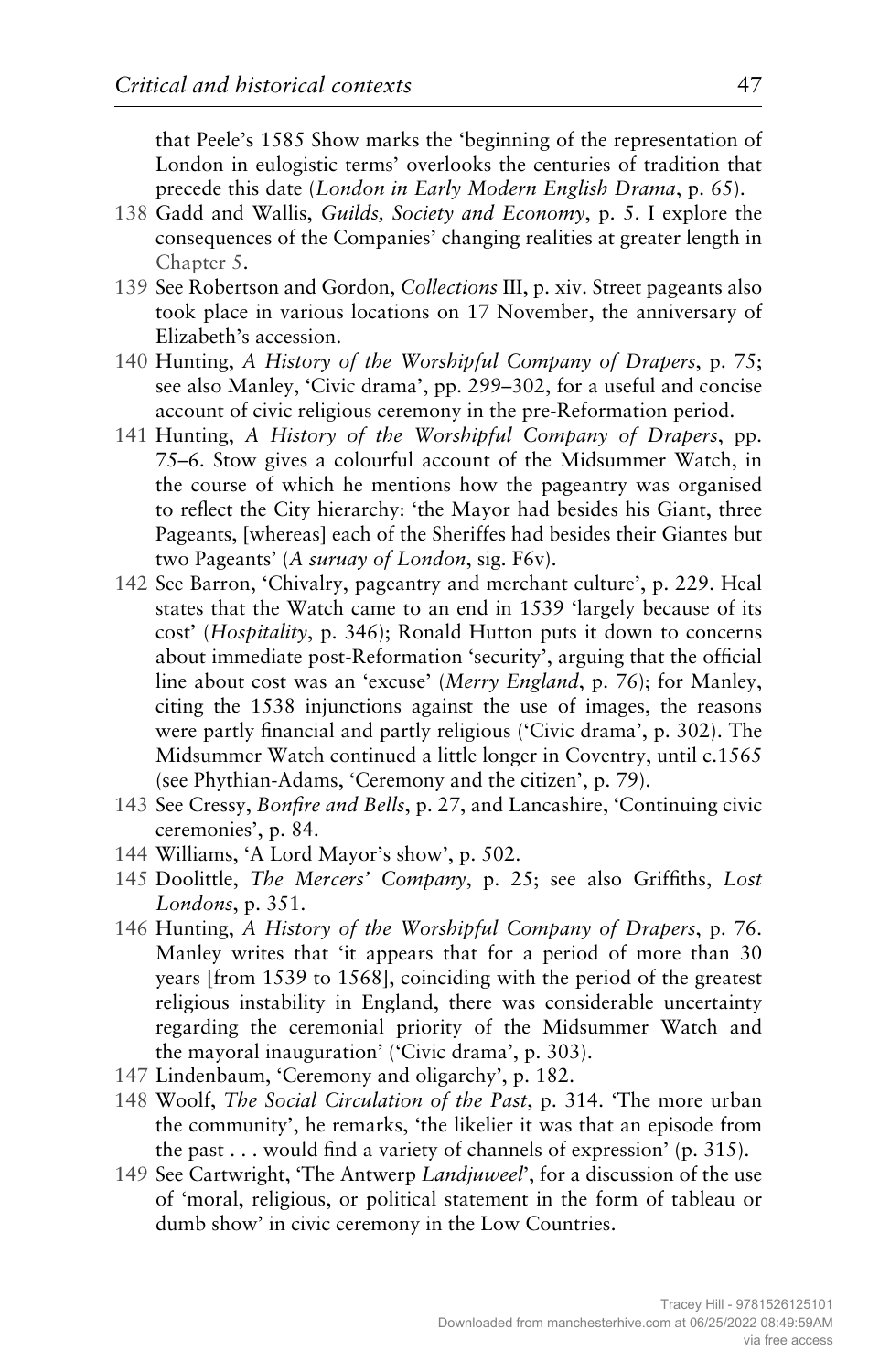- 150 McGrath, 'Rubens's Arch of the Mint', pp. 203–4.
- 151 Robertson and Gordon cite only one example, from 1541 (*Collections* III, p. xxii).
- 152 Tittler, 'The Cookes and the Brookes', pp. 68–9.
- 153 McGrath, 'Rubens's Arch of the Mint', p. 204. Walsh remarks that Heywood presents St Katherine as 'a thoroughly classical figure . . . rather than the medieval saint' ('St Martin in the City', p. 78 n. 12). He also notes in the post-Restoration Shows the 'still potently "Catholic" [livery company patron] saints were relegated to the status of heraldic emblems, chiefly of historical interest' (*ibid.*, p. 76).
- 154 Davies and Saunders, *History of the Merchant Taylors' Company*, p. 98.
- 155 Edmund Campion, better known as a Catholic martyr executed in 1581, presented White's funeral oration (see *ibid*., p. 120). Manley describes White's 'lonely vigil' when he attempted to reintroduce the old traditions during his mayoralty ('Civic drama', p. 304). In *Monuments of honor* Webster gives quite a long account of how White came to found St John's College, in which he takes care to point out that the story of the elm tree which inspired White's action is 'in no way superstitiously giuen' (sig. B4v).
- 156 See Davies and Saunders, *History of the Merchant Taylors' Company*, p. 149. Cressy discusses the post- Reformation 'purging' of the festive calendar at length (see *Bonfires and Bells*, pp. 4–10).
- 157 Heywood provides a typically erudite account of the term in *Londons ius honorarium* (sig. A4v).
- 158 Mayoral inaugurations took a backward step in the late fourteenth century, when, as Barron explains, 'the "pantomime" additions to the [mayor's] riding [to Westminster] were thought to be getting out of hand', with the consequence that 'disguysyng' and 'pageoun[s]' were prohibited ('Chivalry, pageantry and merchant culture', p. 229). Thereafter, there is documented evidence of Shows from as far back as the 1520s, as well as an undated fragment of what may be a mayoral Show, held in Trinity College, Cambridge. Little is known for certain about this manuscript (see Withington, 'A note on "A fragment"' and Adams, 'A fragment of a Lord Mayor's pageant').
- 159 Watanabe-O'Kelly, 'Early modern European festivals', p. 15.
- 160 Paster, *The Idea of the City*, p. 142.
- 161 See Hunting, *A History of the Worshipful Company of Drapers*, p. 76. Sutton reproduces a contemporary account of a mayoral procession (on horseback) to and from Westminster in 1419 ('Civic livery', p. 22).
- 162 Despite the fact that it was corrected by subsequent scholarship some time ago (see Carr, 'Barge flags of the City livery companies', pp. 223–4), this erroneous assertion has been treated as accurate by generations of commentators (see, for example, Grupenhoff, 'The Lord Mayors' Shows', p. 16 and Sykes, 'Lord Mayor's Day', p. 80).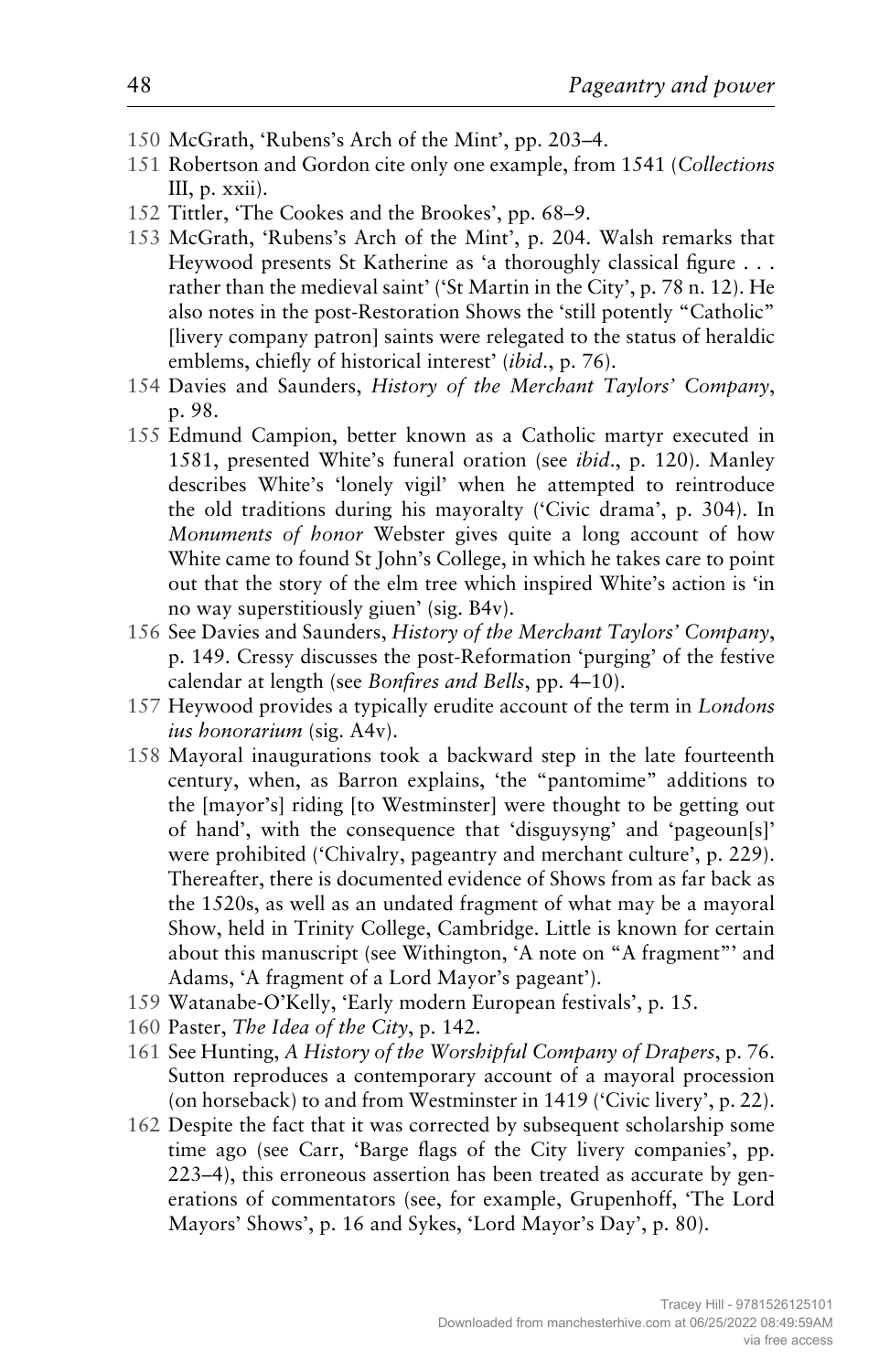- 163 Hunting, *A History of the Worshipful Company of Drapers*, p. 79. The Lord Mayor in 1422 was William Walderne, a Mercer, and on this occasion the Company hired the barge (see Palmer, *Ceremonial Barges*, p. 5). In 1576, when the new Lord Mayor was a Goldsmith, the Clothworkers and Skinners shared a barge for Lord Mayor's Day (*ibid*., p. 64).
- 164 Dekker states that Shaw was the first to introduce the feast at the Guildhall rather than at the Company Hall and he also claims that to facilitate the Guildhall feast, 'all the Kitchens, and other Offices there, [were] built by [Shaw]' (sig. A4r).
- 165 Palmer, *Ceremonial Barges*, p. 5. As Middleton makes clear, Norman paid for the barge himself; Kenneth Palmer comments that 'it is unclear whether or not the Drapers' Company was given the use of Norman's barge after 1453' (*ibid*., p. 30). Company barges tended to be kept in barge houses in Lambeth and Vauxhall, on the southern side of the river.
- 166 Cited in Lancashire, 'Continuing civic ceremonies', p. 83.
- 167 See, for instance, Manley, *Literature and Culture*, p. 265.
- 168 The Vintners' records for 1592 show a payment to 'Mr Philipp', their waterman, for his charges 'although the Companie went neither to westm[inste]r nor to the Tower when Sir Willm Row tooke his oath at the Towergate' (GH MS 15,333/2, fol. 167). It was the same story the following year, when the Vintners again paid Mr Philipp 'for his charges although the Lo: Maior toke his oath at the Tower Hill' (GH MS 15,333/2, fol. 183). This must have been especially disappointing for the Vintners, for whom Buckle was only the second mayor in the entire sixteenth century (they weren't to have the honour again until the 1640s, when elaborate pageantry was not an option for other reasons). Compounding the misfortune, Buckle himself died in office and was succeeded by Richard Martin, a Goldsmith.
- 169 Lancashire, 'Continuing civic ceremonies', p. 85.
- 170 *Ibid*., p. 91.
- 171 Wickham comments that speeches were a natural development within 'processional pageantry' (*Early English Stages*, vol. I, 1980, p. 54). McGee, for some reason, dates the use of 'pageants and other theatrical forms' in 'mayoral inaugurations' as taking place 'after 1578' ('Mysteries, musters and masque', pp. 106–7).
- 172 Lancashire, 'Continuing civic ceremonies', p. 98. Hentschell was therefore mistaken to follow Tumbleson's claim that 'the first Lord Mayor's show was performed in 1535 and the last in 1701' (*The Culture of Cloth*, p. 163 n.18).
- 173 'Civic drama', pp. 304–5.
- 174 'Ceremony and the citizen', p. 59.
- 175 The process could be truncated: in 1622, with the intervention of the Crown, Peter Proby translated from the Barber Surgeons to the Grocers only in June, took the oath as one of the Company assistants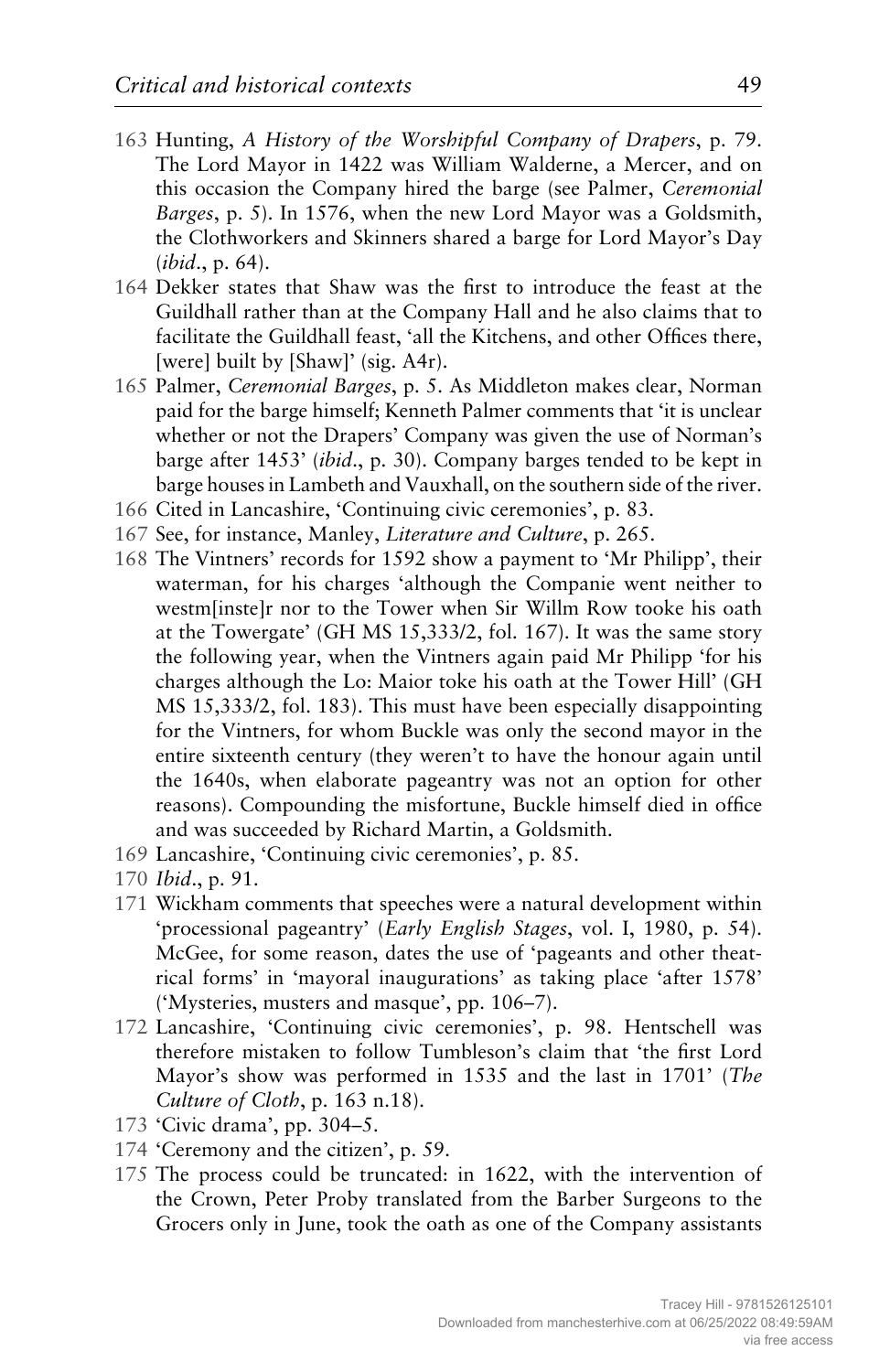in July, and was elected Lord Mayor shortly thereafter (see GH MS 11,588/3, fol. 205) I discuss Proby's mayoral inauguration at greater length in Chapter 5.

- 176 GH MS 30708/1, fol. 1r. Trumpeters and giants were also arranged.
- 177 Sir Heneage Finch's speech on the election of Edward Barkham in 1621 relates how he 'rose from the Chaire and went to the window where the Town clerk stood . . . [then] the Aldermen came one by one and gave their voices all for Ald. Barkham' (BL Add. MS 18016, fol. 141r).
- 178 For the former, see, for instance, BL Add. MS 18016, fol. 145v.
- 179 GH MS 30708/1, fol. 1v, and GH MS 34,048/10. The players, whose names were Robert Wayte, Thomas Furston and John Harte, received 41s 8d in 1602 for 'there paynes'. The identity of these three is unknown, although a 'Thomas Funston' acted in university drama some fifty years later (see www.shakespeareauthorship.com/bd/bio-f.htm).
- 180 GH MS 30708/1, fol. 2v.
- 181 See Benbow, 'Sixteenth- century dramatic performances', p. 129.
- 182 *Ibid*., p. 130. In the early 1570s, these entertainments were curtailed by the City's Common Council (*ibid*., p. 131). There were numerous other opportunities for a party, however, such as when in 1595 the Skinners' Court minutes 'ordeyned that the drinkinge on St Margaretes Daye shalbe contynued' (GH MS 30,708/2, fol. 228r).
- 183 The three Spital sermons were even more 'civic' occasions than the Good Friday sermon preached at Paul's Cross, for the Spital preachers were appointed by the Court of Aldermen. The religious significance of these events was matched by their secular status: charitable donations were expected towards the upkeep of the City's hospitals, and the sermons also acted as another opportunity for a display of civic cohesion and prestige. Stow gives an account of the 'honourable persons' attending the sermon: 'against the said pulpit . . . remaineth also one fayre builded house of two stories in height for the Mayor and other honorable persons, with the Aldermen and Sheriffes to sit in, there to heare the Sermons preached upon Easter holy dayes. In the loft ouer them, the Ladies and Aldermens wiues doe stand at a fayre window or sit at their pleasure . . . The Maior, with his brethren the Aldermen were accustomed to bee present . . . in their Scarlets at the Spittle in the Holidayes, except Wednesday in violet' (*A suruay of London* (1598), sig. K1r–v). The importance of ceremonial dress is echoed in the mayoral procession (see Chapter 3).
- 184 See Manley, *Literature and Culture in Early Modern England*, p. 263. Formal guidelines continued to exist for the conduct of Lord Mayors' Shows and other types of civic ceremonial (see, for example, the 1933 *Handbook of Ceremonials*).
- 185 GH MS 11,590, fol. 21; my emphases. The day of the Show was invariably called 'Lord Mayor's Day' by the Companies, and usually glossed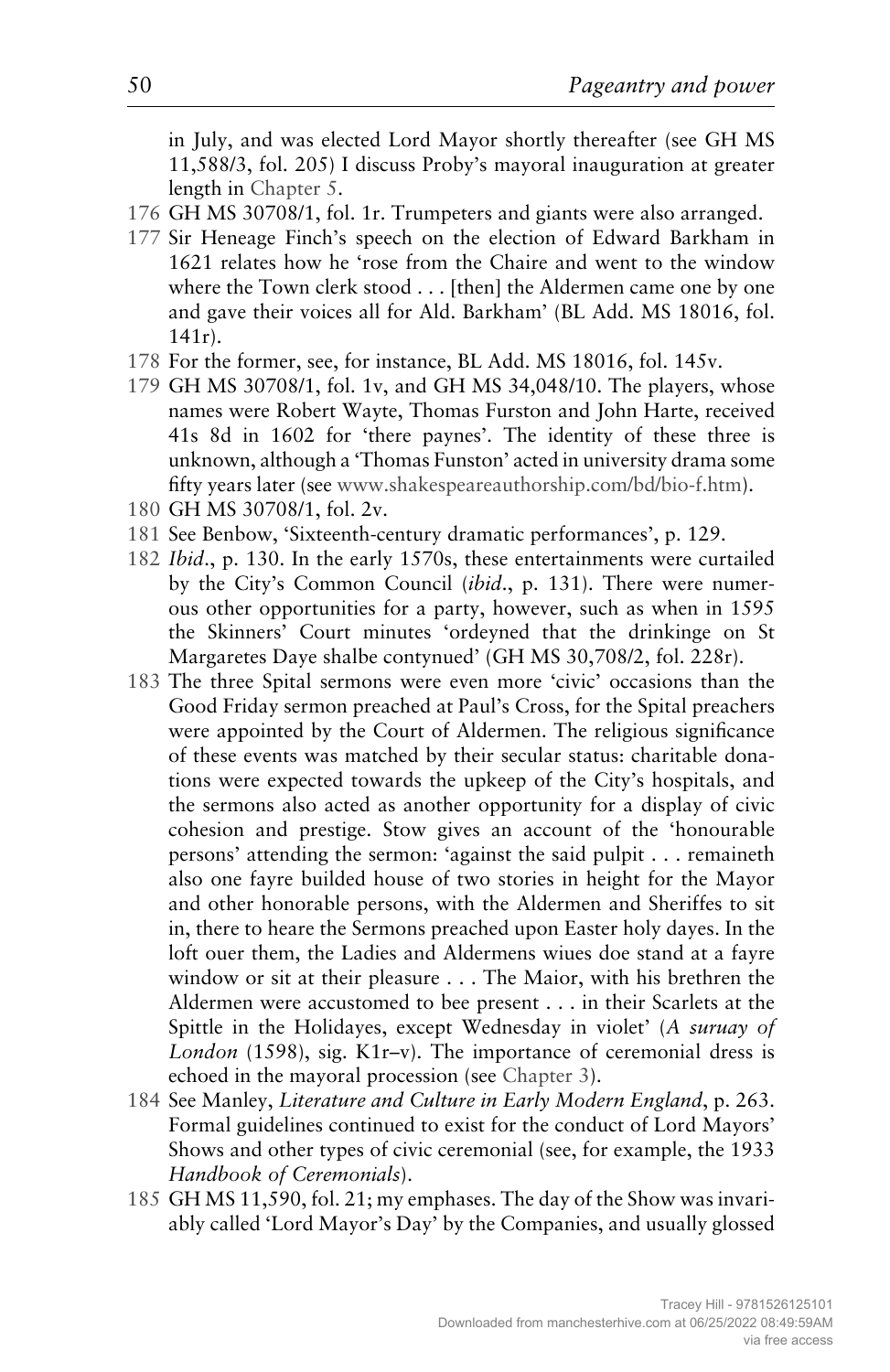as 'the day that my Lord Maior shall take his oath at Westminster' or similar.

- 186 GH MS 15,842/1, fol. 27r. George Barne was Francis Walsingham's brother-in-law and had strong court connections.
- 187 Robertson and Gordon, *Collections* III, p. 39, and Sayle, *Lord Mayors' Pageants*, p. 21.
- 188 See GH MS 16,969/2.
- 189 Robertson and Gordon speculate that Mulcaster also wrote the speeches for the 1561 Show (*Collections* III, pp. xxxi and xxxiv). Mulcaster was commissioned to write his pamphlet by the City Corporation, and a copy of it was given to the new queen (for a full discussion of this complex work, see Hunt, *The Drama of Coronation*). One quite significant difference between this work and the Shows is that Mulcaster represents the Queen's reactions (or alleged reactions) to the pageantry she was presented with; she apparently also requested that the meanings be explained to her (see *ibid*, p. 170).
- 190 See McGee and Meagher, 'Preliminary checklist of Tudor and Stuart entertainments', p. 83.
- 191 See Robertson and Gordon, *Collections* III, p. 38. Those for 1561 and 1568 are reproduced in Sayle, *Lord Mayors' Pageants*, and in *Collections* III, pp. 42–3. Speeches for civic entertainments in other towns were sometimes preserved in civic archives (see McGee, 'Mysteries, musters and masque', p. 106 n. 6).
- 192 GH MS 15,842/1, fol. 32r. John Shute, a painter-stainer, was paid  $£12$ 'for making the Merchant Taylors' Company's pageant' in 1561, as was to become the norm.
- 193 For example, an entertainment for the Queen in Norwich in 1578 contained biblical- themed pageants, speeches given by boys and an oration by 'Stephan Limbert, publike Scholemaster' (*The Ioyfull receyuing of the Queenes most excellent Maiestie into hir Highnesse Citie of Norwich*, sig. Diiiv). Owing, one assumes, to their familiarity both with public speaking and with managing schoolboys, school masters were often called upon to write and/or deliver speeches: the magnificently named Hercules Rollock wrote Latin verses to celebrate Anna of Denmark's entry into Edinburgh in 1590.
- 194 Cited in Sayle, *Lord Mayors' Pageants*, p. 22.
- 195 Sayle, *Lord Mayors' Pageants*, p. 129. Tatham's text strikes a fervently revisionist royalist note, as one might expect in 1660: the Show is said to have taken place not in the first but rather 'in the 12th year of his Majesties most happy, happy Reign' (*The royal oake*, title page).
- 196 There is a discrete section in the Merchant Taylors' accounts, for example, for James's royal entry, where the individual Company members were assessed for their contributions (see GH MS 34,048/8).
- 197 Kipling, *Enter the King*, p. 28.
- 198 Wickham, *Early English Stages*, vol. I, p. 54.